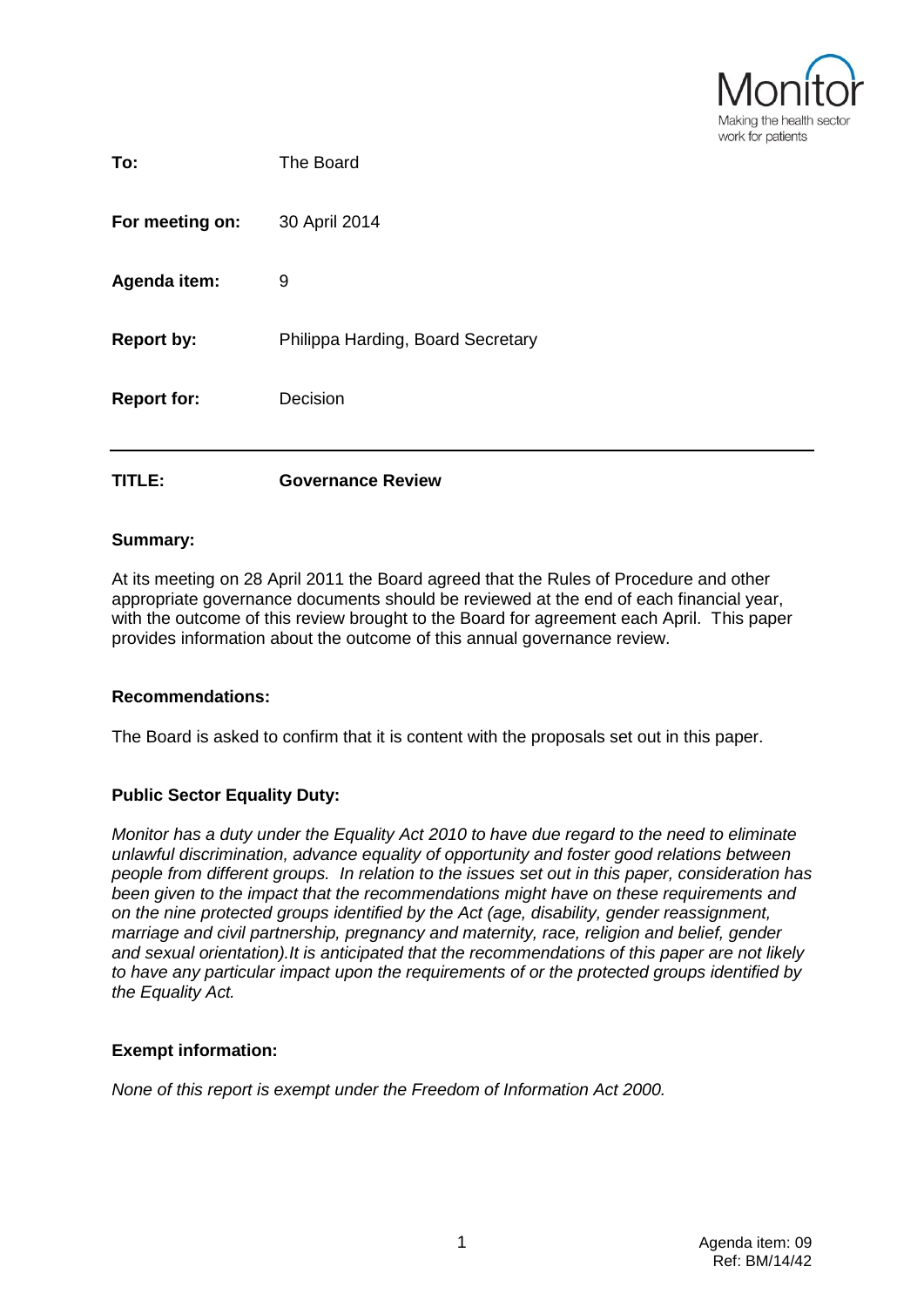# **BACKGROUND**

1. Monitor's Rules of Procedure establish Monitor's Board, regulating its procedures and those of its committees; they should be reviewed by the Board on a regular basis to ensure that they are relevant and appropriate. The Board agreed at its meeting on 28 April 2011 that this should be undertaken on an annual basis, with the results being reported to the Board at its April meeting.

# **OBJECTIVES OF THE GOVERNANCE REVIEW**

2. Based upon the approach followed in 2012, which was established according to the appropriate aspects of guidance circulated by the Chartered Institute of Public Finance and Accountancy (CIPFA), the governance review has focussed upon the following objectives:

Objective 1 – establish that effective corporate governance arrangements are embedded across the organisation;

Objective 2 – identify principal risks to achievement of objectives;

Objective 3 – identify and evaluate key controls to manage principal risks; and

Objective 4 - obtain assurance on the effectiveness of key controls.

3. Achievement of these objectives will provide the Board with assurance that Monitor's governance framework is fit for purpose. In considering the assurance required in relation to these objectives, thought has also been given to any changes that might improve Monitor's suite of governance documents.

# **FINDINGS OF THE GOVERNANCE REVIEW**

- 4. Annex A sets out the assurance that was sought in relation to each of the objectives of the governance review and the nature of the evidence that was used to support this assurance. It also sets out detailed findings in relation to each of the objectives of the governance review.
- 5. The review confirms that Monitor has a clear and well established governance framework in place which conforms where appropriate to the best practice requirements and principles set out in the UK Corporate Governance Code and the Corporate Governance in Central Government Departments Code of Good Practice. This is, of course, a self assessment and Board members are invited to test the assurances provided in Annex A to this report. It should also be noted that the internal audit function will also be testing the outcome of this review and the outcome of the internal audit review will be presented to the Audit and Risk Committee in May 2014.

# **CHANGES TO BE MADE TO MONITOR'S GOVERNANCE DOCUMENTS**

- 6. As a result of the work undertaken for the governance review it is proposed that a number of amendments are made to Monitor's Rules of Procedure. The proposed amendments can be found highlighted in the Rules of Procedure attached as Annex B to this report. They can be summarised as follows:
	- Minor drafting changes;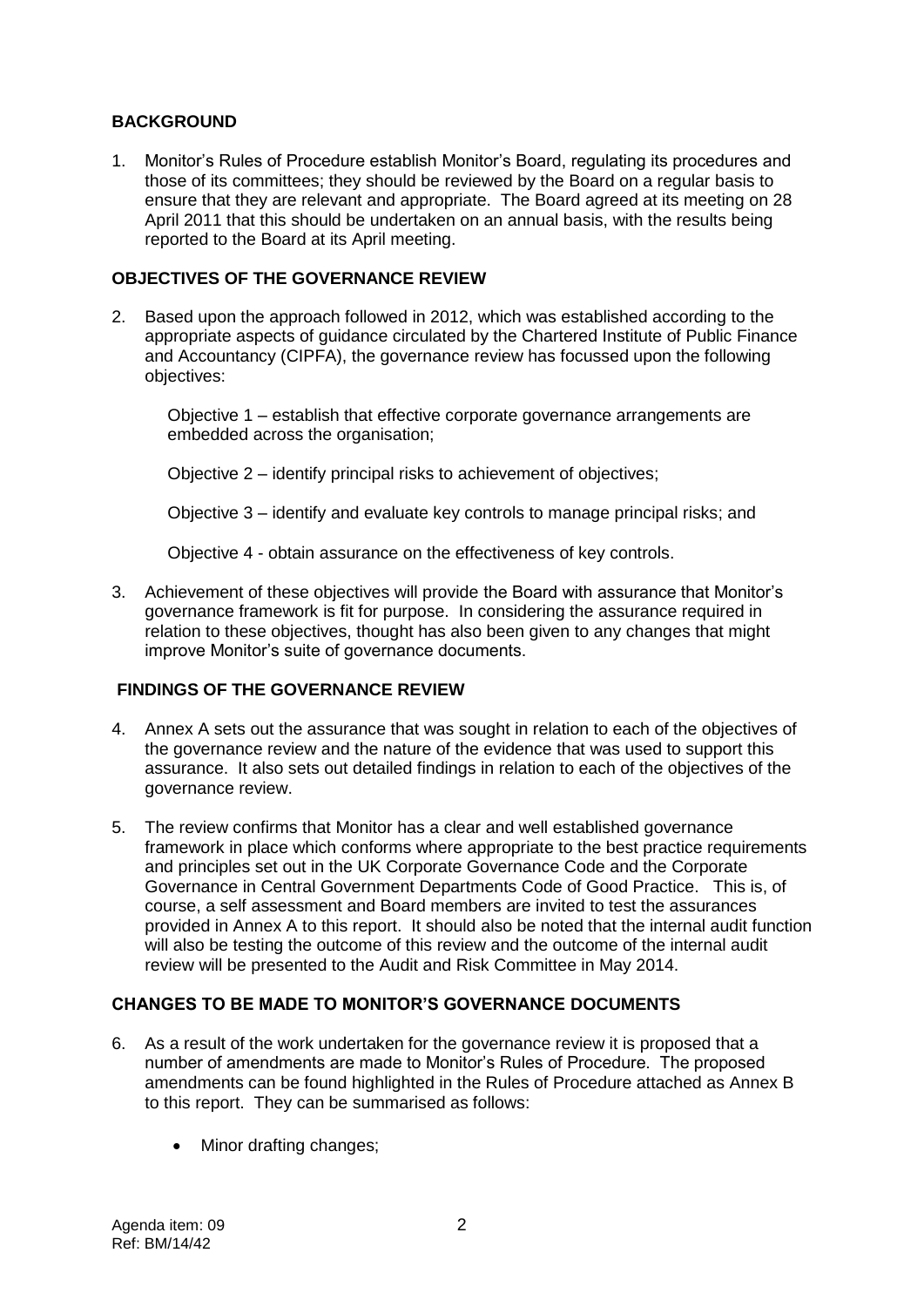- Addition of emergency powers (section 4.10), not previously included when the same person was acting as both Chief Executive and Chairman;
- Increase of the delegated authority for approval of expenditure (paragraph) 4.12.3) in light of the fact that the same person is no longer acting as both Chief Executive and Chairman; and
- A clearer statement of the matters delegated to the Executive in the Scheme of Delegation (Annex D of the Rules of Procedure).
- 7. The organisation's Standing Financial Instructions require updating. It has not been possible to complete this in time for submission to the April Board meeting. Work will be undertaken in order to ensure that these are submitted for approval at the meeting of the Board on 28 May 2014.
- 8. The Terms of Reference of each Board Committee will be presented to the next meeting of the Committee to take place. It is anticipated that a number of slight amendments may be required; these will be submitted to the Board with the report of that Committee. The proposed updated Terms of Reference for the Remuneration Committee are attached to the report of the Remuneration Committee meeting that took place on 25 March 2014 presented to the Board elsewhere on the agenda for this meeting (item 9 ref: BM/14/42).

# **OTHER ISSUES**

#### Competition-related decision-making

- 9. At a workshop on competition issues in March 2014, the Board considered how to ensure that the organisation's decisions on issues relating to procurement, patient choice and competition benefited people who use health care services in England. The Board recognised that receiving expert advice was key to making decisions that were right for patients, based on sound economic analysis and a thorough understanding of the relevant law. However, the Board was keen to align the governance of decision-making on co-operation and competition with that of the rest of the organisation.
- 10. The governance framework agreed by the Board in 2012 was that responsibility for decisions to investigate issues and to make draft findings should be separated from the responsibility to make the final decision in relation to these findings. The responsibility for deciding to launch an investigation and to make draft findings lies with the Executive Director of Co-operation and Competition; final decisions on the action to take as a result of these findings sits with the Co-operation and Competition Executive (CCE) or, if the decision is considered to be high-risk or policy determining, with the Board. External expertise had previously been provided to these bodies by the Co-operation and Competition Panel (CCP). Rather than operating separately, Monitor's CCE and its Board determined that external experts should be in attendance at their decision-making meetings. This will be beneficial in a number of material ways. It will enable the external experts to understand and respond to concerns directly and in a fully integrated way. It will also give them the opportunity to shape and deepen decision-makers' understanding of matters upon which they are experts. Their advice will be clearly noted in the minutes of these meetings. In effect, the external experts will take the place of the Panel.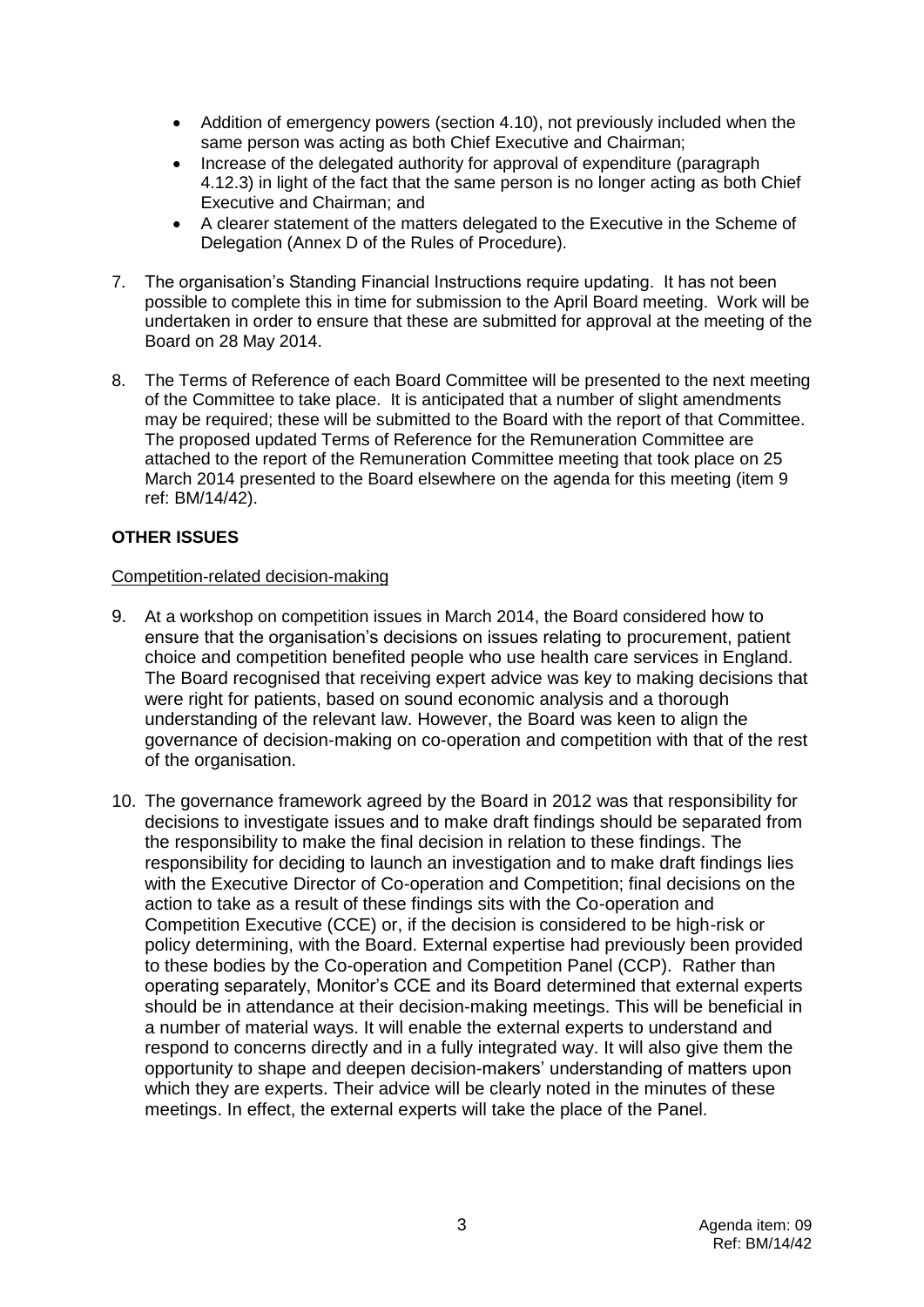#### Information presented to decision-making bodies

11. A consistent effort is being made across the organisation to improve the quality of information provided to decision-making bodies, including training for all members of staff in clear thinking and writing. In undertaking the governance review it has become clear that a significant amount of business is presented to the Board, its Committees and the executive decision-making forums of Monitor. In order to facilitate the most efficient use of these bodies' time more prescriptive requirements are due to be issued for the drafting of reports.

# Publication of information

12. Board members have emphasised the importance of conducting Monitor's business in as open and transparent a manner as possible. It has been suggested that, where it is not possible to take a report in the public session of a Board meeting (because publicity on the confidential nature of the business to be transacted would be prejudicial to the public interest), consideration should be given to the retrospective publication of this information. Having considered the implications of this, it is proposed that this approach should not be adopted. It is considered that it could lead to confusion about the decisions of the Board, particularly when they are different to proposals presented in Board papers. Instead, it is proposed that continued challenge should be provided by the Chairman and the Board Secretary with regard to the business that should be transacted in the private session of the Board meeting.

#### Equality and Diversity statements

- 13. In August 2011 Monitor decided to adopt a statement on all reports to its decisionmaking bodies setting out the impact that the proposals contained within the report might have on the nine protected groups identified by the Equality Act 2010. It was considered that this would demonstrate that Monitor had given regard to its duties under the Equality Act in its decision-making. It has been noted that only very rarely have report authors identified any decisions that might have an impact on the protected groups. In light of this it is proposed that, whilst authors of reports should continue to consider and complete this statement (therefore demonstrating that they have given due regard to the need to eliminate unlawful discrimination, advance equality of opportunity and foster good relations between people from different groups) the statement should be shortened and made more concise.
- 14. Guidance will be developed for members of staff writing reports to decision-making bodies that will set out the expectations of them in the drafting of these reports. This will include the length of the report, whether the business of the report involves any operational conflicts of interest and how to think about the equality and diversity impact of the report content.

# **CONCLUSION**

15. Monitor's governance framework continues to operate appropriately. The governance review has enabled the identification of a number of relatively minor amendments to be made to the Rules of Procedure (as set out under paragraph 6). It has also identified a number of other issues addressed under paragraphs 9-13, upon which the comments of the Board would be welcomed.

#### **Philippa Harding Board Secretary**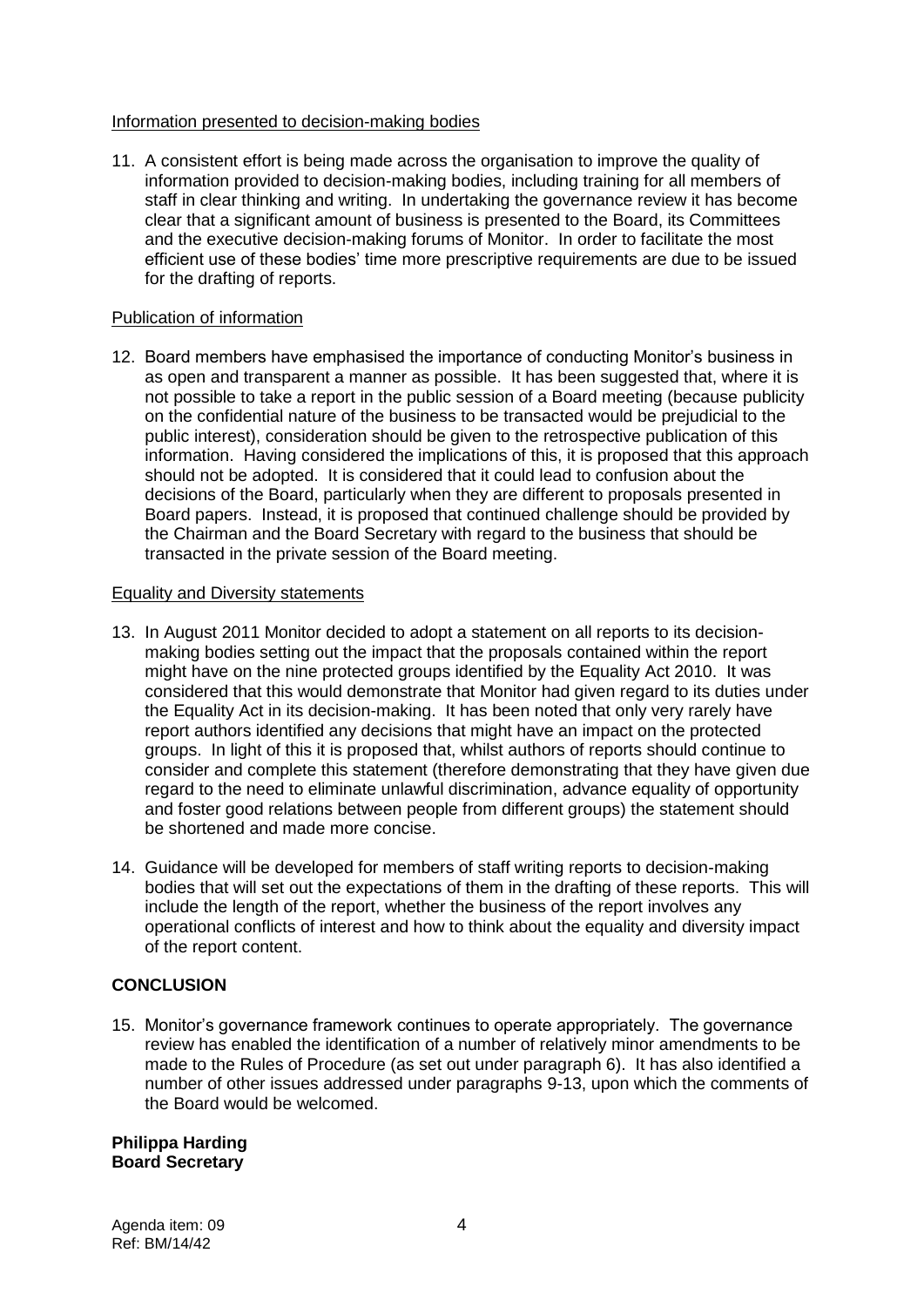# **GOVERNANCE REVIEW ASSURANCES SOUGHT AND EVIDENCE**

# **a) Objective 1 – establish that effective corporate governance arrangements are embedded across the organisation**

| <b>Assurance</b>                                      | Can be evidenced by                                                                                                                                                                                                                                                                                                                                                                                                                                                                                                              | <b>Monitor Governance Review 2014 finding</b>                                                                                                                                                                                                                                                                                                                                                                                                                                                                                                                                                                                                                                                                                                                                                                                                               |
|-------------------------------------------------------|----------------------------------------------------------------------------------------------------------------------------------------------------------------------------------------------------------------------------------------------------------------------------------------------------------------------------------------------------------------------------------------------------------------------------------------------------------------------------------------------------------------------------------|-------------------------------------------------------------------------------------------------------------------------------------------------------------------------------------------------------------------------------------------------------------------------------------------------------------------------------------------------------------------------------------------------------------------------------------------------------------------------------------------------------------------------------------------------------------------------------------------------------------------------------------------------------------------------------------------------------------------------------------------------------------------------------------------------------------------------------------------------------------|
| Code of corporate<br>governance adopted               | • Principles of relevant code of<br>corporate governance embedded<br>within corporate governance<br>frameworks and processes<br>Awareness of the relevant code of<br>corporate governance                                                                                                                                                                                                                                                                                                                                        | • The Governance Framework agreed by the Board on 31 October 2012 clearly<br>references the UK Corporate Governance Code throughout.<br>The Main Principles of the UK Corporate Governance Code have been provided to<br>all Board and ExCo members.                                                                                                                                                                                                                                                                                                                                                                                                                                                                                                                                                                                                        |
| Review and monitoring<br>arrangements in place        | • Corporate governance arrangements<br>are regularly reviewed<br>There are clear arrangements for<br>$\bullet$<br>monitoring compliance with<br>corporate governance frameworks<br>and processes<br>An annual report on compliance with<br>corporate governance best practice<br>is reviewed by non-executives<br>Regular internal audit reviews of<br>corporate governance frameworks<br>and processes take place<br>Any corporate governance<br>weaknesses are identified and an<br>action plan is prepared to address<br>them | The organisation's corporate governance arrangements are reviewed formally on an<br>annual basis. In 2012, a wholesale review was undertaken and significant changes<br>agreed in light of Monitor's move to a unitary Board and the new functions that it<br>would be taking on in April 2013.<br>The Annual Governance Statement (AGS) which sets out Monitor's compliance with<br>its own corporate governance frameworks and with the UK Corporate Governance<br>Code is supported by an annual governance review.<br>Monitor's internal auditors review its corporate governance arrangements on a<br>$\bullet$<br>regular basis. The last review took place in early 2013 the latest is in progress.<br>The Board Secretary takes the operational lead on identifying and addressing any<br>areas for development in corporate governance weaknesses. |
| Committee charged with<br>governance responsibilities | • Responsibility for overseeing<br>corporate governance has been<br>formally delegated to an appropriate<br>committee<br>• Committee terms of reference clearly                                                                                                                                                                                                                                                                                                                                                                  | The Audit and Risk Committee (ARC) of the Board has delegated authority for the<br>$\bullet$<br>oversight of corporate governance. At the executive level the Executive Committee<br>(ExCo) takes the lead.<br>The Terms of Reference of the ARC adhere to the best practice set out in the UK<br>Code of Corporate Governance and guidance provided by the Treasury and the                                                                                                                                                                                                                                                                                                                                                                                                                                                                                |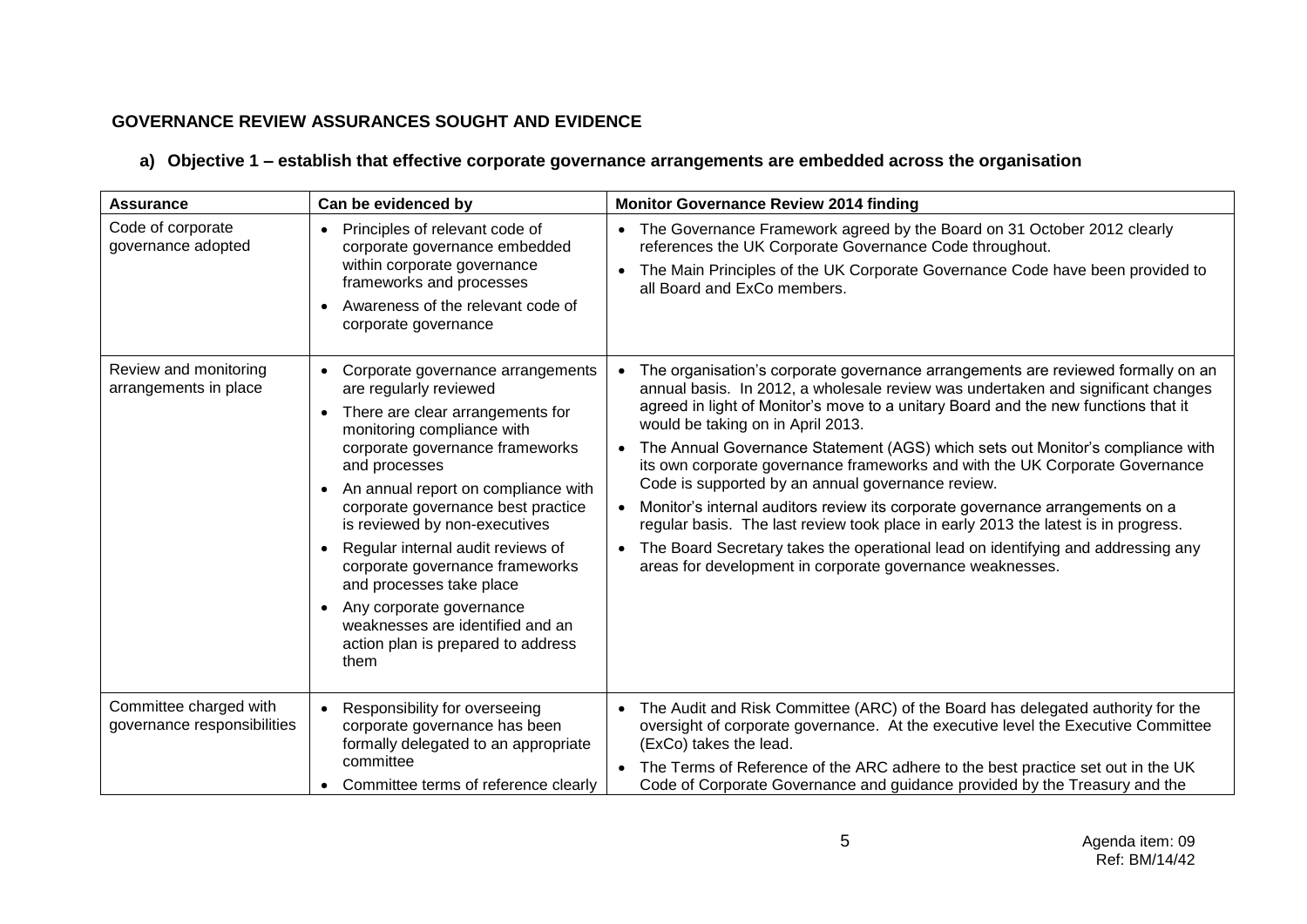| Assurance                                                                                                                                                          | Can be evidenced by                                                                                                                                                     | <b>Monitor Governance Review 2014 finding</b>                                                                                                                                                                                                                                                                                                                                                                            |
|--------------------------------------------------------------------------------------------------------------------------------------------------------------------|-------------------------------------------------------------------------------------------------------------------------------------------------------------------------|--------------------------------------------------------------------------------------------------------------------------------------------------------------------------------------------------------------------------------------------------------------------------------------------------------------------------------------------------------------------------------------------------------------------------|
|                                                                                                                                                                    | demonstrating responsibility for<br>corporate governance issues have<br>been approved by the Board                                                                      | National Audit Office. They clearly set out the Committee's responsibilities in relation<br>to financial reporting; internal controls, risk management systems and corporate<br>governance; whistleblowing and fraud; internal audit; and external audit.                                                                                                                                                                |
|                                                                                                                                                                    | Terms of reference are sufficiently<br>comprehensive to ensure that all<br>appropriate aspects of corporate<br>governance are covered                                   | Reports of ARC meetings are provided to the Board by the Chair of the Committee<br>after each meeting. The Board is also made aware of the forward plan for agendas<br>of each meeting and received the minutes of each meeting in order to receive<br>assurance that the Committee is discharging its duties adequately. The agendas,                                                                                   |
| Agenda and minutes from the<br>committee charged with corporate<br>governance responsibility indicate<br>that the responsibility is being<br>discharged adequately | appropriate reports and minutes of the ARC are published on Monitor's website for<br>full public scrutiny.                                                              |                                                                                                                                                                                                                                                                                                                                                                                                                          |
| Governance advice and<br>training available to key<br>executives and non<br>executives                                                                             | Induction training for key new<br>executive and all non-executives<br>incorporates suitable coverage on<br>corporate governance issues<br>according to responsibilities | An induction plan is in existence for all new Board members. It is updated ahead of<br>each new appointment and new members are made aware of it when they join<br>Monitor. It includes meetings with the Chair and the Board Secretary who provide<br>information and advice individuals' corporate governance responsibilities.<br>Information about Monitor's corporate governance framework is included in Monitor's |
|                                                                                                                                                                    | Ongoing awareness training is<br>provided as appropriate to key staff                                                                                                   | induction programme. Induction meetings with the Board Secretary are organised for<br>key new members of staff.                                                                                                                                                                                                                                                                                                          |
|                                                                                                                                                                    | and all members to ensure that there<br>is an appropriate awareness of the<br>organisation's corporate governance                                                       | Information about Monitor's corporate governance framework is available to all staff<br>on the intranet.                                                                                                                                                                                                                                                                                                                 |
|                                                                                                                                                                    | frameworks and processes                                                                                                                                                | The Board Secretary and Committee Secretaries provide information about the<br>operation of Monitor's corporate governance framework as necessary.                                                                                                                                                                                                                                                                       |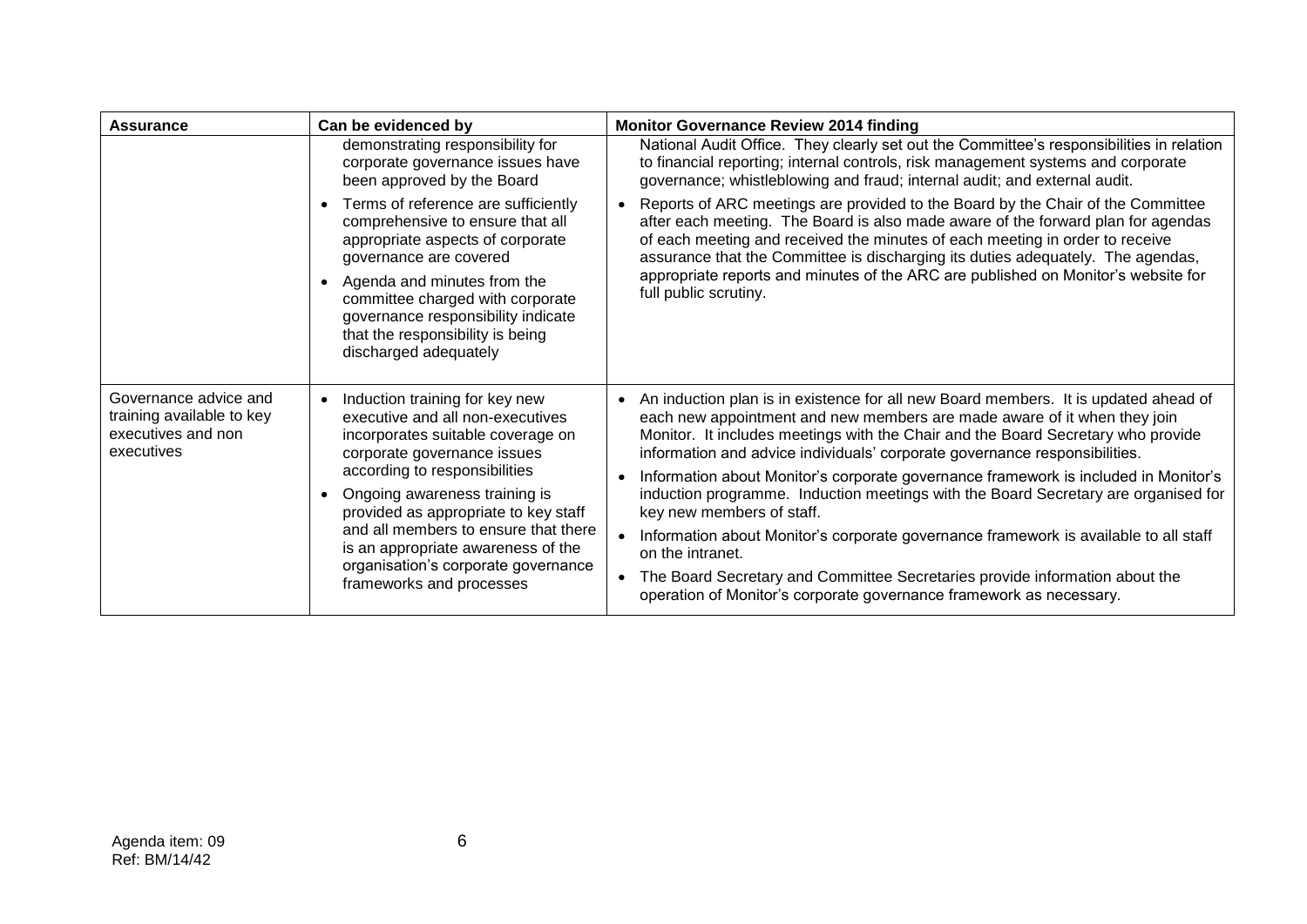# **b) Objective 2 – identify principal risks to achievement of objectives**

| <b>Assurance</b>                                                                                                                                                                                                                                                                                                                                                                                                                                                                                                                  | Can be evidenced by                                                                                                                                                                                                                                                                                                                                                                                                                                                                                                                                                                                                                                                                             | <b>Monitor Governance Review 2014 finding</b>                                                                                                                                                                                                                                                                                                                                                                                                                                                                                                                                                                                                                                                                                                                                                                                                                                                                          |
|-----------------------------------------------------------------------------------------------------------------------------------------------------------------------------------------------------------------------------------------------------------------------------------------------------------------------------------------------------------------------------------------------------------------------------------------------------------------------------------------------------------------------------------|-------------------------------------------------------------------------------------------------------------------------------------------------------------------------------------------------------------------------------------------------------------------------------------------------------------------------------------------------------------------------------------------------------------------------------------------------------------------------------------------------------------------------------------------------------------------------------------------------------------------------------------------------------------------------------------------------|------------------------------------------------------------------------------------------------------------------------------------------------------------------------------------------------------------------------------------------------------------------------------------------------------------------------------------------------------------------------------------------------------------------------------------------------------------------------------------------------------------------------------------------------------------------------------------------------------------------------------------------------------------------------------------------------------------------------------------------------------------------------------------------------------------------------------------------------------------------------------------------------------------------------|
| There is a written strategy and policy in place<br>for managing risk which:<br>Has been formally approved at political<br>and risk management board (or<br>equivalent) level<br>Is reviewed on a regular basis<br>Has been communicated to all relevant<br>staff                                                                                                                                                                                                                                                                  | • Existence of approved strategy and policy<br>document<br>Evidence of formal approval (e.g.<br>$\bullet$<br>board/committee minutes)<br>Evidence of formal review (e.g.<br>board/committee minutes, document version<br>number and date)<br>• Evidence of communication strategy, possibly<br>covered in strategy document<br>Examples of dissemination e.g. induction,<br>$\bullet$<br>briefings, awareness sessions, policy and<br>strategy published on intranet, strategic<br>diagnostic questionnaire results                                                                                                                                                                             | Monitor's Risk Management Framework is in the<br>process of being developed. The ARC and the Board<br>have been significantly involved in this work and are<br>regularly updated about its progress. This can be<br>evidenced by reports to the ARC and the Board<br>(including a Board Workshop on Risk) and minutes of<br>the meetings where these reports have been<br>considered.<br>The Risk and Performance team have been working<br>with individual directorates to disseminate the new<br>approach and ensure awareness of the ongoing work in<br>this area.                                                                                                                                                                                                                                                                                                                                                  |
| Clear structures and processes for risk<br>management which are successfully<br>implemented and:<br>Board sees risk management as a priority<br>and support it by personal interest and<br>input<br>Decision making considers risk<br>A senior manager has been appointed to<br>"champion" risk management<br>Roles and responsibilities for risk<br>management have been defined<br>Risk management systems are subject to<br>independent assessment<br>Risk management is considered in the<br>annual business planning process | Board/committee minutes<br>$\bullet$<br>Internal audit reports and external audit<br>comments on risk management system<br>• Annual business plans<br>Link between internal audit and risk<br>management functions is clearly defined in<br>terms of reference of internal audit<br>Responsibility for risk management function is<br>set at appropriate senior level<br>Committee reports setting out options for<br>$\bullet$<br>change include an appropriate risk assessment,<br>including the 'no change' option<br>• The corporate business plan and financial plan<br>assess risks as appropriate and in particular<br>take account of new and emerging risks facing<br>the organisation | The ARC and Board review Monitor's high level risks on<br>a quarterly basis.<br>Internal Audit reports and External Auditors' comments<br>are presented to the ARC at each appropriate meeting.<br>The Internal Audit Strategy is based upon the risks<br>identified through Monitor's risk register.<br>The ExCo takes a collective responsibility for reviewing<br>risk reports on a quarterly basis ahead of their<br>submission to the ARC and the Board.<br>The Managing Director of Sector Development is the<br>senior executive responsible for the risk management<br>function and the Director of Strategy and Policy takes<br>responsibility for more detailed risk reporting.<br>There has always been a clear link between the<br>organisation's business planning and its risk reporting.<br>This continues in the development of Monitor's business<br>plan following the finalisation of its strategy. |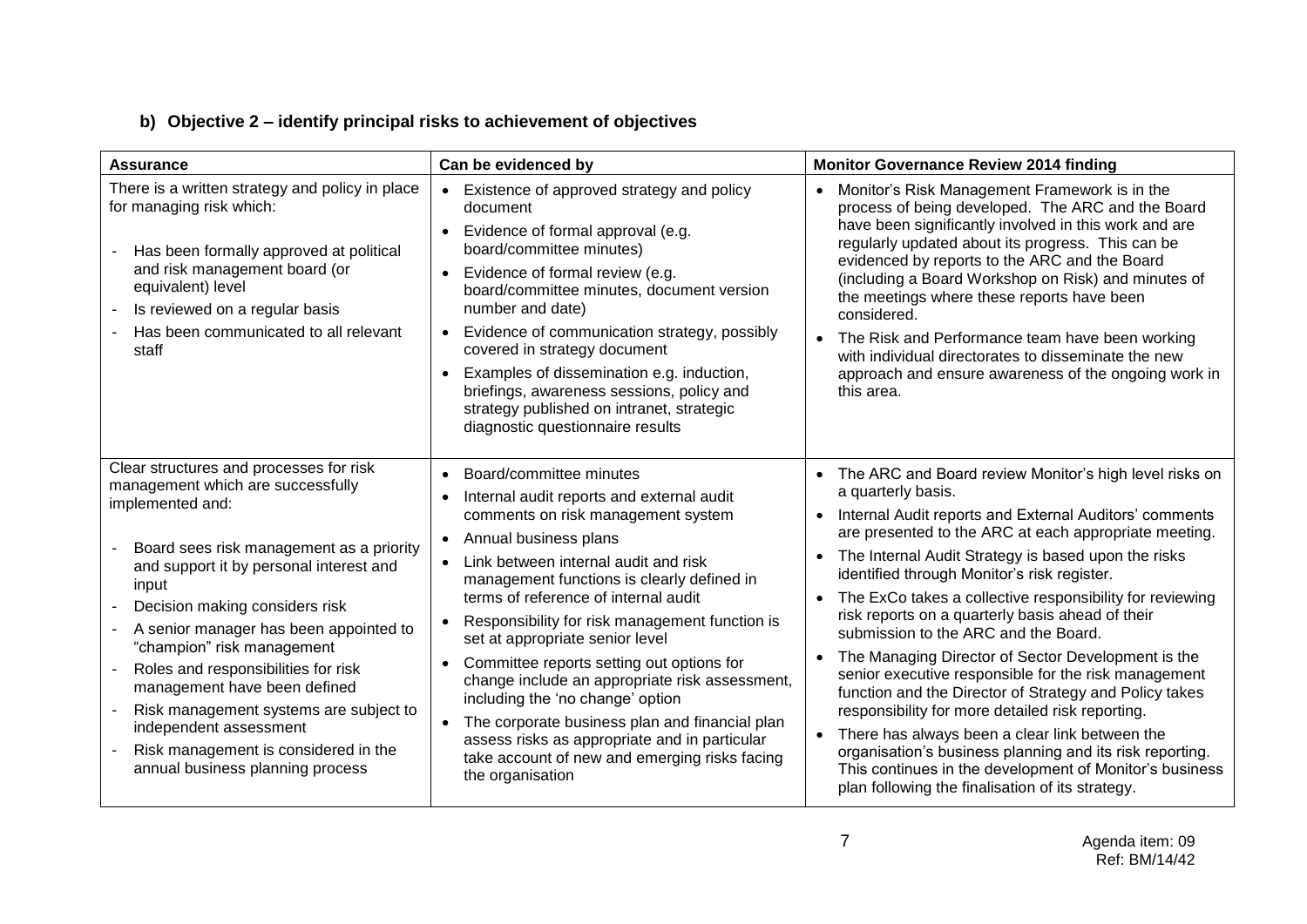| <b>Assurance</b>                                                                                                                        | Can be evidenced by                                                                                                                                                                                                                                                                                                                                                                                                                                                                                                                                                                                                                                                                      | <b>Monitor Governance Review 2014 finding</b>                                                                                                                                                                                                                                                                                                                                                                                                                                                                                     |
|-----------------------------------------------------------------------------------------------------------------------------------------|------------------------------------------------------------------------------------------------------------------------------------------------------------------------------------------------------------------------------------------------------------------------------------------------------------------------------------------------------------------------------------------------------------------------------------------------------------------------------------------------------------------------------------------------------------------------------------------------------------------------------------------------------------------------------------------|-----------------------------------------------------------------------------------------------------------------------------------------------------------------------------------------------------------------------------------------------------------------------------------------------------------------------------------------------------------------------------------------------------------------------------------------------------------------------------------------------------------------------------------|
| The organisation has developed a corporate<br>approach to the identification and evaluation<br>of risk which is understood by all staff | Systematic procedures for risk identification and<br>$\bullet$<br>evaluation have been agreed and published in a<br>policy document and are consistently applied<br>across all business units and partnerships<br>Examples of dissemination e.g. induction,<br>briefings, awareness sessions, strategic<br>diagnostic questionnaire results                                                                                                                                                                                                                                                                                                                                              | The procedures for risk identification and evaluation are<br>identified within Monitor's Risk Management<br>Framework.<br>The use of new consolidated director level risk registers<br>enables deeper engagement and more focused<br>discussions of the risks within the directorates, with the<br>majority of directorates submitting their updated and<br>signed-off registers by the due date.                                                                                                                                 |
| The organisation has well defined procedures<br>for recording and reporting risk                                                        | Evidenced by review of risk management<br>strategy and policy<br>Examination of corporate and partnership risk<br>$\bullet$<br>registers<br>Key risk indicators have been determined and<br>there is evidence of monitoring against these<br>risks<br>Evidence of regular and frequent reporting of<br>$\bullet$<br>risk to political and management board level<br>Evidence of risk based auditing being carried<br>out<br>Evidence of risks not properly addressed<br>identified in internal audit reports etc being fed<br>into the risk management process<br>Environmental scanning reports are fed into the<br>risk management process so as to identify new<br>and emerging risks | The quality of the risk descriptions has improved. There<br>is greater alignment to the Board risks, as well as the<br>performance reporting, and the mitigating controls and<br>further actions are more defined and increased<br>accountability from the directorates.<br>In the last quarter, the bottom up risks have been<br>reviewed by the ExCo and were considered to be either<br>appropriately covered in the Board top 15 risks or<br>addressed via mitigating actions within the directorate<br>level risk registers. |
| The organisation has developed a<br>programme of risk management training for<br>relevant staff                                         | Training programme for risk management<br>Training needs analysis (both specialist staff<br>development and general awareness)<br>Regular newsletter or other means of<br>$\bullet$<br>communicating risk management issues to staff<br>Induction programme includes risk management<br>Appropriate responsibilities for risk management<br>incorporated into job descriptions and<br>appraisals                                                                                                                                                                                                                                                                                         | Relevant senior individuals receive briefings from the<br>Director of Strategy and Policy and the Risk and<br>Performance Director. This occurs both as part of their<br>induction process and on an ongoing basis.                                                                                                                                                                                                                                                                                                               |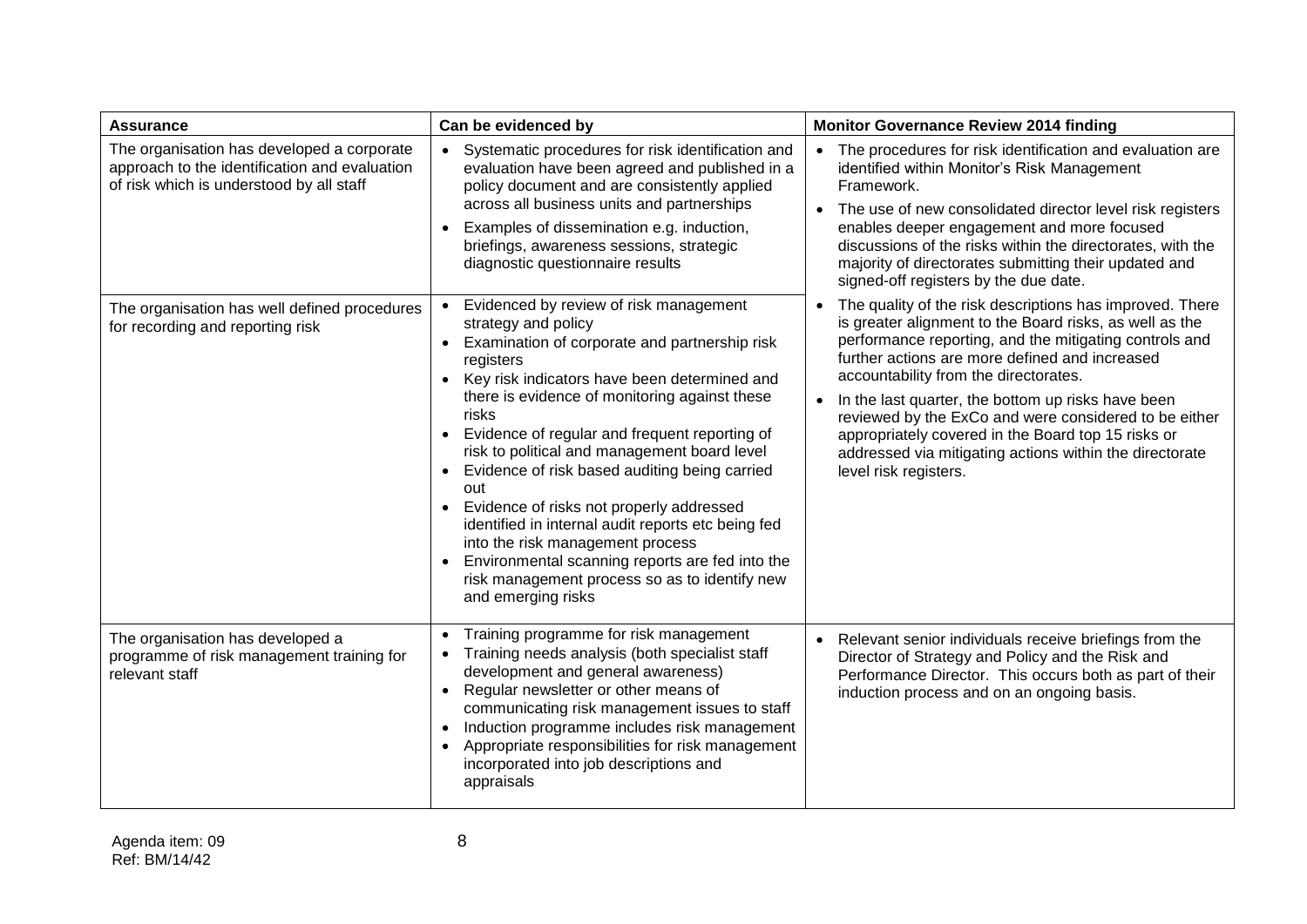| <b>Assurance</b>                                                                                                                                                                                                                                                                                                                                                | Can be evidenced by                                                                                                                                                                                                                                                                                                                                                                                                                                                                                    | <b>Monitor Governance Review 2014 finding</b>                                                                                                                                                                                                                                                                                                                                                                                                                                                                                                |
|-----------------------------------------------------------------------------------------------------------------------------------------------------------------------------------------------------------------------------------------------------------------------------------------------------------------------------------------------------------------|--------------------------------------------------------------------------------------------------------------------------------------------------------------------------------------------------------------------------------------------------------------------------------------------------------------------------------------------------------------------------------------------------------------------------------------------------------------------------------------------------------|----------------------------------------------------------------------------------------------------------------------------------------------------------------------------------------------------------------------------------------------------------------------------------------------------------------------------------------------------------------------------------------------------------------------------------------------------------------------------------------------------------------------------------------------|
| The committee responsible for risk<br>management adds value to the risk<br>management process by:<br>Advising and supporting management<br>team on risk strategies<br>Identifying areas of overlapping risk<br>Driving new risk management initiatives<br>Communicating risk management and<br>sharing good practice<br>Providing and reviewing risk management | • Risk management committee's terms of<br>reference<br>Minutes of corporate risk management board<br>$\bullet$<br>Reports to corporate management team<br>$\bullet$<br>Low incidence of avoidable risk events<br>occurring                                                                                                                                                                                                                                                                             | The ARC gives quarterly consideration to the corporate<br>$\bullet$<br>risk register and reports its conclusions to the Board.<br>Internal Audit makes its own regular reports to the ARC,<br>based on its own work programme. The Board<br>discusses the most significant risks and the actions<br>identified to mitigate them. On an annual basis, the ARC<br>evaluates the effectiveness of the risk management<br>framework and approves the Annual Internal Audit Plan<br>for the following year.                                       |
| training<br>Regularly reviewing the risk register(s)<br>Coordinating the results for risk reporting                                                                                                                                                                                                                                                             |                                                                                                                                                                                                                                                                                                                                                                                                                                                                                                        | The following methodology is used by individual<br>directorates for providing assurance over the<br>management of their current risks:<br>• Review and update the current consolidated                                                                                                                                                                                                                                                                                                                                                       |
| Managers are accountable for managing their<br>risks                                                                                                                                                                                                                                                                                                            | • Evidence of manager involvement in risk<br>identification and analysis process<br>• Risk owners detailed in corporate /departmental<br>risk register(s)<br>• Risk owners assigned in relation to key<br>partnerships<br>• Job descriptions of managers outline their risk<br>management responsibilities<br>• Evidence of (at least) annual review of risk at<br>service/operational levels and of partnership<br>risks<br>Analysis of completed control and risk self-<br>assessment questionnaires | directorate risk registers<br>• Identify and record any new/emerging risks<br>• Consider the Board top 15 risks and align to<br>directorate level risks (updating risk registers and<br>mitigating actions where appropriate)<br>• Consider their current mitigating controls and<br>whether any further action that should be taken<br>• Determine whether any risks or actions require<br>escalation to the ExCo.<br>• Provide assurance that the risk registers had been<br>reviewed and signed off at the appropriate level<br>Director. |
| Risk management is embedded<br>throughout the organisation                                                                                                                                                                                                                                                                                                      | • Evidence of a general risk management culture<br>at all levels<br>Risk management training programme<br>$\bullet$<br>Evidence of managers involvement in risk<br>$\bullet$<br>management aspects of business planning<br>Results of strategic diagnostic survey to<br>$\bullet$<br>ascertain the extent to which risk management<br>is understood by each category of officer (senior<br>management, operational managers etc) and<br>members                                                        | • See above.                                                                                                                                                                                                                                                                                                                                                                                                                                                                                                                                 |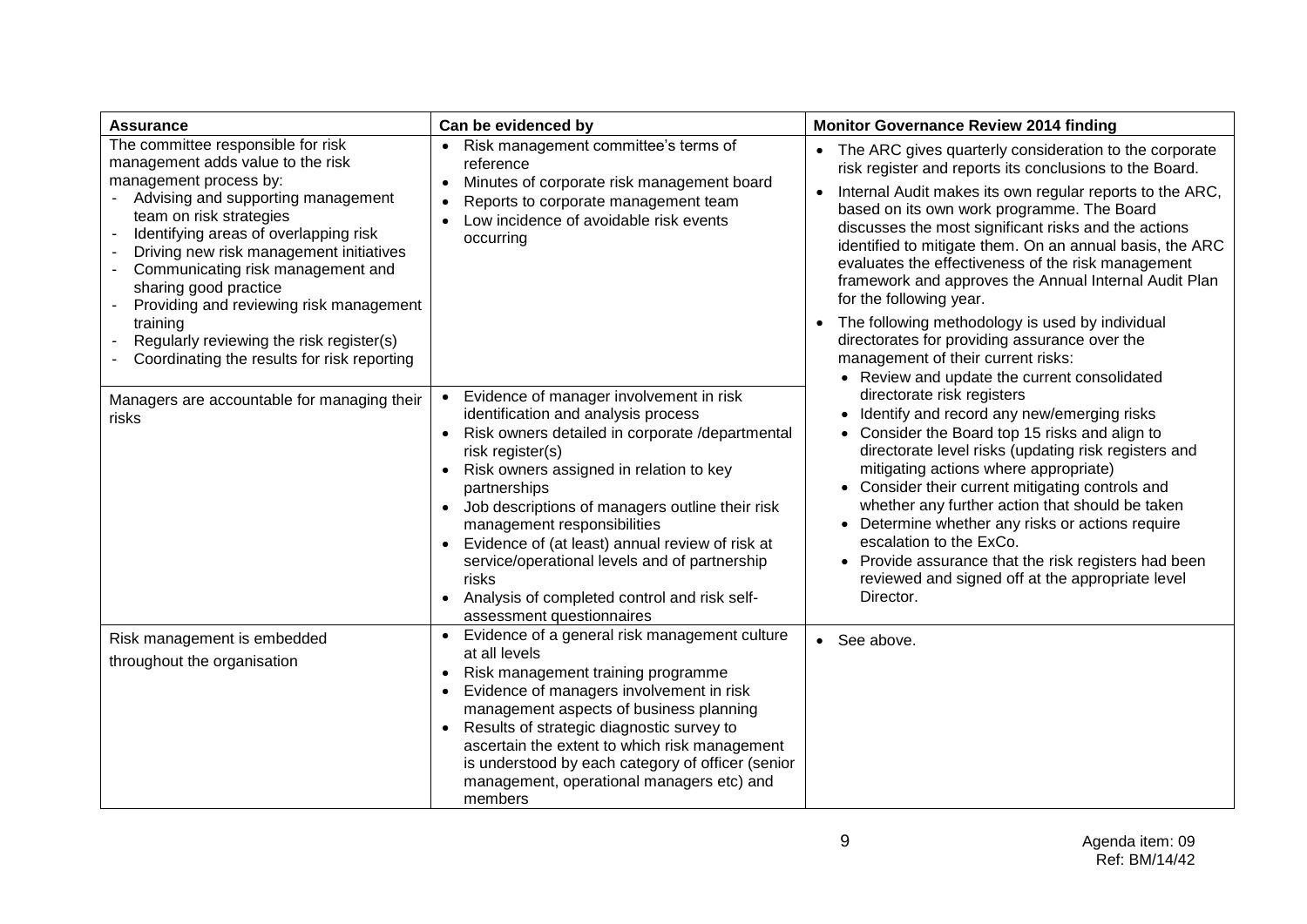# **c) Objective 3: Identify and evaluate key controls to manage principal risks**

| <b>Example of assurance</b>                                                                                                                                               | <b>Evidenced by</b>                                                                                                                                                                                                                                                                                                                                                                                                                                                       | <b>Monitor Governance Review 2014 finding</b>                                                                                                                                                                                                                                                                                                                                                                                                                                                                                                                                                                                                                                                                     |
|---------------------------------------------------------------------------------------------------------------------------------------------------------------------------|---------------------------------------------------------------------------------------------------------------------------------------------------------------------------------------------------------------------------------------------------------------------------------------------------------------------------------------------------------------------------------------------------------------------------------------------------------------------------|-------------------------------------------------------------------------------------------------------------------------------------------------------------------------------------------------------------------------------------------------------------------------------------------------------------------------------------------------------------------------------------------------------------------------------------------------------------------------------------------------------------------------------------------------------------------------------------------------------------------------------------------------------------------------------------------------------------------|
| There are written financial<br>regulations in place which<br>have been formally approved,<br>regularly reviewed and widely<br>communicated to all relevant<br>staff.      | Financial regulations and instructions exist & are reviewed &<br>updated regularly<br>Evidence of formal approval<br>Examples of dissemination e.g. induction, briefings,<br>awareness sessions, accessible in finance manuals and/or on<br>intranet site<br>Reports to audit committee or equivalent confirming<br>compliance or identifying extent of non-compliance with<br>regulations and instructions                                                               | Standing Financial Instructions and delegated<br>authorities are incorporated within the Rules of<br>Procedure, which are reviewed and approved by the<br>Board on an annual basis. Updated Standing Financial<br>Instructions are to be submitted to the Board in May for<br>approval.<br>These documents are available publicly on the Monitor<br>$\bullet$<br>website and to all members of staff on the organisation's<br>intranet.<br>Where delegations are to specific individuals they are<br>provided with formal written information about this.<br>Reports on these regulations are provided to the ExCo,<br>the ARC and the Board on an ad hoc basis and annually<br>as part of the governance review. |
| There is a whistle blowing<br>policy in place which has been<br>formally approved, regularly<br>reviewed and widely<br>communicated to all relevant<br>staff              | Whistle blowing policy exists and has been reviewed and<br>$\bullet$<br>updated regularly.<br>• Evidence of formal approval<br>Examples of communication and dissemination e.g. induction,<br>briefings, awareness sessions, accessible on website and<br>intranet site<br>Evidence of effectiveness of policy (e.g. reports on incidence<br>of usage, evidence on annual declarations on fraud)                                                                          | Monitor's whistleblowing policy was approved by the<br>$\bullet$<br>Executive Committee and is published on the website.<br>It is referenced in the Code of Ethical Practice, which<br>$\bullet$<br>has been the subject of an all staff briefing.<br>The ARC has identified whistleblowing as a priority for<br>2014 and further work will be undertaken with regard to<br>the manner in which the whistleblowing policy is<br>operating.                                                                                                                                                                                                                                                                        |
| There is a counter fraud and<br>corruption policy in place<br>which has been formally<br>approved, regularly reviewed<br>and widely communicated to<br>all relevant staff | • Counter fraud and corruption policy exists and has been<br>reviewed and updated regularly<br>Evidence of formal approval<br>Examples of dissemination (briefings, induction, awareness<br>sessions, accessible on website and intranet site)<br>Evidence of effectiveness of policy (e.g. reports on identified<br>frauds; annual AF70 returns to Audit Commission, reports on<br>results of National Fraud Initiatives)<br>Review of register of gifts and hospitality | Monitor's fraud policy was approved by the<br>$\bullet$<br>Management Committee and is published on the<br>website.<br>It is referenced in the Code of Ethical Practice, which<br>$\bullet$<br>was the subject of an all staff briefing.<br>Gifts and Hospitality registers are reviewed on a<br>$\bullet$<br>quarterly basis.                                                                                                                                                                                                                                                                                                                                                                                    |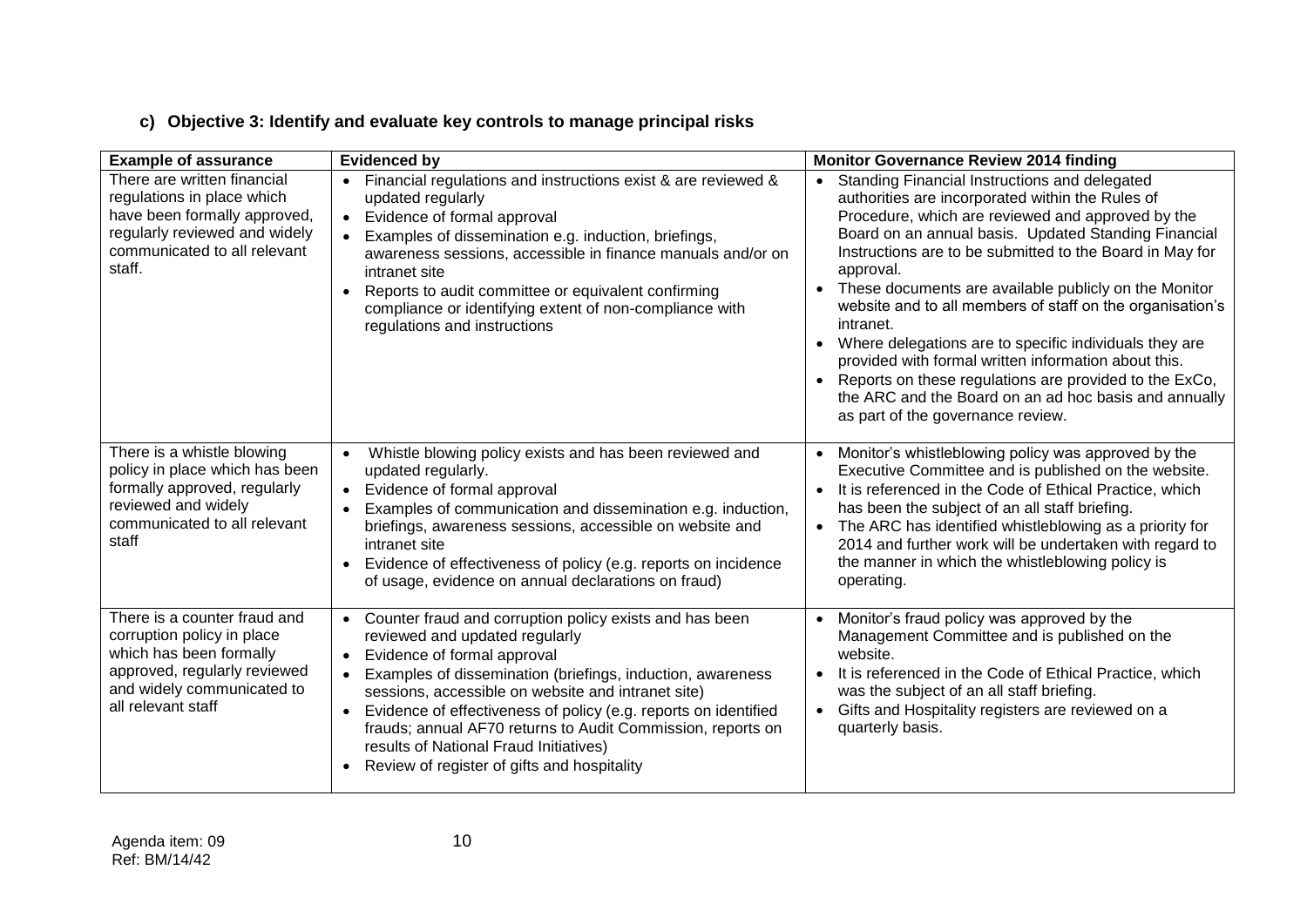| <b>Example of assurance</b>                                                                                                      | <b>Evidenced by</b>                                                                                                                                                                                                                                                                                                                                                                                                                                                           | <b>Monitor Governance Review 2014 finding</b>                                                                                                                                                                                                                                                                                                                                                    |
|----------------------------------------------------------------------------------------------------------------------------------|-------------------------------------------------------------------------------------------------------------------------------------------------------------------------------------------------------------------------------------------------------------------------------------------------------------------------------------------------------------------------------------------------------------------------------------------------------------------------------|--------------------------------------------------------------------------------------------------------------------------------------------------------------------------------------------------------------------------------------------------------------------------------------------------------------------------------------------------------------------------------------------------|
| There are codes of conduct in<br>place which have been<br>formally approved and widely<br>communicated to all relevant<br>staff  | • Codes of conduct have been agreed, including national<br>schemes (e.g. police officers)<br>Evidence of formal approval<br>$\bullet$<br>Examples of dissemination e.g.<br>$\bullet$<br>induction, briefings, awareness sessions, accessible on<br>$\bullet$<br>intranet site                                                                                                                                                                                                 | The Board approved the Code of Ethical Practice at its<br>$\bullet$<br>meeting on 27 March 2013. This is based upon best<br>practice set out by the Committee on Standards in<br>Public Life, the Cabinet Office and the Financial<br>Services Authority.<br>The Code was the subject of an all staff briefing in 2013.<br>It is available on Monitor's website and intranet.                    |
| A register of interests is<br>maintained, regularly updated<br>and reviewed                                                      | Inspection of register of interests (members and staff)<br>$\bullet$<br>Evidence of regular updating and review by senior officer(s)<br>$\bullet$                                                                                                                                                                                                                                                                                                                             | The Board Secretary maintains a register of interests<br>which is reviewed on a quarterly basis.<br>Updates to the register should be provided by Board<br>and ExCo members on a regular basis and formal<br>requests for updates are circulated at least annually.<br>It is referenced in the Code of Ethical Practice, which<br>$\bullet$<br>was the subject of an all staff briefing.         |
| Where a scheme of delegation<br>has been drawn up, it has<br>been formally approved and<br>communicated to all relevant<br>staff | Scheme of delegation incorporates adequate controls and<br>$\bullet$<br>sanctions<br>Evidence of formal approval<br>Examples of communication and dissemination e.g. induction,<br>$\bullet$<br>briefings, awareness sessions, accessible on intranet site<br>Regular reports on the operation of the scheme (e.g.<br>$\bullet$<br>compliance, budget monitoring, year-end balances)                                                                                          | The Scheme of Delegation is incorporated within the<br>Rules of Procedure. It has been further expanded in<br>light of experience of operating Monitor's corporate<br>governance framework.<br>• This is reported on an annual basis as part of the annual<br>governance review.<br>It is available on Monitor's website and its intranet.<br>$\bullet$                                          |
| A corporate procurement<br>policy has been drawn up,<br>formally approved and<br>communicated to all relevant<br>staff           | Procurement policy exists and has been reviewed and<br>$\bullet$<br>updated regularly to take account of new initiatives e.g. drive<br>towards wider consortia arrangements, shared services<br>Evidence of formal approval<br>$\bullet$<br>Examples of dissemination e.g. induction, briefings,<br>awareness sessions, accessible on intranet site<br>Evidence of effectiveness of policy (e.g. benchmarking results,<br>best value review, internal/ external audit review) | A procurement policy exists which was approved by the<br>Management Committee.<br>Monitor has a Controls Committee for the approval of<br>expenditure, in line with cross government expenditure<br>controls and flexibilities granted to Monitor by the<br>Department of Health.<br>Information about the Procurement Policy and the<br>efficiency controls can be found on Monitor's intranet. |
| Business/service continuity<br>plans have been drawn up for<br>all critical service areas and<br>the plans:                      | • Current business/service continuity plans exist covering all<br>critical service areas and are readily accessible<br>Evidence of regular testing<br>Evidence of regular review in the light of the results of testing<br>$\bullet$                                                                                                                                                                                                                                          | Business continuity plans exist which have been<br>reviewed by the ExCo. The ExCo has approved the<br>organisation's approach to business continuity, which<br>establishes individuals' responsibilities in this area.                                                                                                                                                                           |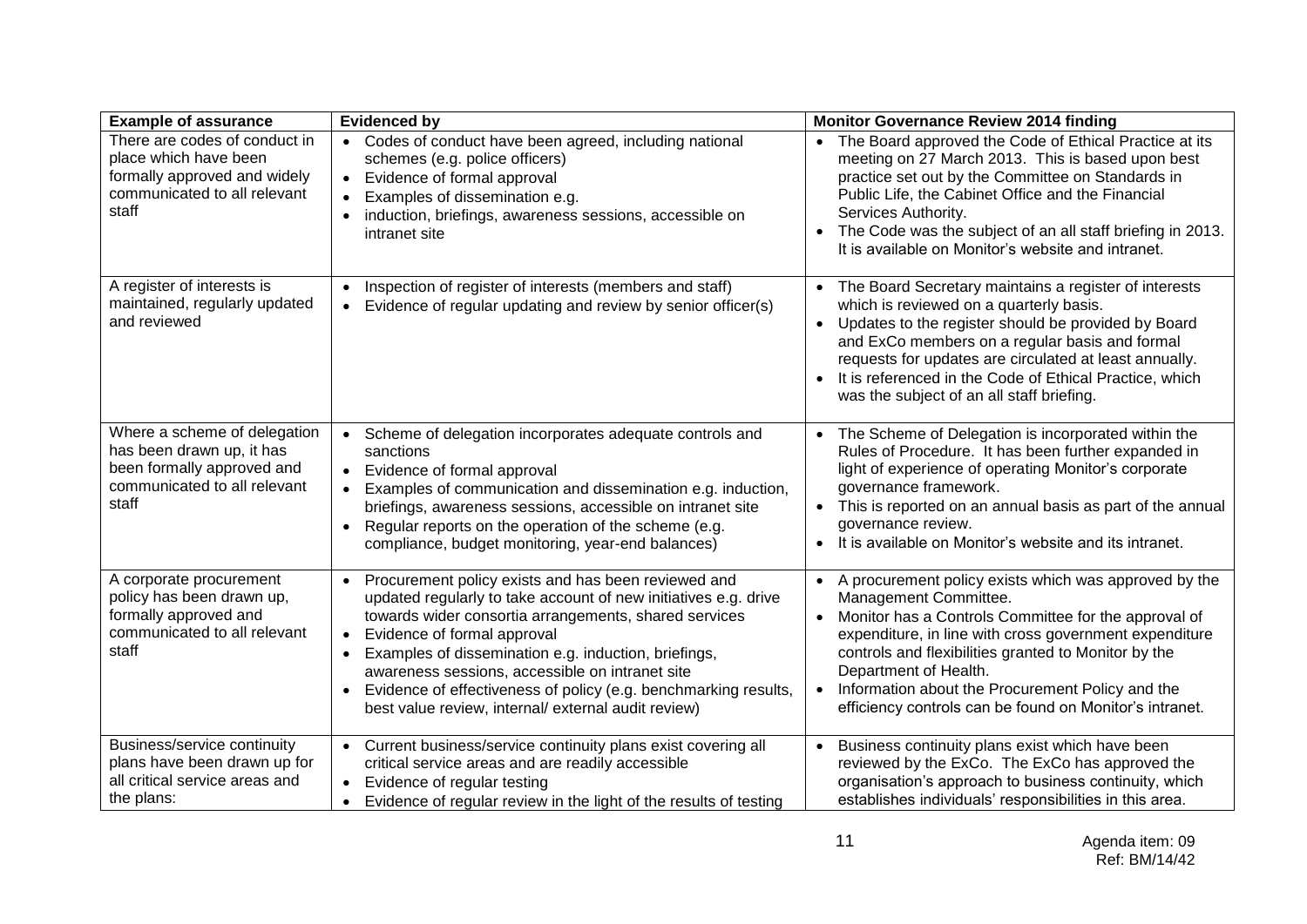| <b>Example of assurance</b>                                                                                                                                            | <b>Evidenced by</b>                                                                                                                                                                                                                                                                                                                                                                                                                   | <b>Monitor Governance Review 2014 finding</b>                                                                                  |
|------------------------------------------------------------------------------------------------------------------------------------------------------------------------|---------------------------------------------------------------------------------------------------------------------------------------------------------------------------------------------------------------------------------------------------------------------------------------------------------------------------------------------------------------------------------------------------------------------------------------|--------------------------------------------------------------------------------------------------------------------------------|
| Are subject to regular<br>testing<br>Are subject to regular<br>review                                                                                                  | and for changes in structures, procedures, information<br>systems, responsibilities etc                                                                                                                                                                                                                                                                                                                                               |                                                                                                                                |
| The corporate/departmental<br>risk register(s) includes<br>expected key controls to<br>manage principal risks                                                          | Risk register sets out principal risks and sets out appropriate<br>key controls to manage them.<br>Key controls are monitored, reviewed and updated regularly<br>$\bullet$<br>Use of risk management workshops to underpin the process<br>and review of register and key controls<br>Risk owners are assigned to manage principal risks<br>$\bullet$<br>Partnership risks are considered                                              | • See section on risk management above.                                                                                        |
| Key risk indicators have been<br>drawn up to track the<br>movement of key risks and are<br>regularly monitored and<br>reviewed.                                        | • Appropriate key risk indicators are<br>documented<br>Evidence of regular monitoring<br>$\bullet$<br>Evidence of changes in risk indicators<br>(and reasons for change) emanating<br>from appropriate information sources<br>$\bullet$<br>(e.g. where internal audit findings are<br>used to change the perceived level of<br>risk)                                                                                                  | • See section on risk management above.                                                                                        |
| The authority's internal control<br>framework is subject to regular<br>independent assessment                                                                          | Internal audit plans and reports<br>$\bullet$<br>Annual report/opinion of Head of<br>$\bullet$<br><b>Internal Audit</b><br>$\bullet$<br>External audit reports                                                                                                                                                                                                                                                                        | • See section on risk management above.                                                                                        |
| A corporate health and safety<br>policy has been drawn up,<br>formally approved, is subject to<br>regular review and has been<br>communicated to all relevant<br>staff | • Health & safety policy exists and has been reviewed and<br>updated regularly<br>Policy covers partnerships<br>$\bullet$<br>Evidence of formal approval<br>Examples of dissemination e.g. induction, briefings,<br>$\bullet$<br>awareness sessions, inclusion of policy on website and<br>intranet site<br>Evidence of effectiveness of policy e.g. number of cases<br>investigated by Health & Safety Executive - and the number of | • A health and safety policy exists which was approved by<br>the Management Committee. This is reviewed on an<br>annual basis. |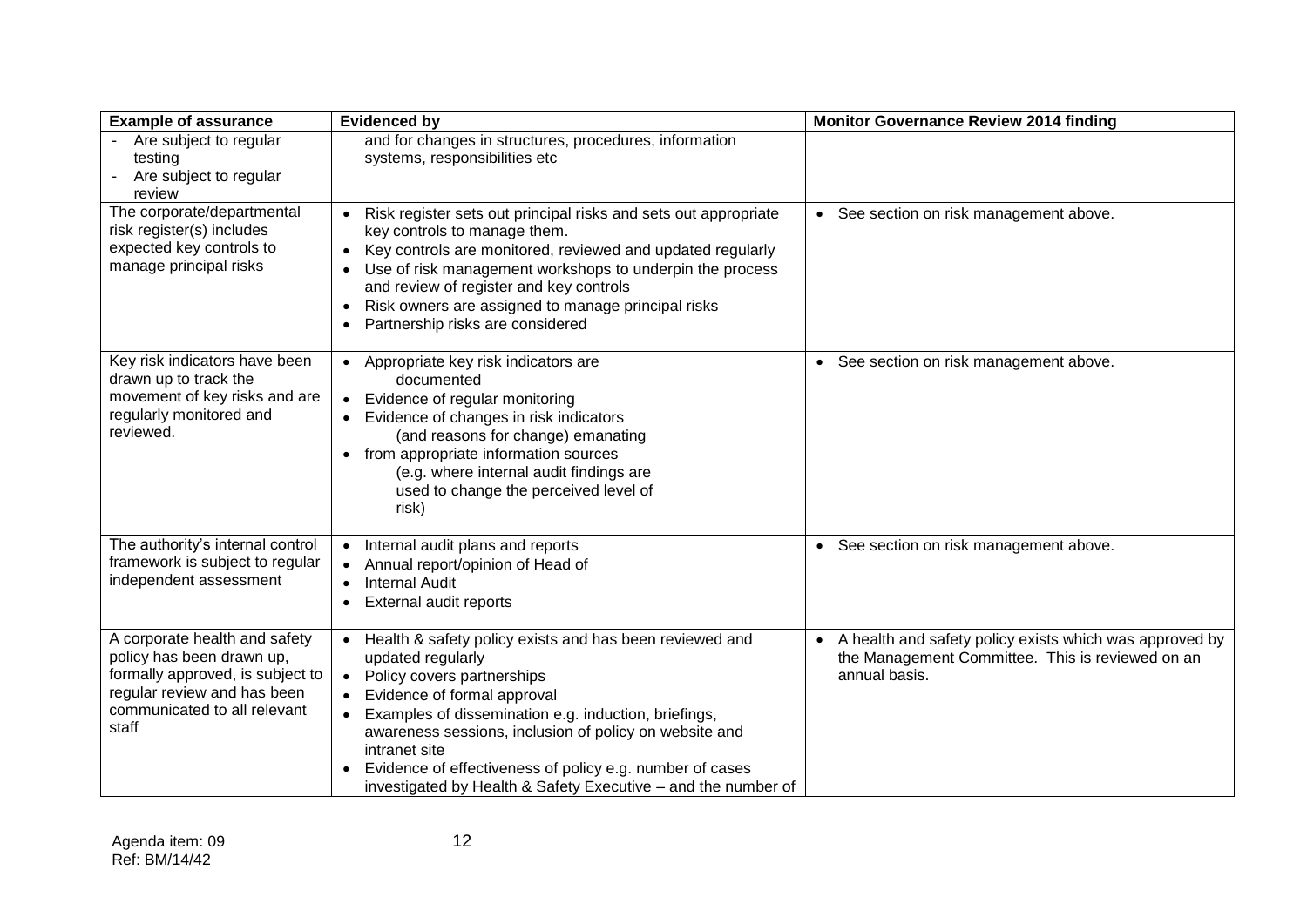| <b>Example of assurance</b>                                                                                                                                                                 | <b>Evidenced by</b>                                                                                                                                                                                                                                                                                                                                                                                                                                                                                | <b>Monitor Governance Review 2014 finding</b>                                                                                                                                     |
|---------------------------------------------------------------------------------------------------------------------------------------------------------------------------------------------|----------------------------------------------------------------------------------------------------------------------------------------------------------------------------------------------------------------------------------------------------------------------------------------------------------------------------------------------------------------------------------------------------------------------------------------------------------------------------------------------------|-----------------------------------------------------------------------------------------------------------------------------------------------------------------------------------|
|                                                                                                                                                                                             | cases proven<br>Review of number of reported<br>incidences and 'near misses'                                                                                                                                                                                                                                                                                                                                                                                                                       |                                                                                                                                                                                   |
| A corporate complaints<br>policy/procedure has been<br>drawn up, formally approved,<br>communicated to all relevant<br>staff, the public and other<br>stakeholders is regularly<br>reviewed | Complaints policy/procedure exists and has been reviewed<br>and updated regularly<br>Procedure is compliant with all relevant statutory requirements<br>Evidence of formal approval<br>$\bullet$<br>Examples of dissemination e.g.<br>induction, briefings, awareness sessions, inclusion of policy on<br>website and intranet site<br>Leaflets/posters highlighting complaints procedure<br><b>Complaints files</b><br>Committee reports summarising complaints dealt with<br>analysed by outcome | A complaints policy exists which was approved by the<br>Executive Committee. Further information about this<br>will be presented to the Board at its meeting on 30 April<br>2014. |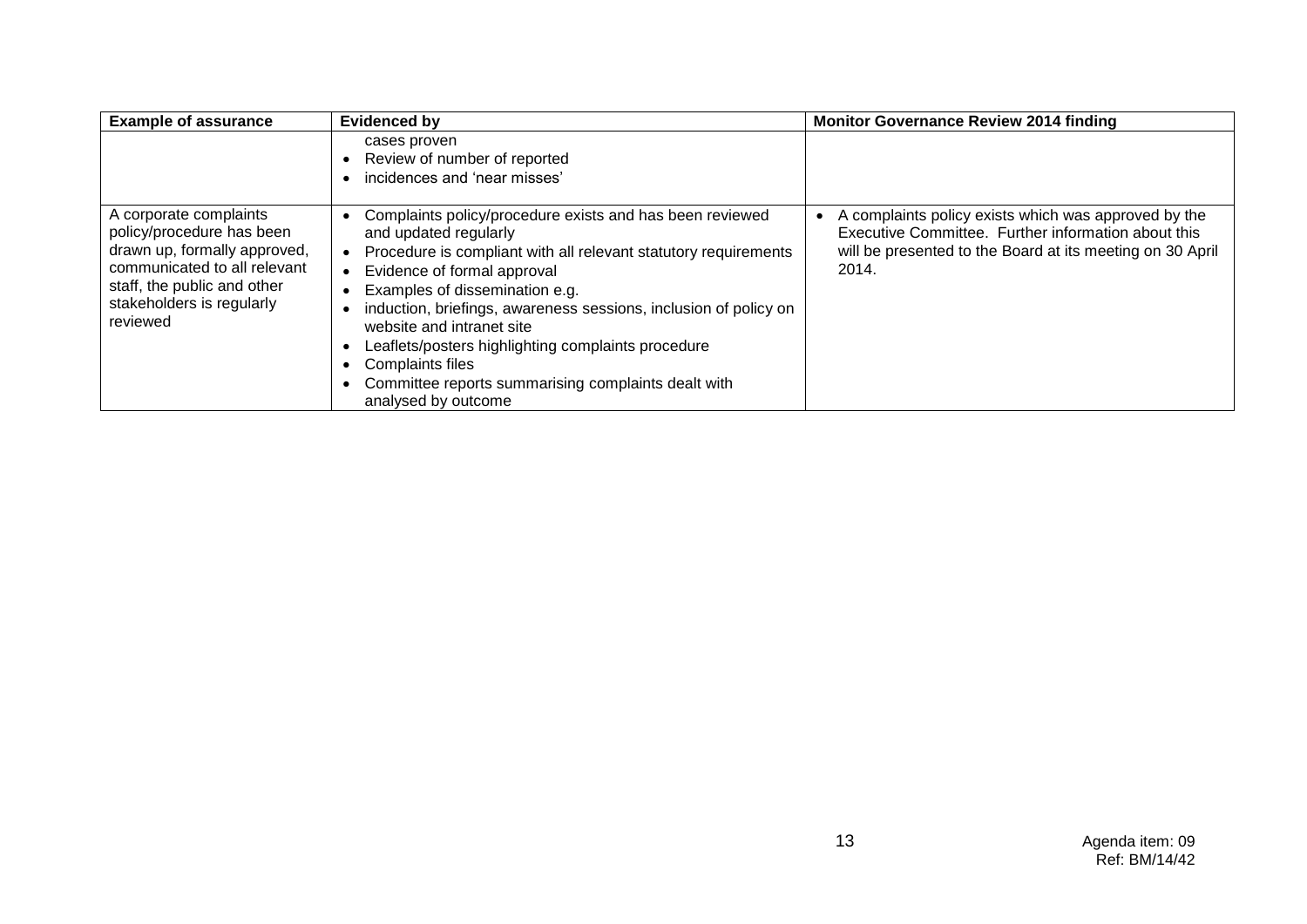# **d) Objective 4: Obtain assurance on the effectiveness of key controls**

| <b>Example of assurance</b>                                                                      | <b>Evidenced by</b>                                                                                                                                                                                                                                                                                                                                                                                                                                                                                                                                                                                                                                                                                                                                                                                   | <b>Monitor Governance Review 2014 finding</b>                                                                                                                                                                                                                                                         |
|--------------------------------------------------------------------------------------------------|-------------------------------------------------------------------------------------------------------------------------------------------------------------------------------------------------------------------------------------------------------------------------------------------------------------------------------------------------------------------------------------------------------------------------------------------------------------------------------------------------------------------------------------------------------------------------------------------------------------------------------------------------------------------------------------------------------------------------------------------------------------------------------------------------------|-------------------------------------------------------------------------------------------------------------------------------------------------------------------------------------------------------------------------------------------------------------------------------------------------------|
| The organisation has determined<br>appropriate internal and external sources<br>of assurance     | Minutes of committee at which report on assurances<br>was considered<br>Sources of assurance are appropriate to the<br>$\bullet$<br>organisation                                                                                                                                                                                                                                                                                                                                                                                                                                                                                                                                                                                                                                                      | • This is the responsibility of the ARC. Consideration<br>of these issues takes place at each meeting of the<br>Committee.                                                                                                                                                                            |
| Appropriate key controls on which<br>assurance is to be given have been<br>identified and agreed | Briefing notes, guidance, instructions etc given to<br>appropriate managers regarding what is expected of<br>them                                                                                                                                                                                                                                                                                                                                                                                                                                                                                                                                                                                                                                                                                     | • Information about the organisation's key controls can<br>be found on the intranet.                                                                                                                                                                                                                  |
| Departmental assurances are provided                                                             | Departmental heads sign off on adequacy of controls<br>(i.e. provide annual governance assurance<br>statements)<br>Supporting documentation provided by<br>departmental heads re review and monitoring<br>arrangements that key controls have been in<br>operation for the period and will continue to<br>operate until accounts signed off.<br>Structured process and standard documentation<br>to ensure consistency of coverage and common<br>understanding of level of assurance given.<br>Completed Control & Risk Self- Assessment<br>questionnaires<br>Annual governance assurance statements<br>$\bullet$<br>evaluated by officer team or committee charged<br>with the responsibility of preparing the AGS.<br>Evaluation to include 'reality checking' of sample<br>of assurance statements | • The Chief Executive requires direct reports to provide<br>an annual statement of assurance on the adequacy<br>of controls, which is incorporated into the Annual<br>Governance Statement.<br>• Information about the operation of key controls is<br>gathered through the Risk Assurance Framework. |
| Internal Audit Arrangements                                                                      | Reports of Head of Internal Audit to audit committee<br>or equivalent throughout the year<br>Annual report of Head of Internal Audit, including<br>opinion on internal control and risk management<br>framework                                                                                                                                                                                                                                                                                                                                                                                                                                                                                                                                                                                       | • The ARC receives regular reports from the Internal<br>Auditors and an annual report from the Head of<br>Internal Audit.                                                                                                                                                                             |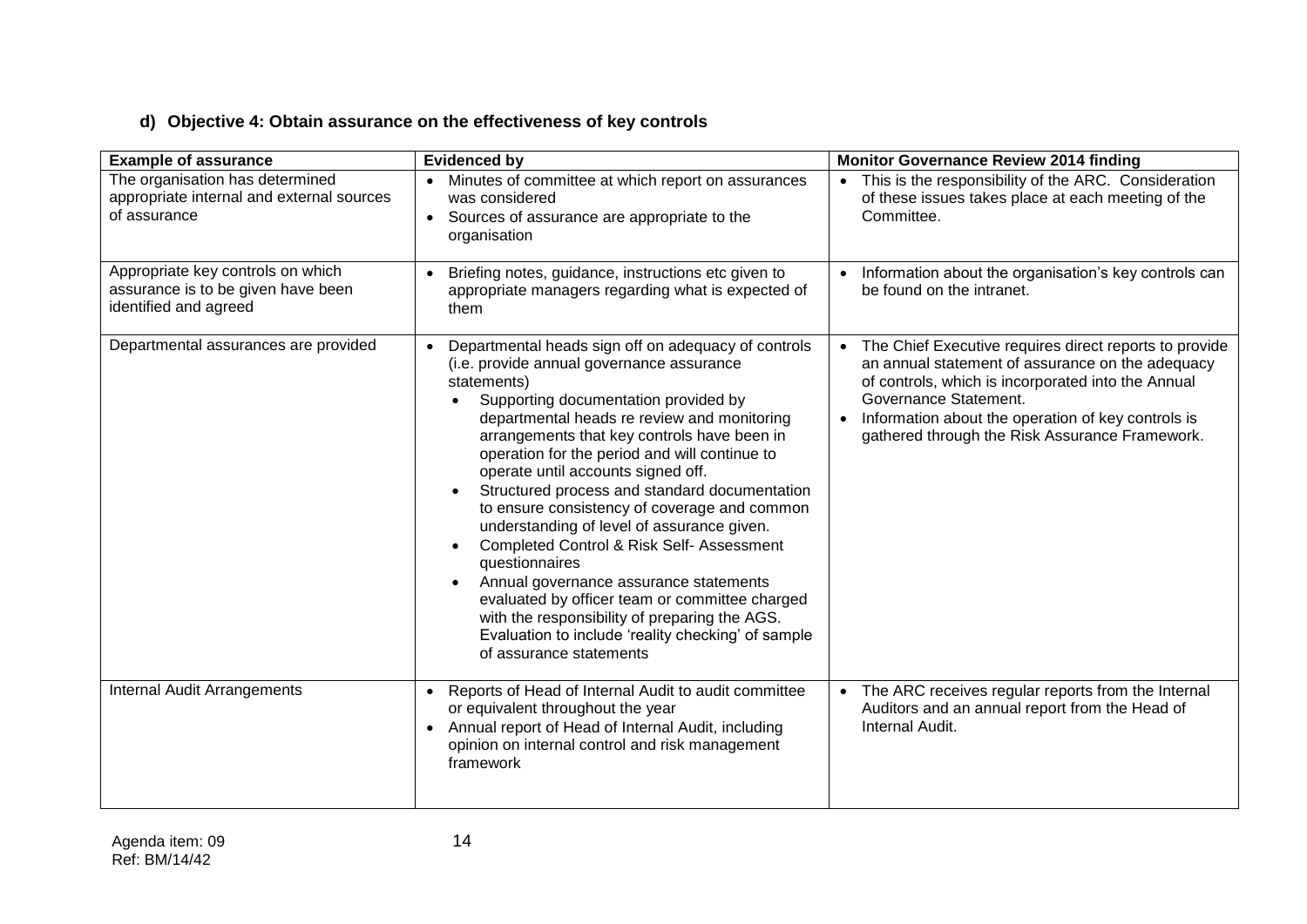| <b>Corporate Governance Arrangements</b> | Annual corporate governance assurance statement<br>Internal or external audit review of corporate<br>governance arrangements<br>Monitoring reports to committee on delivery of action<br>plans in response to reviews of corporate governance | There is an annual review of governance which feeds<br>into the drafting of the organisation's Annual<br>Governance Statement. |
|------------------------------------------|-----------------------------------------------------------------------------------------------------------------------------------------------------------------------------------------------------------------------------------------------|--------------------------------------------------------------------------------------------------------------------------------|
| Performance monitoring<br>arrangements   | Annual and in-year reports on delivery of key<br>performance indicators by internal and/or external<br>review agencies                                                                                                                        | ExCo and the Board receive quarterly reports on the<br>organisation's performance alongside the quarterly<br>risk reports.     |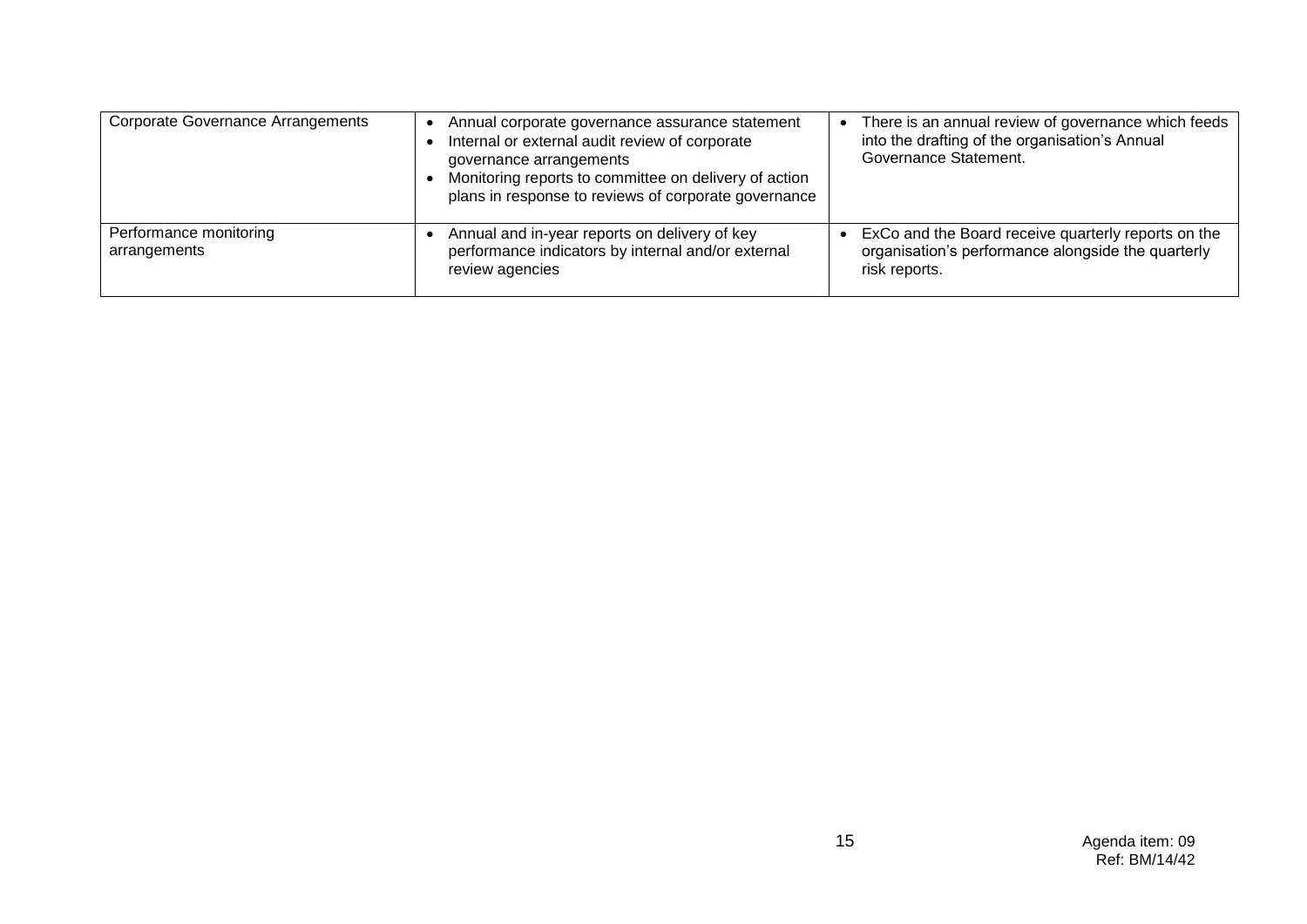

Making the health sector work for patients

# **RULES OF PROCEDURE**

 $\overline{\phantom{a}}$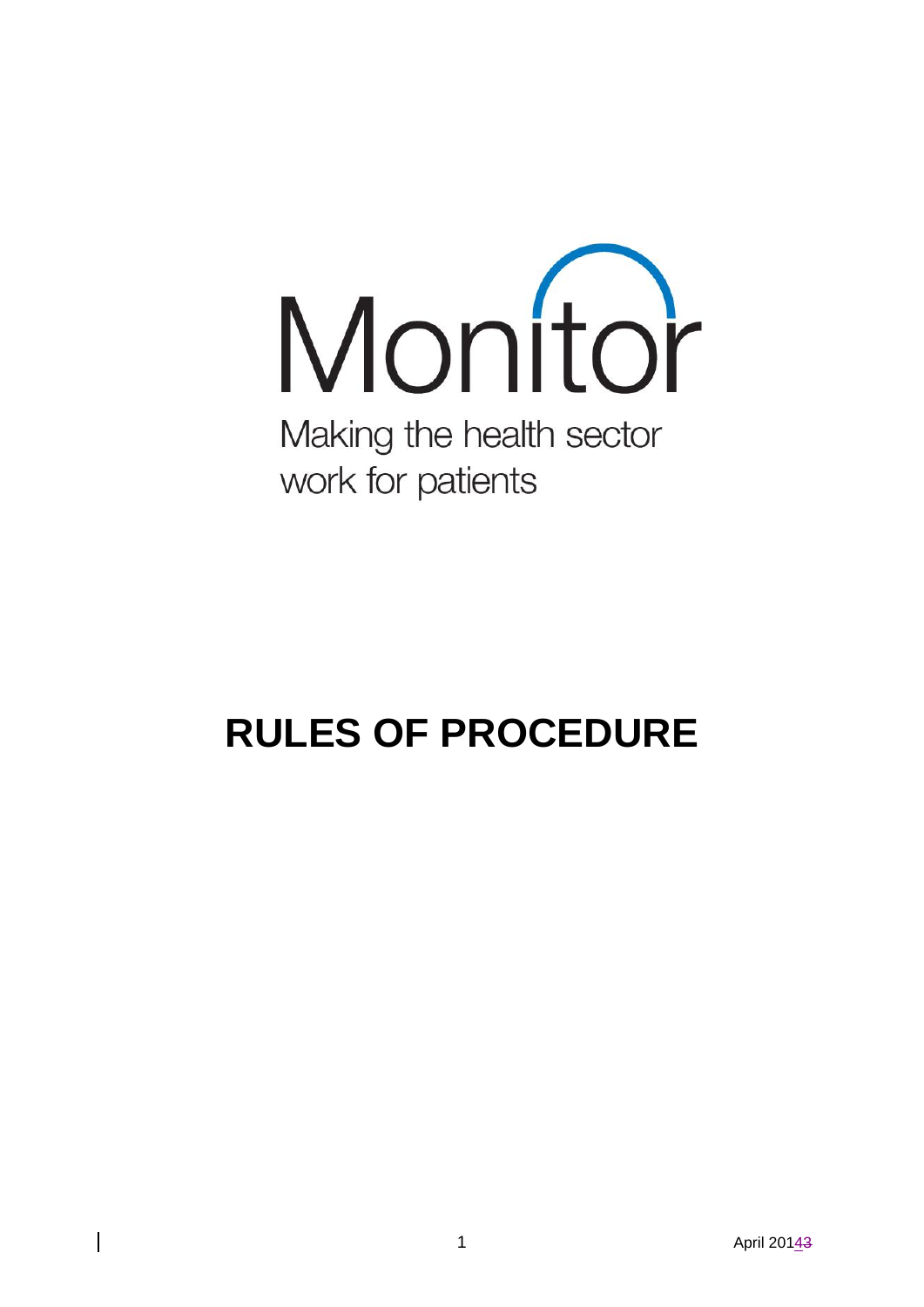# **CONTENTS**

# Introduction

- 1. Definitions
- 2. Statutory Framework
- 3. The Board of Monitor and Exercise of Statutory Powers
- 4. Meetings and Proceedings of the Board
- 4.1 Meetings of the Board
- 4.2 Admission of the Public and the Press
- 4.3 Board Meeting Agendas and Papers
- 4.4 Special Meetings of the Board
- 4.5 Power to call Meetings of the Board
- 4.6 Chairing of Meetings
- 4.7 Procedure at Meetings of the Board
- 4.8 Quorum of the Board
- 4.9 Minutes of the Board
- 4.10 Emergency Powers
- 4.104.11 Delegation of Powers
- 4.114.12 Role of Accounting Officer and Standing Financial **Instructions**
- 4.124.13 Personal Conflicts of Interest
- 4.134.14 Allowances for Non-Executive Members of the Board
- 5. Meetings and Proceedings of Committees
- 5.1 Appointment of Committees
- 5.2 Meetings of a Committee
- 5.3 Special meetings of a Committee
- 5.4 Attendance at Committee Meetings
- 5.5 Chairing of Committee meetings
- 5.6 Quorum of Committees
- 5.7 Minutes of Committees
- 5.8 Prohibition on Delegation of a Committee's Function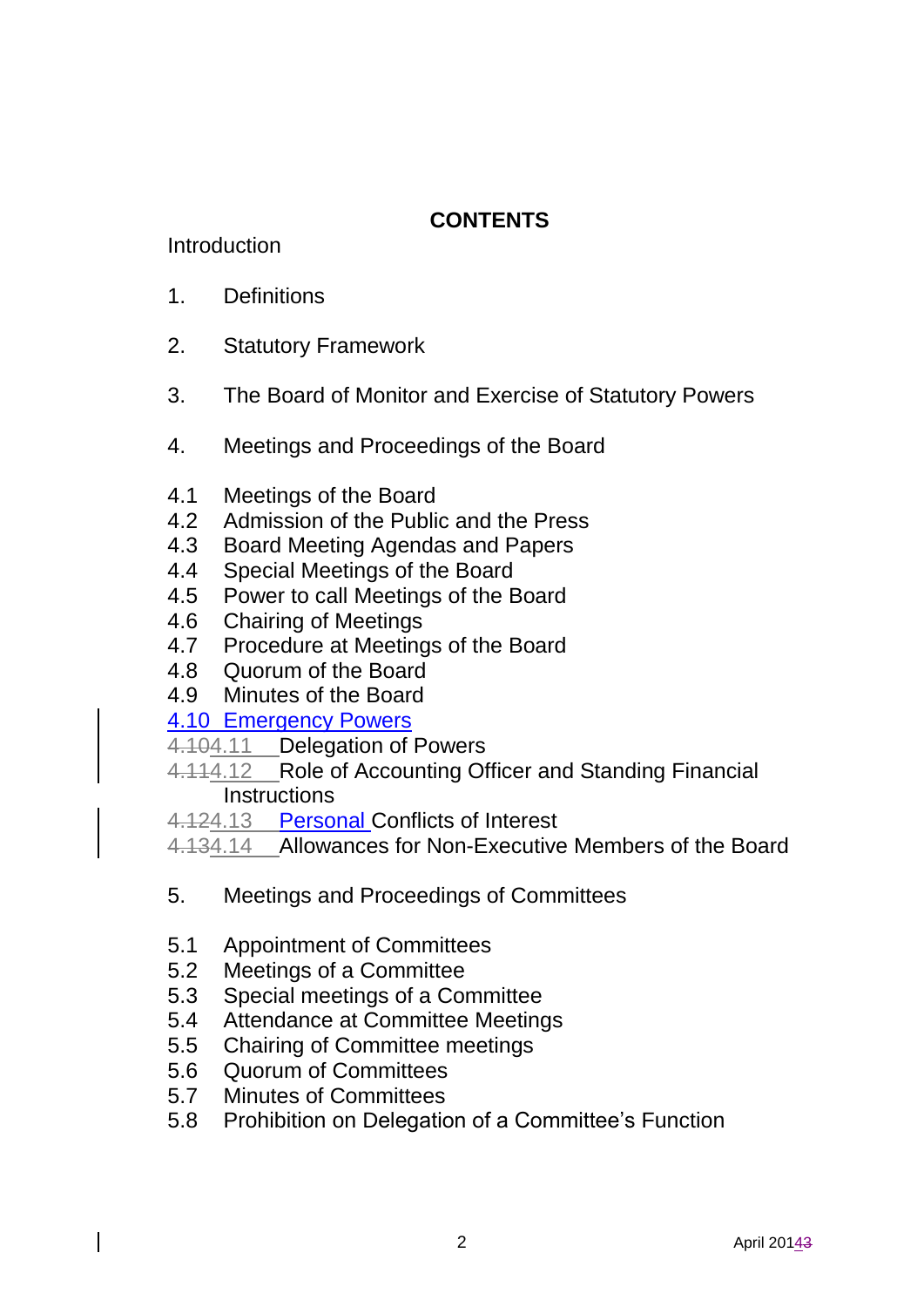- Annex A Schedule 8, Health and Social Care Act 2012
- Annex B Code of Ethical Practice
- Annex C Matters Reserved to the Board
- Annex D Scheme of Delegation
- Annex E Standing Financial Instructions
- Annex F Committee Terms of Reference:
	- (i) Audit & Risk Committee
	- (ii) Remuneration Committee
	- (iii) Nomination Committee
	- (iv) Technology Assurance Committee

 $\begin{array}{c} \hline \end{array}$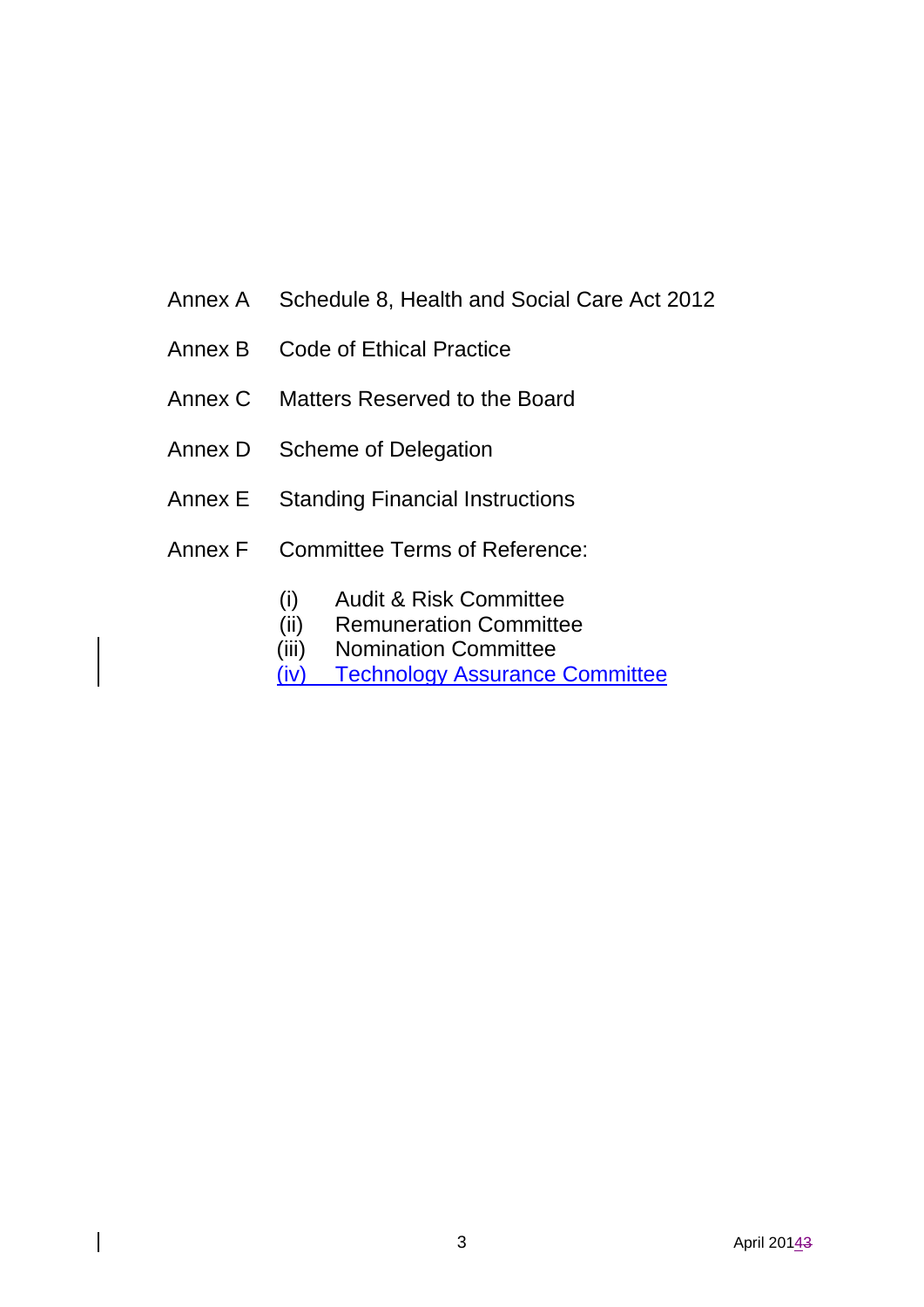# **RULES OF PROCEDURE**

### **INTRODUCTION**

Monitor, the Independent Regulator of NHS Foundation Trusts, came into being under the provisions of the Health and Social Care (Community Health and Standards) Act 2003. The Health and Social Care Act 2012 (the 2012 Act) established Monitor as the sector regulator for health, with a primary duty to protect and promote the interests of people who use health care services by promoting provision of health care services which is:

- (a) economic, efficient and effective; and
- (b) maintains or improves the quality of services.

Monitor, in the exercise of powers under paragraph 10(1) of Schedule 8 to the 2012 Act, has made these Rules of Procedure ("Rules") to establish the Board and to regulate its procedures and that of its Committees (Schedule 8 to the 2012 Act is set out in full at Annex A).

#### **1. DEFINITIONS**

1.1. Any expression to which a meaning is given in the 2012 Act or Regulations or Orders made under it shall have the same meaning in these Rules, unless the context otherwise requires and in addition:

> "Accounting Officer" is the person appointed by the Secretary of State to assume responsibility for Monitor's use of resources in carrying out its functions, as set out in Chapter 3 of *Managing Public Money*. Monitor's Chief Executive acts as its Accounting Officer.

"Board" means the Members of the Board, as constituted at paragraph 2 below.

"Chairman" is the person appointed by the Secretary of State as Chairman of Monitor.

"Chief Executive" is the person appointed by Monitor's Board.

"Committee" means a Committee appointed by the Board.

"Committee Chair" means the Chair of a Committee or a Sub-Committee, as the context requires, whether or not he or she is also a member of Monitor.

"Committee Member" means a member of the Committee or a Sub-Committee, as the context requires, whether or not he or she is also a member of Monitor.

"Employee" means an interim or permanent member of staff, a member of staff who is on secondment to Monitor, and a contracted external consultant or adviser.

"Executive Committee" means Monitor's Chief Executive and other senior executive directors.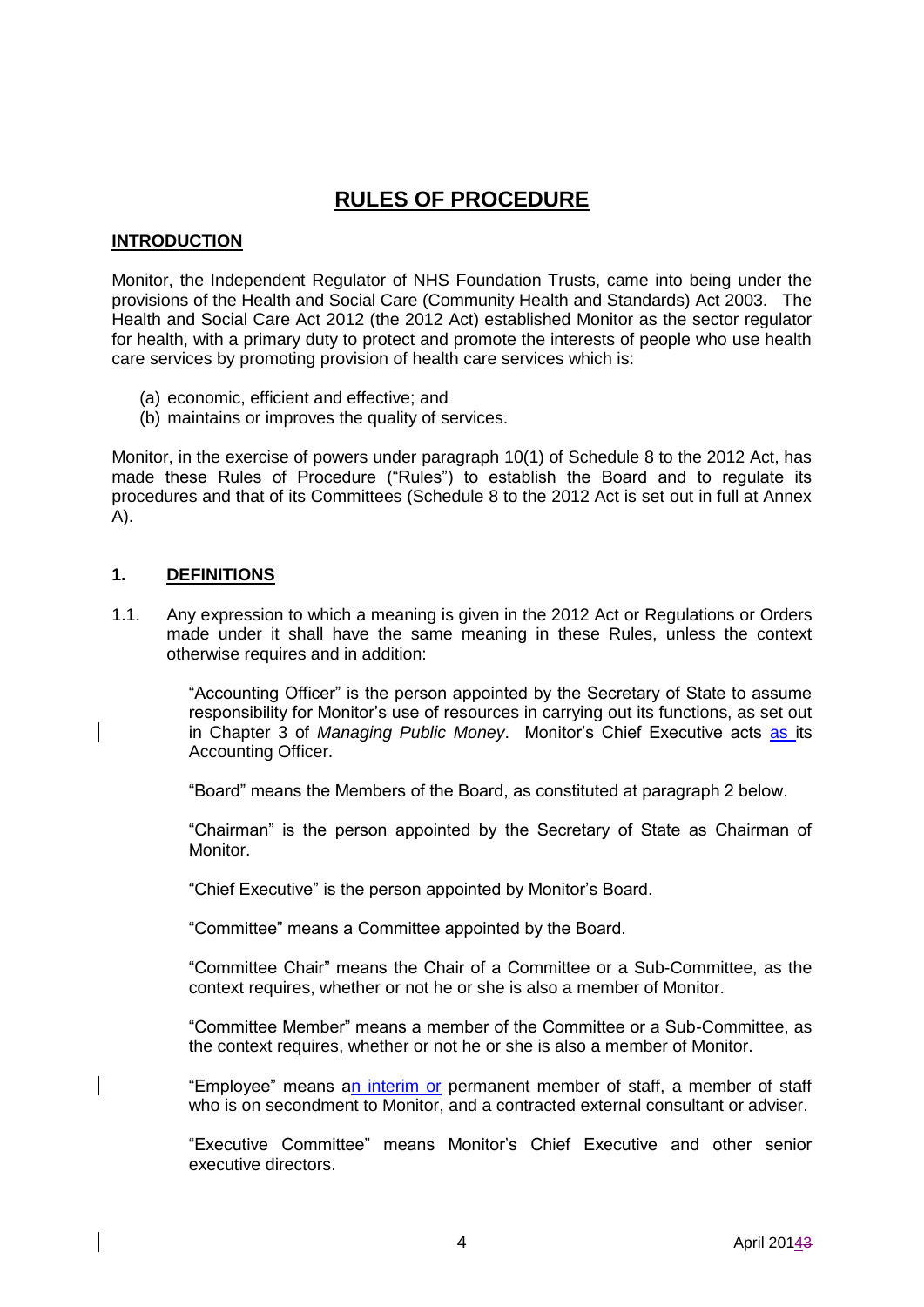"Executive Member" means a Member of Monitor who has responsibility for overseeing the organisation's management.

"Member of the Board" means a Member (whether Executive or Non-Executive) of Monitor, as defined in paragraph 2.1 below.

"Monitor" means the body corporate known as the Independent Regulator of NHS Foundation Trusts, which is to be known as "Monitor" pursuant to Part 3, Chapter 1, paragraph 61 of the 2012 Act.

"Non-Executive Member" means a Member of Monitor who does not have any management responsibilities.

"Regulator" means Monitor.

"Secretary" means the member of Monitor's staff appointed as Secretary to the Board.

"Secretary of State" means the Secretary of State for Health.

"Sub-committee" means a sub-committee appointed by the Board to report to a Committee.

"Sub-committee Chair" means the Chair of a sub-committee.

"Sub-committee Member" means a Member of a sub-committee, whether or not he or she is also a Member of Monitor.

- 1.2 References to any statute or statutory provision include a reference to that statute or statutory provision as from time-to-time is modified or re-enacted.
- 1.3 All generalised reference to the male gender should read as equally applicable to the female gender, and vice-versa.
- 1.4 In these Rules, unless the contrary intention appears, words in the singular include the plural and words in the plural include the singular.
- 1.5 These Rules shall not be amended, revoked or replaced except by a resolution passed at a meeting at which at least three members are present.

# **2. STATUTORY FRAMEWORK**

- 2.1. Monitor consists of:
	- (a) A Chairman appointed by the Secretary of State;
	- (b) At least four other Non-Executive Members so appointed; and
	- (c) The Chief Executive and other Executive Members appointed by the Non-Executive Members (with the consent of the Secretary of State for Health). The number of Executive Members must be less than the number of Non-Executive Members.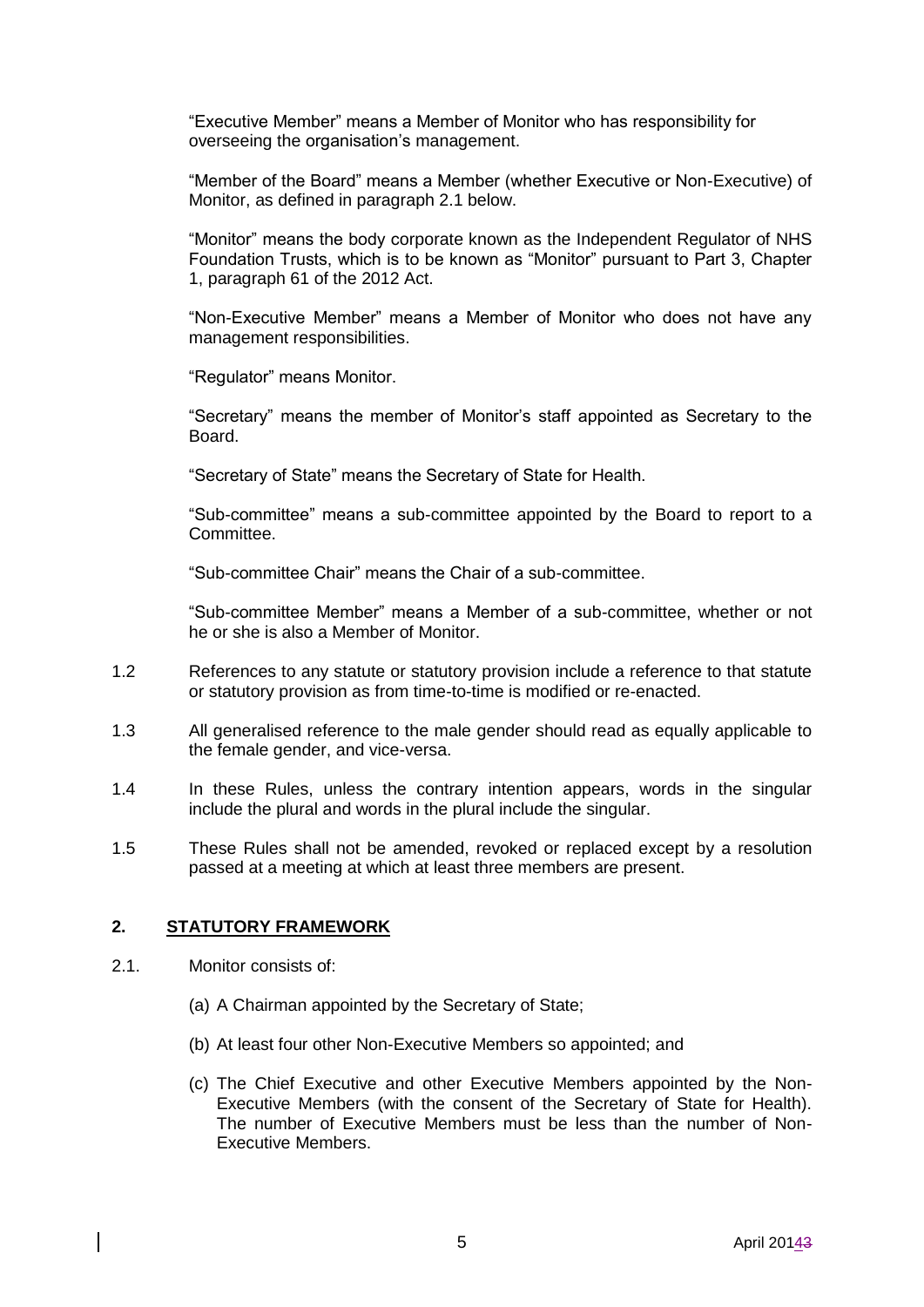- 2.2. The constitution and proceedings of Monitor are governed by Schedule 8 to the 2012 Act.
- 2.3. The functions of Monitor are set out in Part 3, Chapters 1 to 6 of the 2012 Act.
- 2.4. The principal office of Monitor is 4 Matthew Parker Street, London, SW1H 9NPWellington House, 133-155 Waterloo Road, London SE1 8UG.

#### **3. THE BOARD OF MONITOR AND EXERCISE OF STATUTORY POWERS**

- 3.1. Paragraph 10(1) of Schedule 8 to the 2012 Act provides that Monitor may regulate its own procedure and make any arrangements it considers appropriate for the discharge of its functions.
- 3.2. The Board shares responsibility for:
	- (i) ensuring that high standards of corporate governance are observed and encouraging high standards of propriety;
	- (ii) establishing the strategic direction and priorities of Monitor within the statutory framework in the 2012 Act;
	- (iii) the effective and efficient delivery of Monitor's plans and functions;
	- (iv) promoting quality in Monitor's activities and services;
	- (v) monitoring performance against agreed objectives and targets;
	- (vi) ensuring effective dialogue with the Department of Health and other stakeholders to best promote the continued success and growth of NHS Foundation Trusts and other aspects of the health care sector; and
	- (vii) ensuring that Board members personally, and Monitor corporately, observe the seven principles of public life set out by the Committee on Standards in Public Life:
		- (a) Selflessness: holder of public office should take decisions solely in terms of the public interest. They should not do so in order to gain financial or other material benefits for themselves, their family or other friends;
		- (b) Integrity: holders of public office should not place themselves under any financial or other obligation to outside individuals or organisations that might influence them in the performance of their official duties.
		- (c) Objectivity: in carrying out public business, including making public appointments, awarding contracts, or recommending individuals for rewards and benefits, holders of public office should make choices on merit;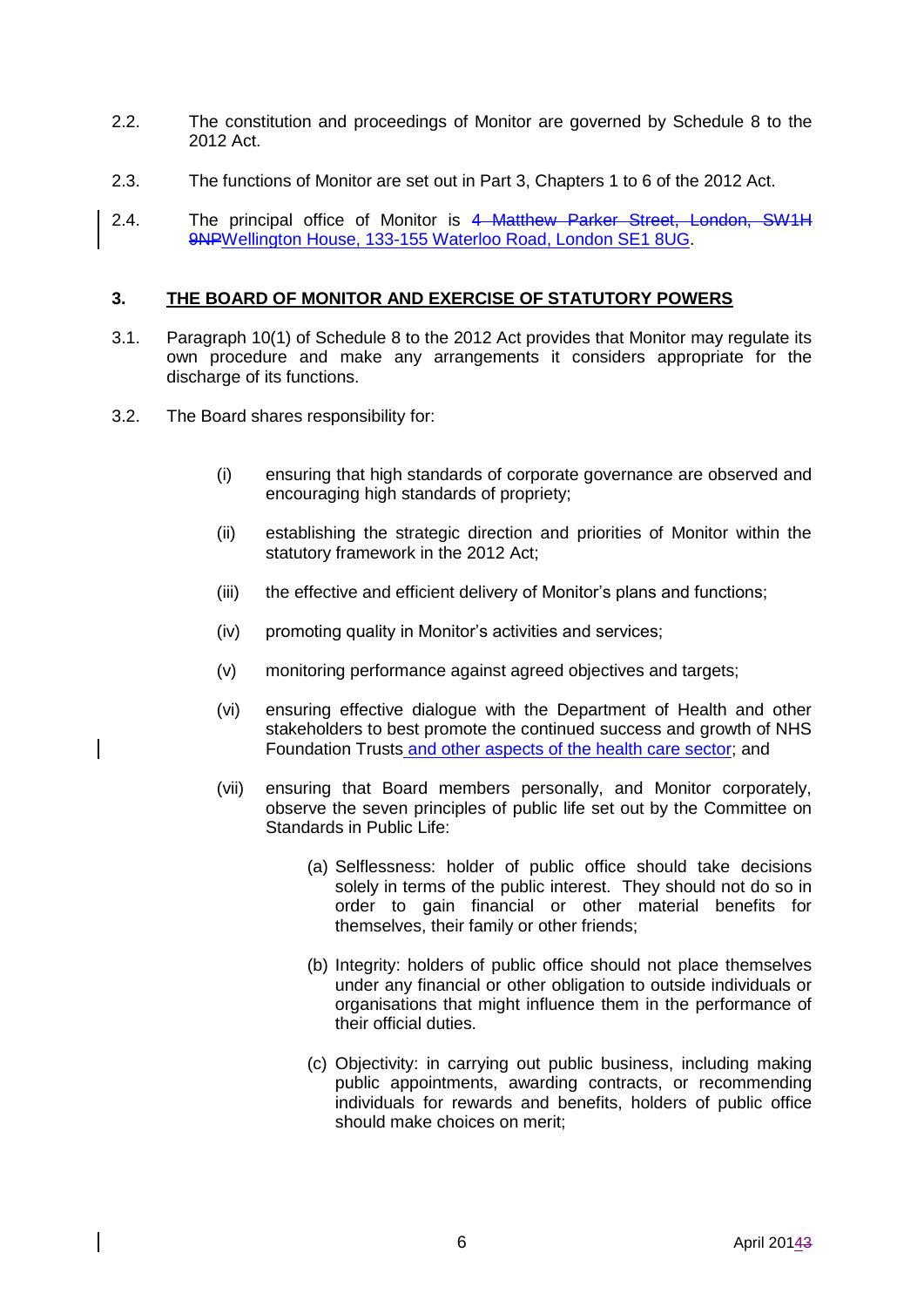- (d) Accountability: holders of public office are accountable for their decisions and actions to the public and must submit themselves to whatever scrutiny is appropriate to their office;
- (e) Openness: holders of public office should be as open as possible about all the decisions and actions that they take. They should give reasons for their decisions and restrict information only when the wider public interest clearly demands;
- (f) Honesty: holders of public office have a duty to declare any private interests relating to their public duties and to take steps to resolve any conflicts arising in a way that protects the public interest; and
- (g) Leadership: holders of public office should promote and support these principles by leadership and example.
- 3.3. The Board will take collective responsibility for the decisions made by it. A Member of the Board must obtain the prior approval of the Chairman or in his absence, the Deputy Chairman, before making public statements to the media on behalf of Monitor.
- 3.4. Members of the Board and Committee members shall be subject to the Code of Ethical Practice set out at Annex B.
- 3.5. Any member of the Board that who significantly or persistently fails to adhere to these Rules of Procedure may be judged as failing to carry out the duties of their office. Such failure might result in their removal from office further to paragraph 3(3)(a)-(b) of the Schedule 8 to the 2012 Act.

#### **4. MEETINGS AND PROCEEDINGS OF THE BOARD**

#### **4.1. Meetings of the Board**

- 4.1.1. Subject to paragraph 4.1.3 below, the Board shall hold meetings at such regular intervals as may be determined by the members of the Board.
- 4.1.2. The Board may invite any person to attend all or part of a Board meeting.
- 4.1.3. The Secretary to the Board will propose by the end of each calendar year a schedule of meetings for the financial year commencing the following April for the Board's approval.
- 4.1.4. Meetings will normally be held at Monitor's principal office, but may take place at any other convenient location.
- 4.1.5. Members of the Board are expected to attend not less than eight Board meetings (whether formal meetings or workshops) in any twelve month period.

#### **4.2. Admission of the Public and the Press**

4.2.1. The Board will operate in an open and transparent fashion, except where confidentiality requirements are concerned.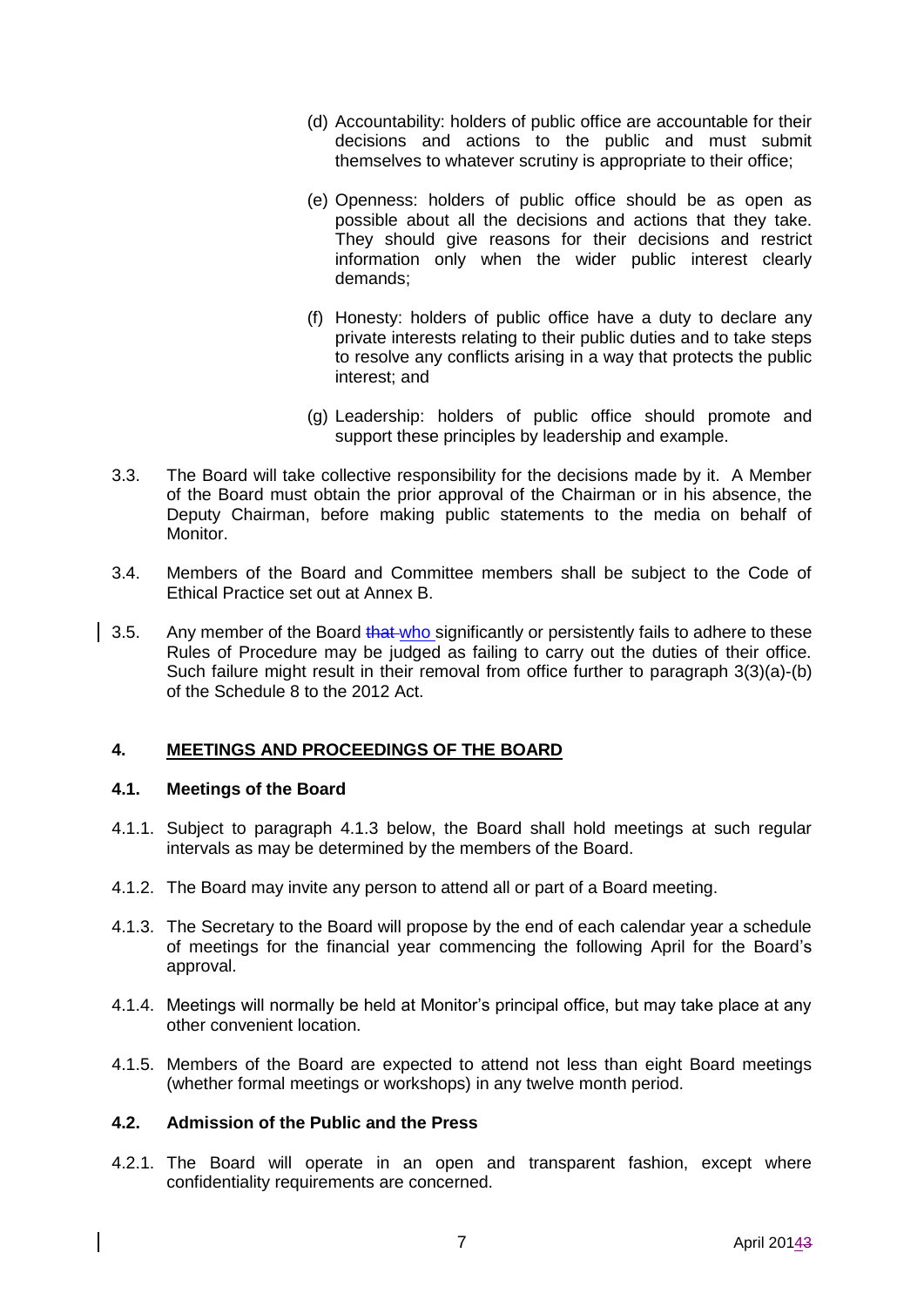- 4.2.2. The Chairman will give such directions as he thinks fit with regard to the arrangements for meetings and accommodation of the public and members of the press, such as to ensure that the Board's business may be conducted without interruption or disruption. Depending upon the confidential nature of the business to be transacted, the public may be required to withdraw to allow the Board to complete its business in private.
- 4.2.3. Members of the public, or representatives of the press, shall not record proceedings in any manner whatsoever, other than in writing, or make any oral report of the proceedings as they take place, without the prior agreement of the Board.
	- 4.2.4. Members of the public and press are not admitted to meetings of committeesCommittees, except by specific invitation.

#### **4.3. Board Meeting Agendas and Papers**

- 4.3.1. In normal circumstances, the agenda and any papers for meetings of the Board will be circulated to members of the Board five calendar days in advance of the meeting. The non-receipt of agenda or papers for a meeting by any member of the Board shall not invalidate the meeting or any business transacted at the meeting.
- 4.3.2. The order of business at Board meetings shall follow the agenda issued for that meeting unless otherwise directed by the Chairman, at whose discretion, or at the request of another member of the Board, the order may be altered at any stage.
- 4.3.3. Papers may only be tabled at a meeting of the Board with the permission of the Chairman.
- 4.3.4. No business other than that on the agenda will be taken except where the Chairman considers the item should be discussed.
- 4.3.5. Members of the Board should treat those papers identified as private as confidential to them and not discuss them with persons other than Board members or employees of Monitor, unless this is agreed with the Chairman. If so discussed, members of the Board should ensure that those with whom they have consulted are made aware of, and respect, the need for confidentiality.
- 4.3.6. Members must take care not to leave Board papers identified as private unattended or where others may obtain access to them.

#### **4.4. Special Meetings of the Board**

4.4.1. Without prejudice to paragraph 4.1, where paragraph 4.5.2 applies or in the event of urgency, the Chairman may determine to hold a meeting to be known as a special meeting at such time and place as he may determine.

#### **4.5. Power to Call Meetings of the Board**

- 4.5.1. Where, in the opinion of the Chairman, an urgent matter has arisen, the Chairman may call a meeting of the Board at any time.
- 4.5.2. Where two or more members of the Board submit a signed request for a meeting to the Chairman, the Chairman shall call a meeting in accordance with paragraph 4.5.3.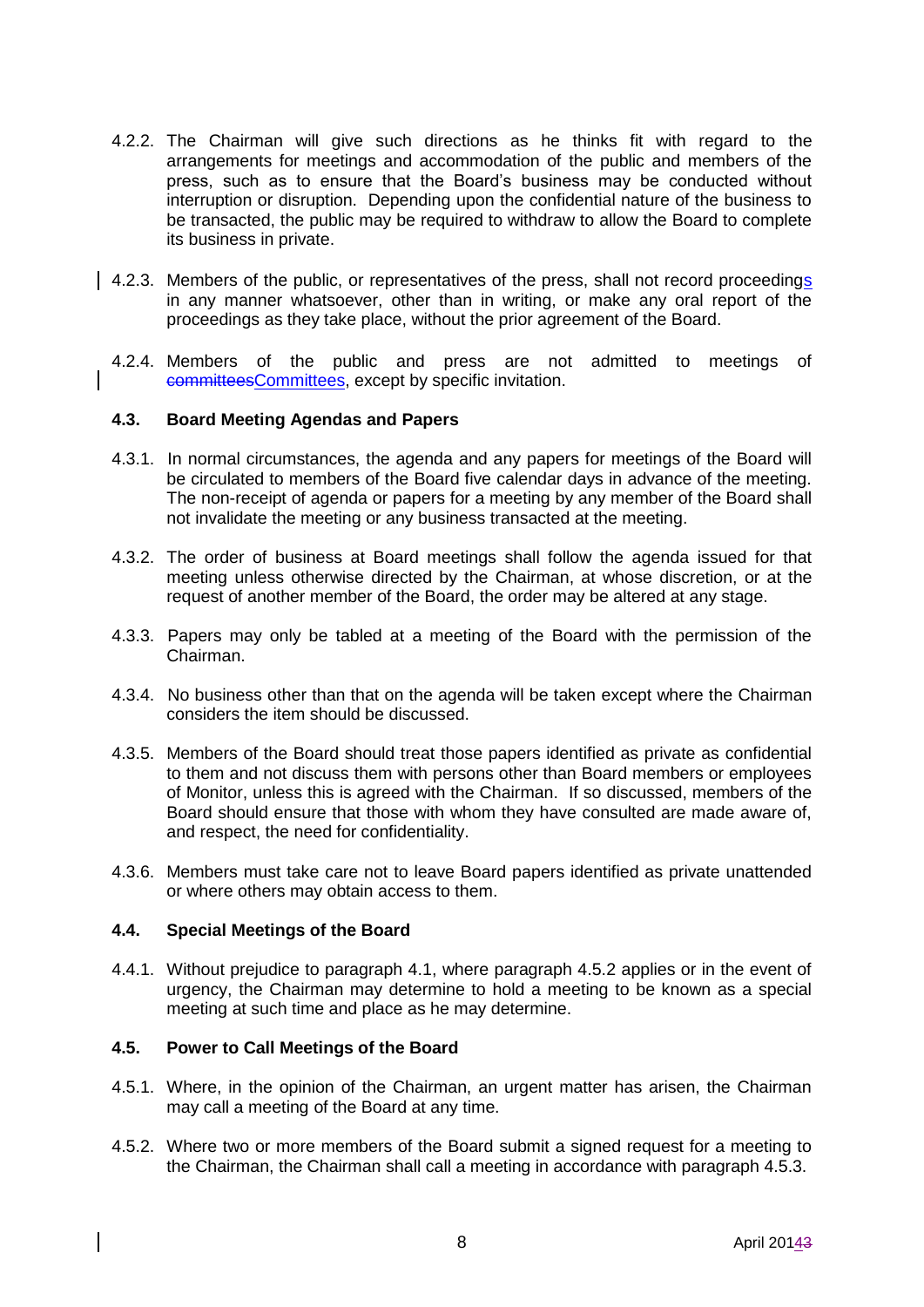4.5.3. Where paragraph 4.5.2 applies, the Chairman shall, as soon as practicable but no later than seven calendar days from the date the request was submitted, arrange for the meeting to be held within twenty-eight 28 calendar days from the date the request was submitted.

#### **4.6. Chairing of Meetings**

- 4.6.1. Subject to paragraphs 4.7.2 to 4.7.10, the procedure at meetings shall be determined by the Chairman presiding at the meeting.
- 4.6.2. The Chairman shall, if present, preside at all meetings of the Board.
- 4.6.3. In the absence of the Chairman, the Deputy Chairman will preside.
- 4.6.4. Paragraph 5.5 sets outs the provisions for the chairing of Committee meetings.

#### **4.7. Procedure at Meetings of the Board**

- 4.7.1. Subject to the provisions of these Rules, the Board may meet together for the despatch of business, adjourn and otherwise regulate their meetings as they Board members think fit.
- 4.7.2. The Chairman or person presiding over a meeting of the Board will:
	- (i) preserve order and ensure that all members of the Board have sufficient opportunity to express their views on all matters under discussion:
	- (ii) determine all matters of order, competency and relevancy;
	- (iii) determine in which order those present should speak;
	- (iv) determine whether or not a vote is required and how it is carried out in accordance with paragraphs 4.7.4 to 4.7.6 below.
- 4.7.3. Written comments on agenda items submitted by any member of the Board who is not present when a particular agenda item is discussed may be circulated to those members of the Board who are present at the meeting and read out at the appropriate point in the meeting.
- 4.7.4. Decisions of the Board will normally be made by consensus rather than by formal vote. Failing consensus, decisions will be reached by means of a vote when:
	- (i) the Chairman presiding at the meeting feels that there is a body of opinion among members of the Board at the meeting who disagree with a proposal or have expressed reservations about it and no clear consensus has emerged; or
	- (ii) when a member of the Board who is present requests a vote to be taken; or
	- (iii) any other circumstances in which the Chairman considers that a vote should be taken.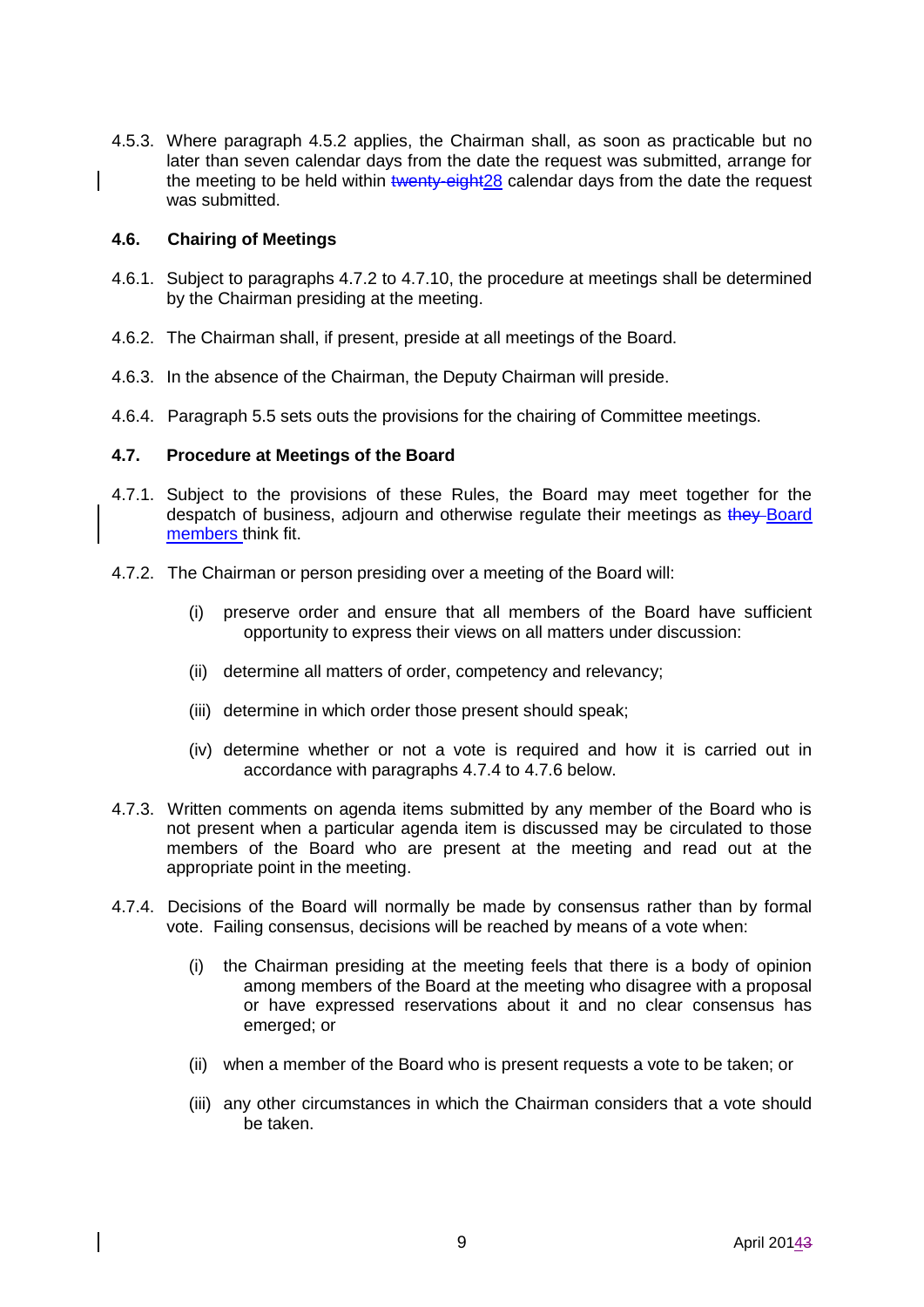- 4.7.5. Where a decision of the Board requires a vote it shall be determined by a majority of the votes of the members of the Board present and voting on the question. The Chairman shall declare whether or not a resolution has been carried or otherwise.
- 4.7.6. In the case of an equality of votes, the Chairman, or in his absence the member of the Board presiding, shall have a second casting vote.
- 4.7.7. The minutes of the meeting will record only the numerical results of a vote, showing the numbers for and against the proposal and noting any abstentions. The minutes shall be conclusive evidence of the outcome. Votes will not normally be attributed to any individual member of the Board, but any member may require that their particular vote be recorded, provided that he asks the Secretary immediately after the item is concluded.
- 4.7.8. The Board may agree to defer a decision on an agenda item so that it can be provided with additional information or for any other reason. The decision to defer, together with the reasons for doing so, will be recorded in the minutes of the meeting together with a proposed time for returning the matter to the Board for its consideration.
- 4.7.9. The Board may decide to delegate decisions on agenda items to the Chairman. Any decision to do so shall be recorded in the minutes of the meeting.
- 4.7.10. Where in the opinion of the Chairman, and considering advice from the Chief Executive or any other of Monitor's most senior executive as appropriate, significant operational or other matters require approval by the Board between formal meetings, papers will be circulated by the Secretary for approval by correspondence. Any matter capable of being passed by the Board at a meeting may instead be passed by written confirmation given by a majority of the members of the Board, with the Chairman having the power to cast a second casting vote as provided for in paragraph 4.7.6 above.
- 4.7.11. Only exceptionally, where the process to reach a decision would not benefit from discussion in a meeting at which members' views would inform debate or if the issue is time critical, will a Board decision be reached without a formal meeting.

#### **4.8. Quorum of the Board**

- 4.8.1. The quorum for a Board meeting shall be the Chairman (or Deputy Chairman) and four members of the Board. Non-Executive Board members should be in the majority.
- 4.8.2. Participation will usually be in person, but in exceptional circumstances, members of the Board may participate by telephone or video-conferencing facility and be deemed to be present and constitute part of the Board for that meeting.
- 4.8.3. Where a Board meeting:
	- (i) is not quorate under paragraph 4.8.1 within half an hour from the time appointed for the meeting; or
	- (ii) becomes inquorate during the course of the meeting,

then the meeting shall either be adjourned to such time, place and date as may be determined by the members present or shall continue as an informal meeting at which no decisions may be taken.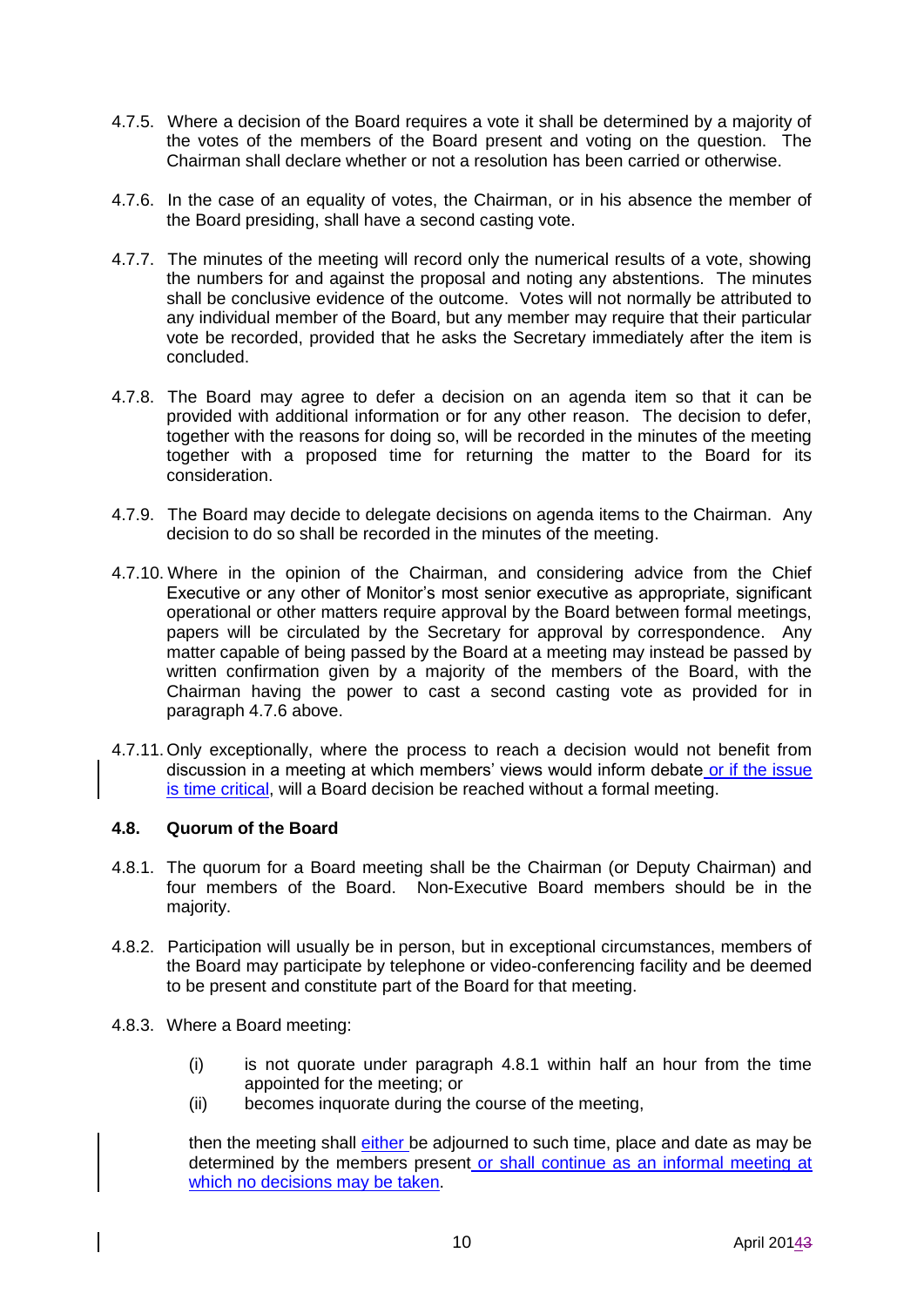#### **4.9. Minutes of the Board**

- 4.9.1. A member of Monitor's staff shall act as Secretary to the Board.
- 4.9.2. The Secretary shall record the minutes of every meeting, or nominate a deputy to do so.
- 4.9.3. The Secretary shall submit the draft minutes to the Board in advance of its next meeting for agreement, confirmation or otherwise.
- 4.9.4. The record of the minutes shall include:
	- (i) the names of:
		- (a) every member of the Board present at the meeting;
		- (b) any other person present; and
		- (c) any apologies tendered by an absent member of the Board;
	- (ii) the withdrawal from a meeting of any member on account of a conflict of interest; and
	- (iii) any declaration of interest.
- 4.9.5. Minutes of any meetings of the Board will record key points of discussion. They will not however attribute comments to specific members unless this is specifically requested by the Board member concerned or required by the Chairman. Where personnel, finance or other restricted matters are discussed, the minutes will describe the substance of the discussion in general terms.
- 4.9.6. Once agreed, the record of the minutes shall be published on Monitor's website, [www.monitor-nhsft.gov.uk](http://www.monitor-nhsft.gov.uk/) .

# **4.10. Emergency Powers**

4.10.1. The functions exercised by the Board may, in an emergency, be exercised by the Chairman after having consulted the Chief Executive or another Executive Member of the Board.

4.10.2. The exercise of such powers by the Chairman must be reported to the next formal meeting of the Board in public session for ratification. The reasons for why an emergency decision was required must be clearly stated.

#### **4.10.4.11. Delegation of Powers**

4.10.1.4.11.1. Paragraph 11(2) of Schedule 8 to the 2012 Act provides that:

"Monitor may arrange for the exercise of its functions on its behalf by -

- (a) a non-executive member;
- (b) an employee (including the chief executive);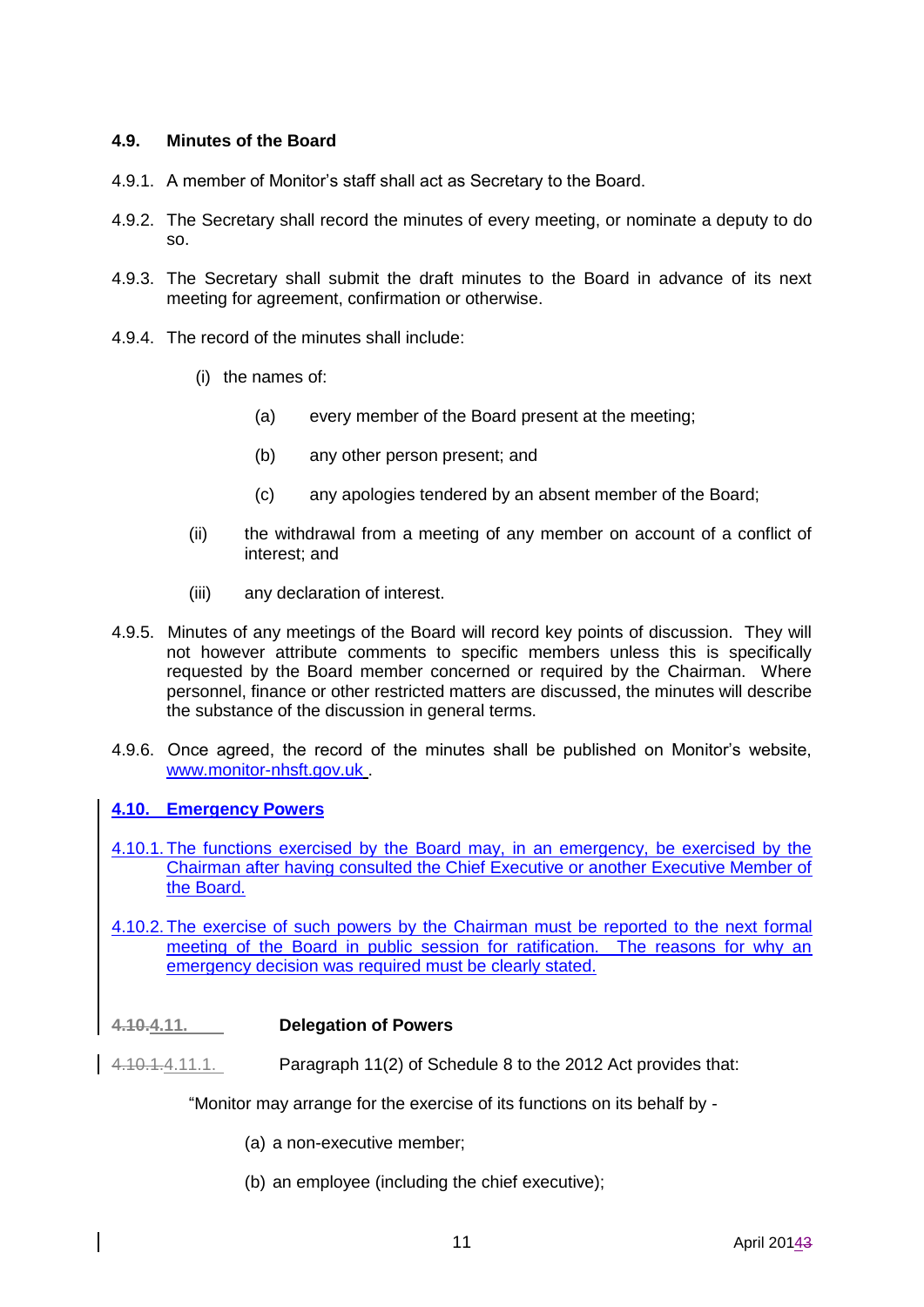- (c) a committee or sub-committee."
- $\vert$  4.10.2.4.11.2. The matters listed at Annex C are reserved to the Board. They are generally matters for which it is accountable to Parliament. The fundamental objective is to ensure that the work of Monitor is managed effectively within the policies laid down by the Board.
- $\vert$  4.10.3.4.11.3. The schedule at Annex D sets out those specific matters which the Board has formally agreed to delegate.
- 4.10.4.4.11.4. The Board remains accountable for all of Monitor's functions, even those delegated to Committees, sub committees, the Chairman, Chief Executive, individual senior executives or employees and will require information about the exercise of delegated functions to enable it to maintain a monitoring role.
- 4.10.5.4.11.5. The list of matters reserved for decision by the Board does not however preclude other matters being referred to the Board for decision. All powers delegated by the Board can be reassumed should the need arise and the Board reserves the right to deal with any matters previously delegated. The Board may also revoke or vary such a delegation.
- 1 4.10.6.4.11.6. In accordance with paragraph 5.1 of these Rules of Procedure, there is delegated from the Board to each Committee of Monitor the discharge of those functions that fall within their respective Terms of Reference other than any matter reserved to the Board.
- 4.10.7.4.11.7. Any delegation made by the Board may be subject to any conditions the Board may impose and may be revoked or altered by the Board.
- 4.10.8.4.11.8. All powers of Monitor which have not been:
	- (i) reserved by the Board under paragraph 4.10.2 of, and Annex C to, these Rules of Procedure;
	- (ii) delegated to a Committee or to named senior executives further to Annex D to these Rules of Procedure; or
	- (iii) implied by the provisions of Monitor's Rules of Procedure, Standing Financial Instructions, and Scheme of Delegation

shall be exercised on behalf of Monitor by the Chief Executive.

- 4.10.9.4.11.9. The Chief Executive shall prepare a Scheme of Delegation identifying which functions he shall perform personally and which functions have been delegated to Committees, sub committees and individual employees.
- 4.10.10.4.11.10. All powers delegated by the Chief Executive can be reassumed by him should the need arise.
- 4.10.11.4.11.11. Powers are delegated to the Committees, sub committees and individual employees on the understanding that they will not exercise delegated powers in a matter which in their understanding was likely to be a cause for public concern or which might have an effect on the reputation of Monitor.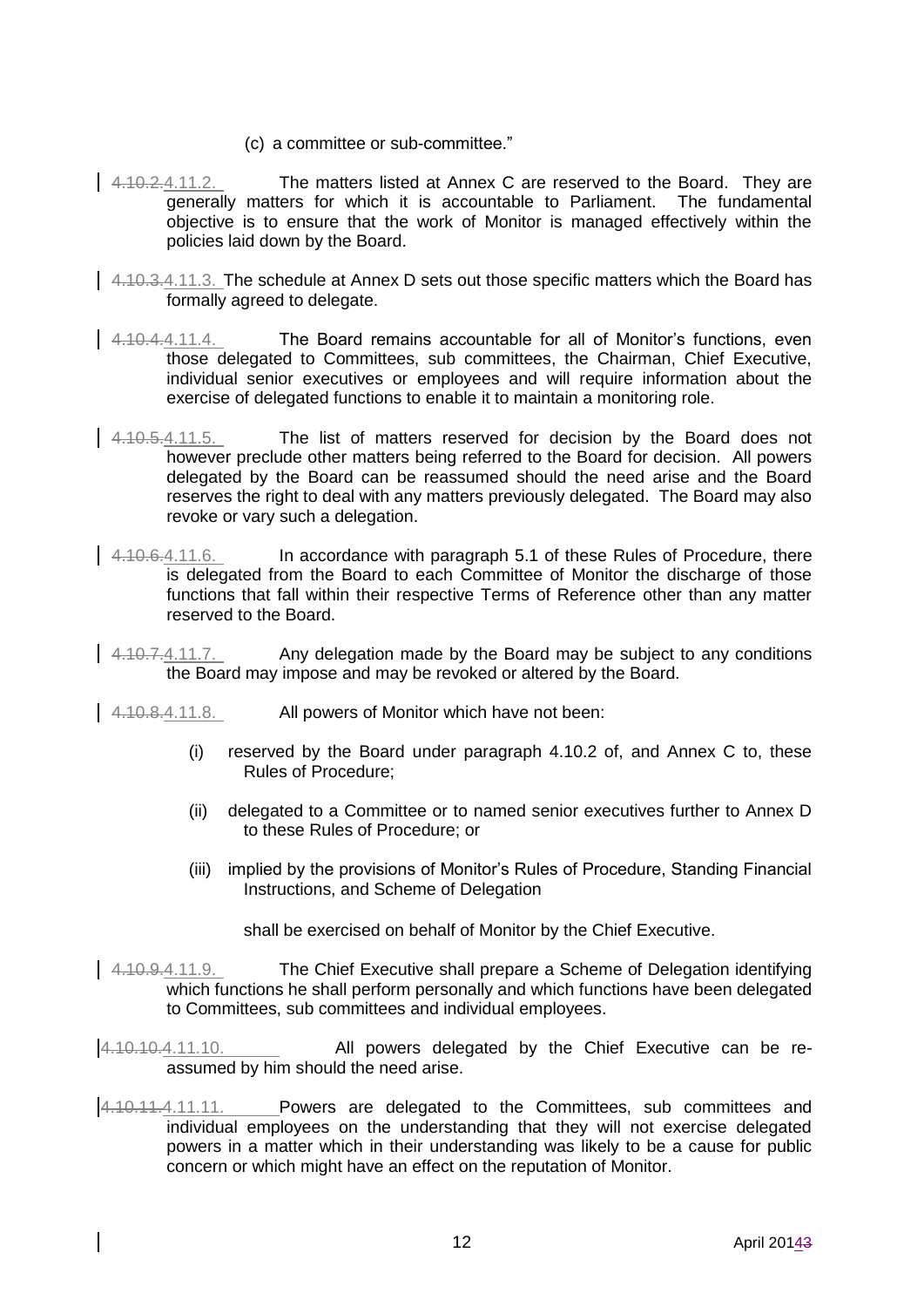4.10.12.4.11.12. The exercise of all delegated powers is on the basis that appropriate expert advice will be sought as necessary and that any costs involved can be met within the authorised budget.

4.10.13.4.11.13. The Secretary shall keep a record of the powers, authorities and discretions delegated by the Board.

4.10.14.4.11.14. In the absence of an employee to whom powers have been delegated those powers shall be exercised by the relevant Executive Committee member unless alternative arrangements have been approved by the Board. If the Chairman is absent, the powers delegated to him may be exercised by the Deputy Chairman, in relation to the Board, and the Chief Executive (or the Managing Director of Sector Development or Managing Director of Provider Regulation) after taking advice as appropriate from the Board and Executive Committee members.

#### **4.11.4.12. Role of Accounting Officer and Standing Financial Instructions**

- 4.11.1.4.12.1. The Chief Executive acts as Monitor's Accounting Officer. As Accounting Officer, he is responsible for ensuring that the public funds for which he is personally responsible are properly safeguarded and are used in line with Monitor's statutory functions and responsibilities, including the duty to exercise functions effectively, efficiently, and economically.
- 4.11.2.4.12.2. The Standing Financial Instructions, set out at Annex E to these Rules of Procedure, detail the financial responsibilities, policies and procedures to be adopted by Monitor. They are designed to ensure that financial transactions are carried out in accordance with the law and Government policy in order to achieve probity, accuracy, economy, efficiency and effectiveness. They provide a framework of procedures and rules for employees to follow.
- 4.11.3.4.12.3. All proposed expenditure of above £750,000£1m must be formally approved by the Board.

#### **4.12.4.13. Personal Conflicts of Interest**

- 4.12.1.4.13.1. If a member of the Board or a Committee or sub-committee member knowingly has any interest or duty which is material and relevant, or the possibility of such an interest or duty, whether direct or indirect and whether pecuniary or not, that, in the opinion of a fair-minded and informed observer would suggest a real possibility of bias in any matter that it brought up for consideration at a meeting of the Board or any Committee or sub-committee of Monitor, he shall disclose the nature of the interest or duty to the meeting. The declaration of interest or duty may be made at the meeting at the start of the discussion of the item to which it relates or in advance in writing to the Secretary. If an interest or duty has been declared in advance of the meeting, this will be made known by the chair of the meeting prior to the discussion of the relevant agenda item. In the event of the person not appreciating at the beginning of the discussion that an interest or duty exists, he should declare such an interest as soon as he becomes aware of it.
- 4.12.2.4.13.2. If a member of the Board or a Committee or sub-committee member has acted in accordance with the provisions of paragraph 4.12.1 above and has fully explained the nature of their interest or duty, the members of the Board or Committee or sub-committee present will decide unanimously whether and to what extent that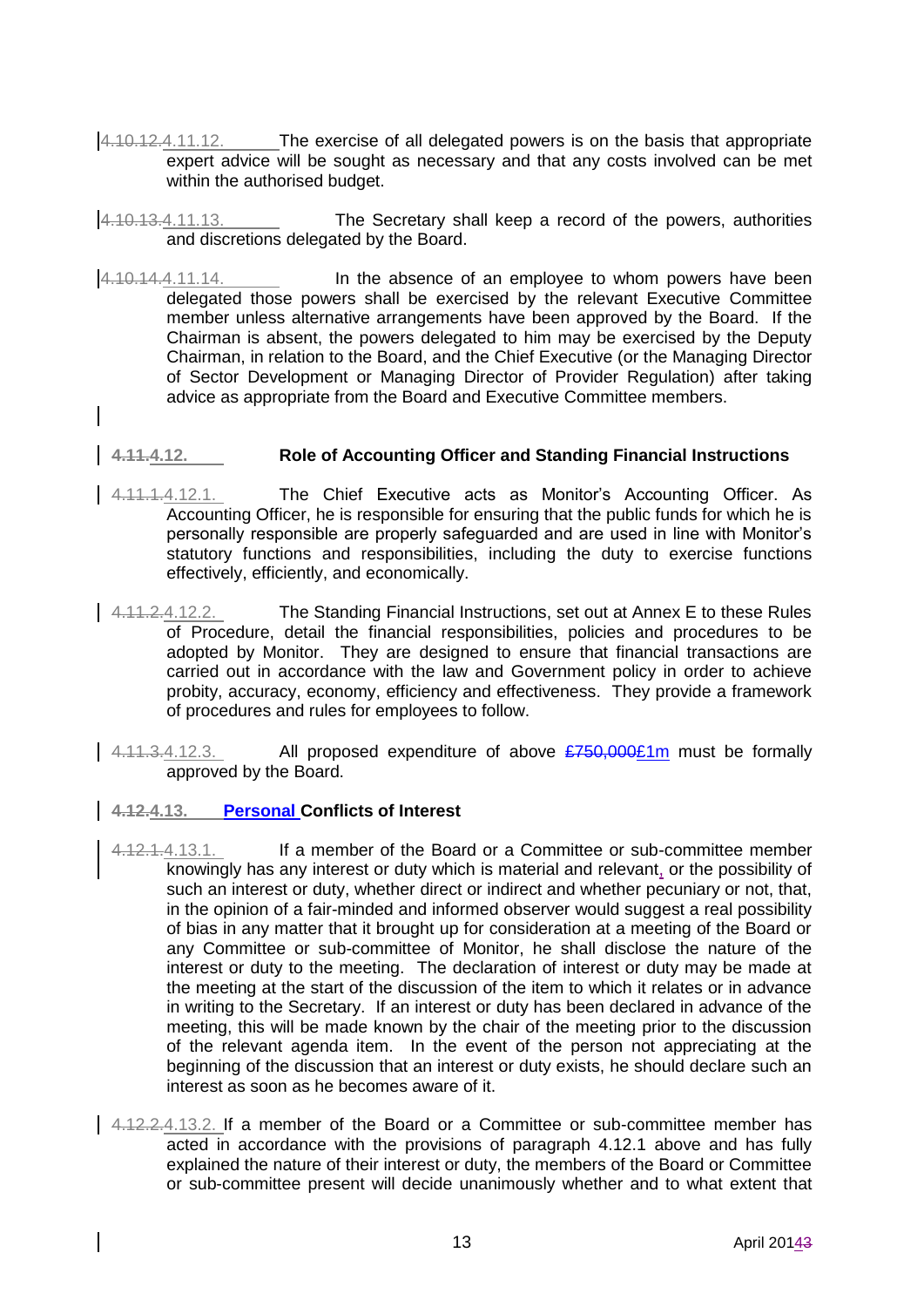person should participate in the discussion and determination of the issue and this will be recorded in the minutes and the extent to which the person concerned had access to any written papers on the matter. If it is decided that he should leave the meeting, the chair may first allow them to make a statement on the item under discussion.

- 4.12.3.4.13.3. Where the chair of the meeting has a relevant interest then he must advise the Board or the Committee or sub-committee accordingly, and with their agreement and subject to the extent decided participate in the discussion and the determination of the issue. This will be recorded in the minutes and the extent to which he had access to any written papers on the matter. If it is decided that the chair should leave the meeting because of a conflict of interest, another member or Committee or sub-committee member will be asked to chair the discussion of the relevant agenda item in accordance with the procedure set out in paragraph 4.12.1 above.
- 1.4.12.4.4.13.4. Monitor employees who are not members of the Board or a Committee or sub-committee, but who are in attendance at a meeting of the Board or a Committee, should declare interests in accordance with the same procedures as for those who are members of the Board or Committee or sub-committee. Where the chair of a meeting rules that a potential conflict of interest exists, any Monitor employee so concerned should take no part in the discussion of the matter and may be asked to leave the meeting by the chair.
- 4.12.5.4.13.5. A member of the Board, Committee or sub-committee, or Monitor employee shall be subject to the procedural arrangements for dealing with conflicts of interest as set out in the Code of Ethical Practice at Annex B.

#### **4.13.4.14. Allowances for Non-Executive Members of the Board**

4.13.1.4.14.1. Non-Executive members of the Board are entitled to seek reimbursement of reasonable expenses incurred in the exercise of the duties in accordance with the policy that was approved by the Board in February 2005, together with any subsequent duly approved changes, a copy of which is available from the Secretary on request, and will be provided to members on joining the Board.

#### **5. MEETINGS AND PROCEEDINGS OF COMMITTEES**

Where no specific provisions are specified for Committees, these are the same as the principles and provisions for the Board, as set out above. Where there is any inconsistency between the said provisions and any provisions in the Terms of Reference for any Committee or sub-committee, then the latter shall prevail.

#### **5.1. Appointment of Committees**

- 5.1.1. The Board may establish a Committee for any purpose within its functions and the 2012 Act, and shall determine the powers and functions of any such Committee.
- 5.1.2. The Board shall appoint members of the Committees.
- 5.1.3. The Board shall appoint, for every Committee, a chair who shall be a member of the Board, unless there is a specific requirement that the Chief Executive, as Accounting Officer, should be chair.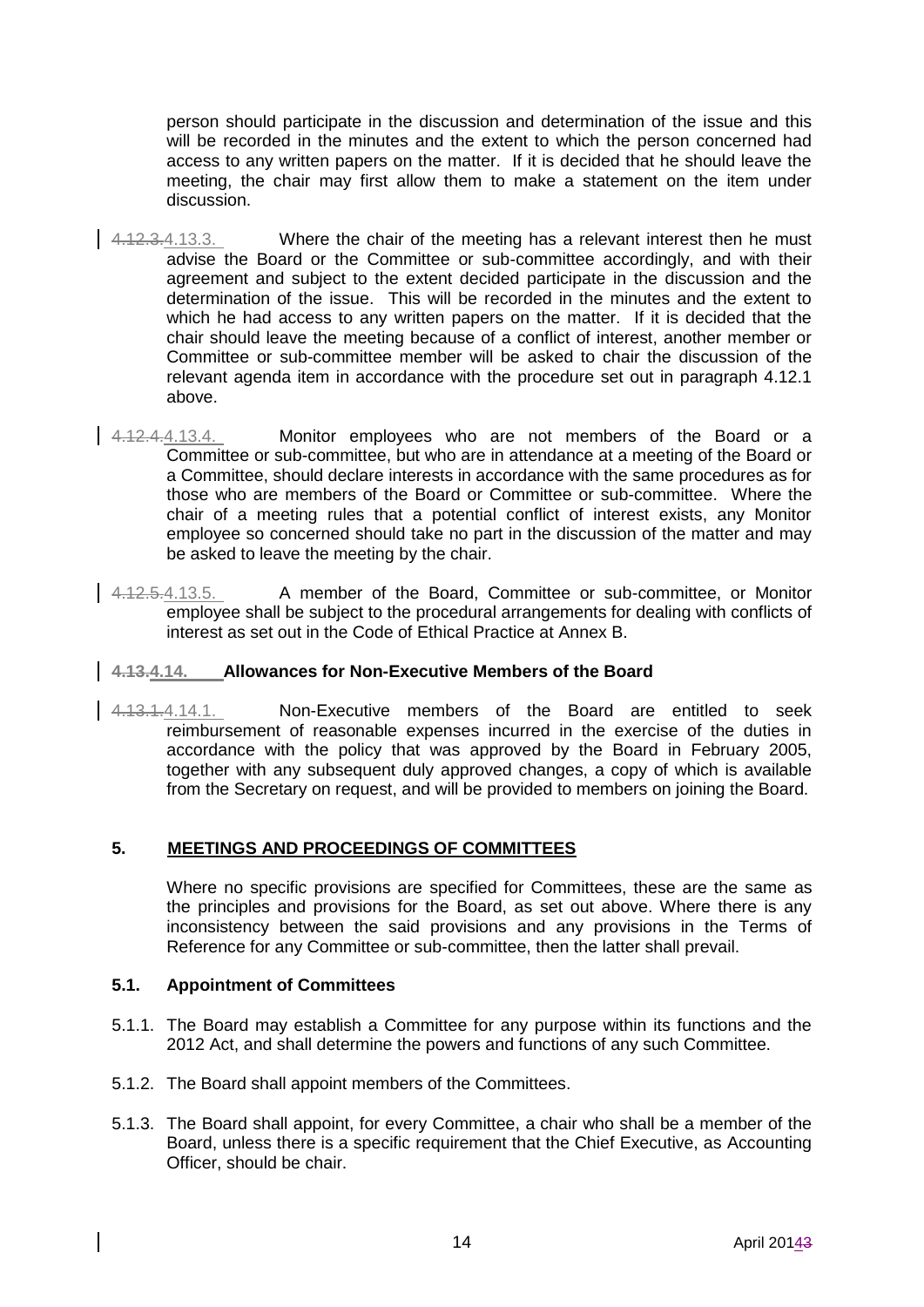- 5.1.4. The Board shall keep under review, the structure and scope of activities of each Committee.
- 5.1.5. The Board shall set out the Terms of Reference for each Committee.
- 5.1.6. The Board may at any time amend the Terms of Reference of any Committee or subcommittee.

#### **5.2. Meetings of a Committee**

- 5.2.1. Subject to paragraph 5.3 and such indicative schedule of meetings as may be specified by the Board, a Committee or sub-committee shall hold meetings at such regular intervals as may be determined by the members of the Committee or subcommittee.
- 5.2.2. The Committee shall determine the time and place of the meetings to be held under paragraph 5.2.1.

#### **5.3. Special Meetings of a Committee**

5.3.1. Without prejudice to paragraph 5.2, in the event of urgency, the Committee chair may determine to hold a meeting to be known as a special meeting at such time and place as he may determine.

#### **5.4. Attendance at Committee Meetings**

- 5.4.1. Subject to paragraph 5.4.2, a member of the Board may attend and speak, with the permission of the Chair of the Committee, at any meeting of a Committee.
- 5.4.2. A member of the Board who is not a member of the Committee shall not vote on any matter before the Committee.

#### **5.5. Chairing of Committee Meetings**

- 5.5.1. Subject to paragraphs 5.5.2 to 5.5.3, the procedure at meetings shall be determined by the Committee chair presiding at the meeting.
- 5.5.2. The Committee chair shall, if present, preside at all meetings.
- 5.5.3. In the absence of the Committee chair, a Non-Executive Board Member who is also a member of the Committee or a Board member nominated by the Committee chair shall preside.

#### **5.6. Quorum of Committees**

5.6.1. The quorum for a Committee meeting shall generally consist of one half of the total membership of the Committee of which, at least, one Non-Executive Member of the Board is present.

#### **5.7. Minutes of Committees**

5.7.1. A Member of Monitor's staff shall act as Secretary to all Committees, or nominate a deputy.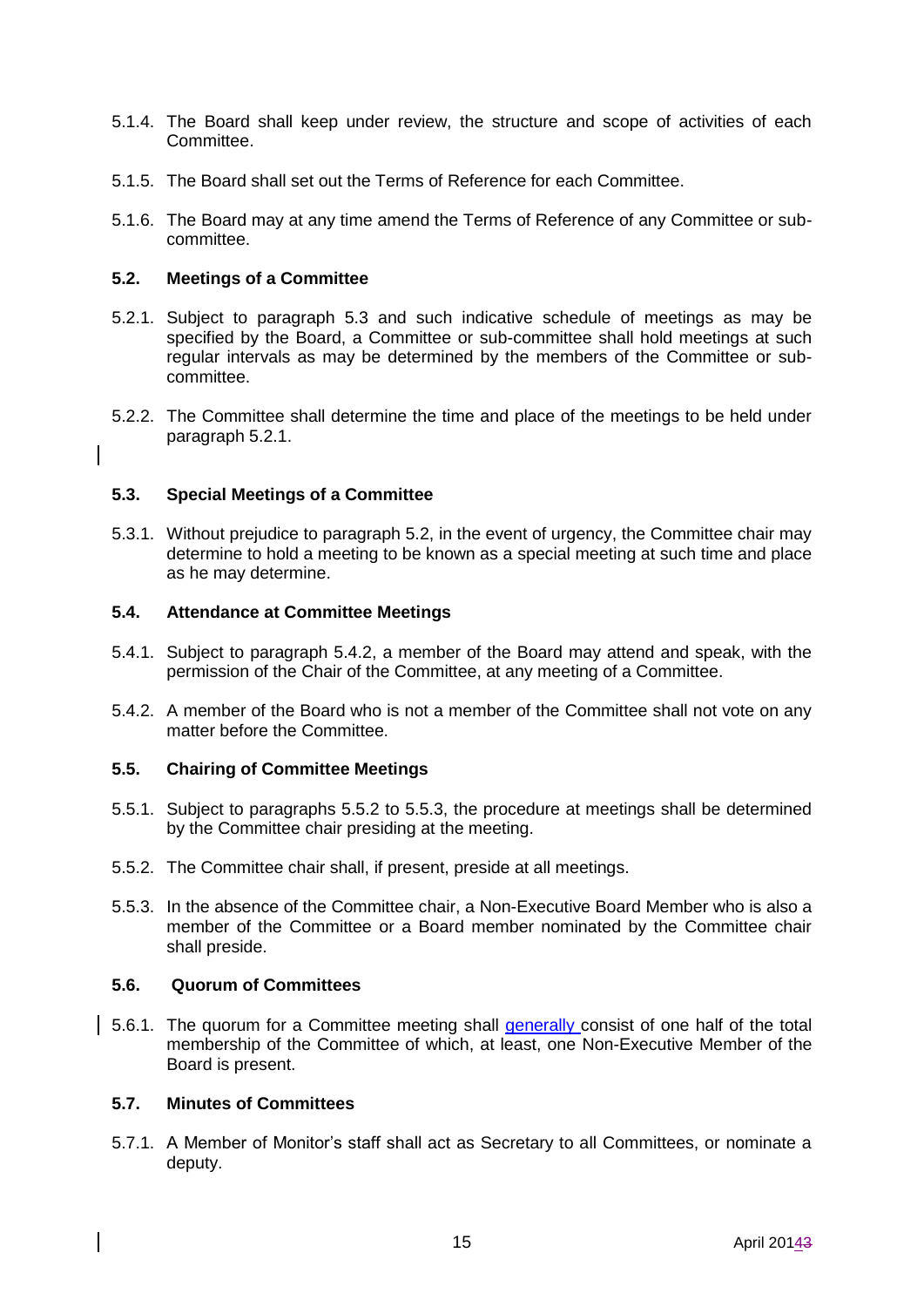- 5.7.2. The Secretary shall record the minutes of every meeting of a Committee or nominate a deputy.
- 5.7.3. The record of the minutes shall be submitted to the Committee at its next meeting for agreement, confirmation or otherwise.
- 5.7.4. Minutes will be circulated to all Board members.

#### **5.8. Prohibition on Delegation of a Committee's Function**

5.8.1. A Committee shall not delegate its functions to a sub-committee established by the Committee or to any other person unless authorised by the Board in the Committee's Terms of Reference.

 $\overline{\phantom{a}}$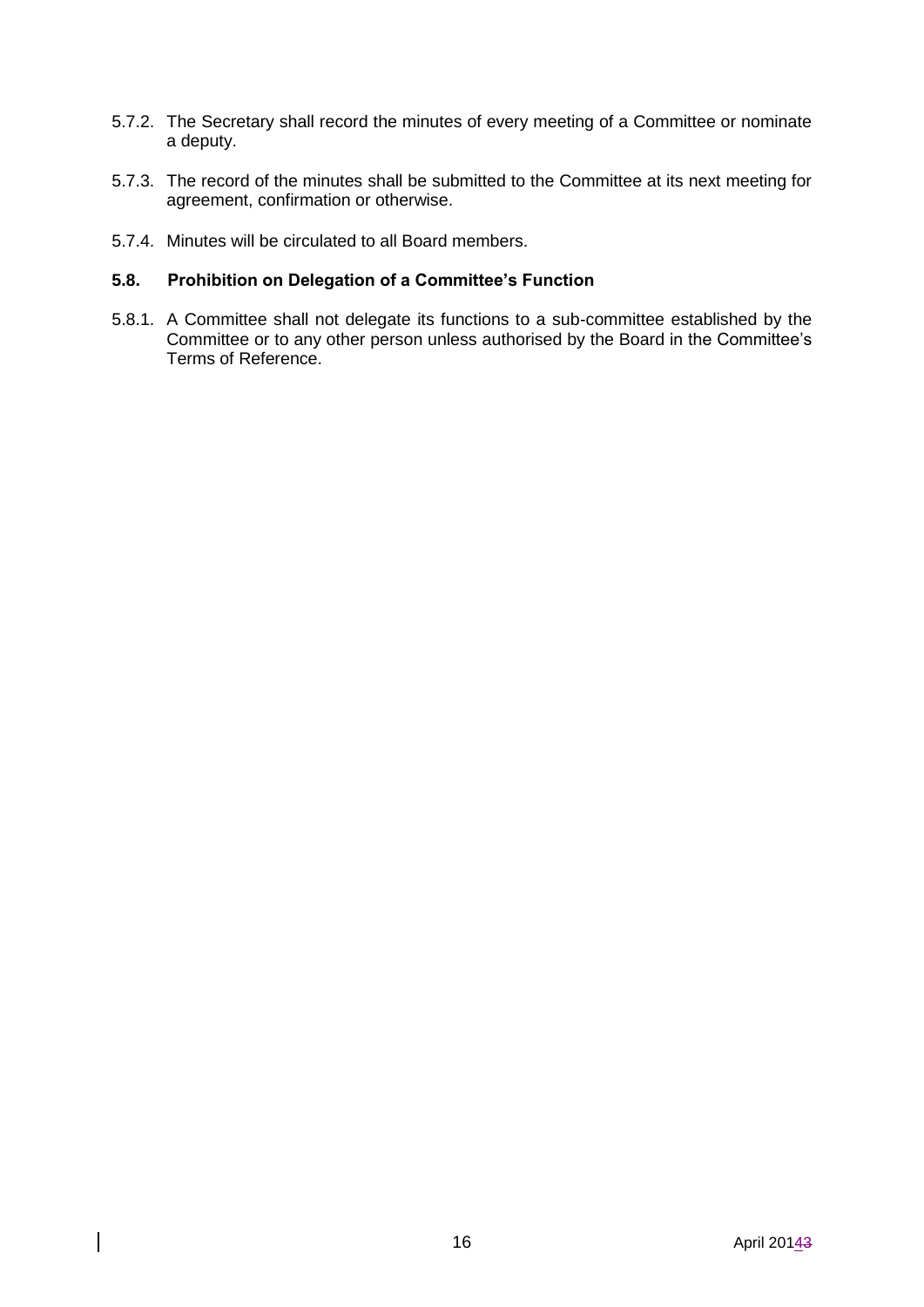#### **ANNEX A**

### **SCHEDULE 8, HEALTH AND SOCIAL CARE ACT 2012**

#### **MONITOR**

#### *Membership*

- **1**
- (1) Monitor is to consist of—
	- (a) a chair appointed by the Secretary of State,
		- (b) at least four other members so appointed, and
		- (c) the chief executive and other members appointed in accordance with paragraph 2.
- (2) The number of executive members must be less than the number of non-executive members.
- (3) In this Schedule—
	- (a) references to non-executive members of Monitor are references to the members appointed in accordance with sub-paragraph (1)(a) and (b), and
	- (b) references to executive members of Monitor are references to the other members.

#### *The chief executive and other executive members: appointment and status* **2**

- (1) The chief executive and the other executive members of Monitor are to be appointed by the non-executive members.
- (2) A person may not be appointed as chief executive or as another executive member without the consent of the Secretary of State.
- (3) The non-executive members may not appoint more than five executive members without the consent of the Secretary of State.
- (4) The chief executive and the other executive members are to be employees of Monitor.

#### *Non-executive members: tenure*

- **3**
- (1) A person holds and vacates office as a non-executive member of Monitor in accordance with that person's terms of appointment.
- (2) A person may at any time resign from office as a non-executive member by giving notice to the Secretary of State.
- (3) The Secretary of State may at any time remove a person from office as a nonexecutive member on any of the following grounds—
	- (a) incapacity,
	- (b) misbehaviour, or
	- (c) failure to carry out his or her duties as a non-executive member.
- (4) The Secretary of State may suspend a person from office as a non-executive member if it appears to the Secretary of State that there are or may be grounds to remove the person from office under sub-paragraph (3).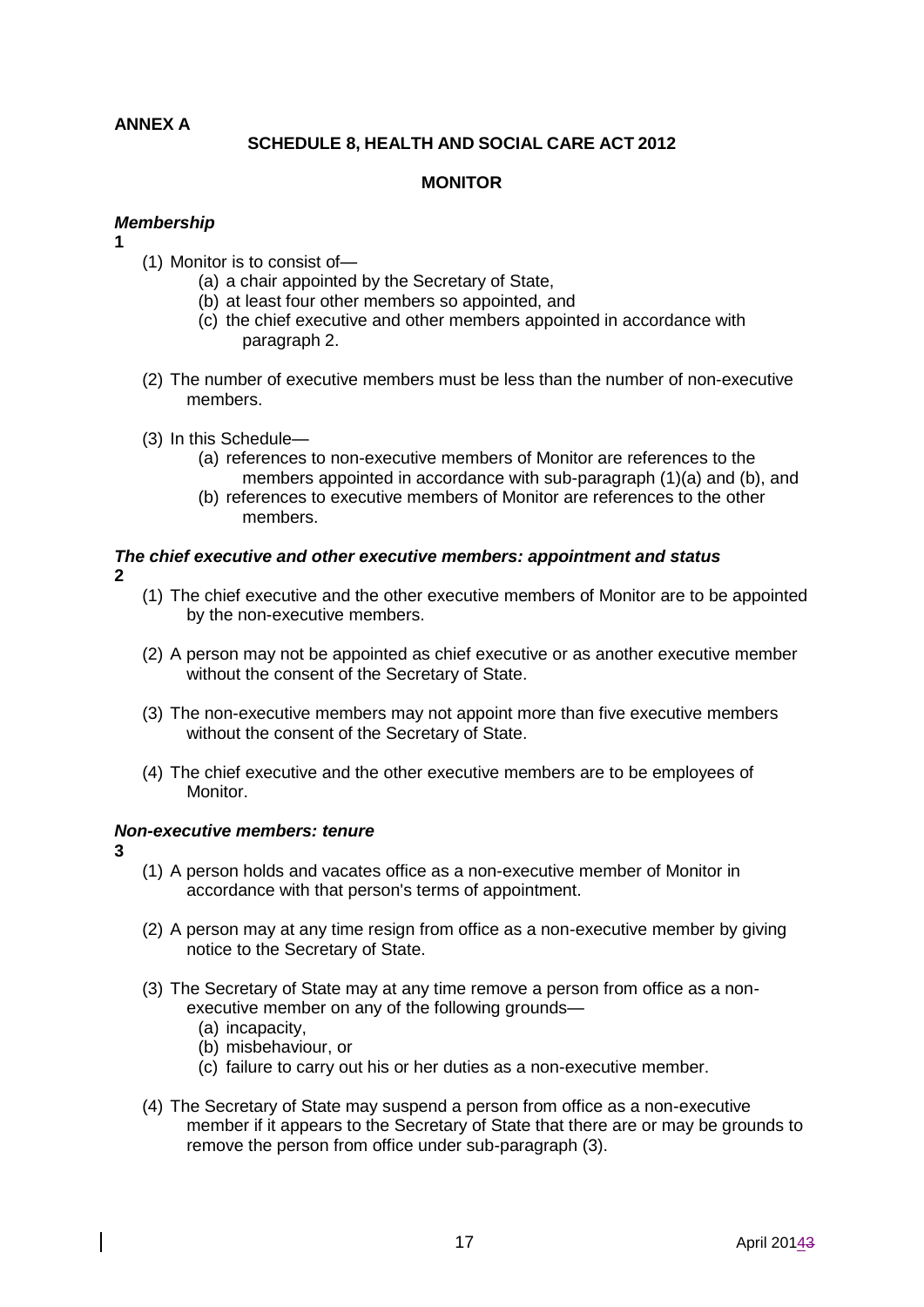- (5) A person may not be appointed as a non-executive member for a period of more than four years.
- (6) A person who ceases to be a non-executive member is eligible for re-appointment.

# *Suspension from office*

**4**

- (1) This paragraph applies where a person is suspended under paragraph 3(4).
- (2) The Secretary of State must give notice of the decision to the person; and the suspension takes effect on receipt by the person of the notice.
- (3) The notice may be—
	- (a) delivered in person (in which case, the person is taken to receive it when it is delivered), or
	- (b) sent by first class post to the person's last known address (in which case, the person is taken to receive it on the third day after the day on which it is posted).
- (4) The initial period of suspension must not exceed six months.
- (5) The Secretary of State may at any time review the suspension.
- (6) The Secretary of State—
	- (a) must review the suspension if requested in writing by the person to do so, but
	- (b) need not review the suspension less than three months after the beginning of the initial period of suspension.
- (7) Following a review during a period of suspension, the Secretary of State may—
	- (a) revoke the suspension, or
	- (b) suspend the person for another period of not more than six months from the expiry of the current period.
- (8) The Secretary of State must revoke the suspension if the Secretary of State—
	- (a) decides that there are no grounds to remove the person from office under paragraph 3(3), or
	- (b) decides that there are grounds to do so but does not remove the person from office under that provision.

#### **5**

- (1) Where a person is suspended from office as the chair under paragraph 3(4), the Secretary of State may appoint a non-executive member as interim chair to exercise the chair's functions.
- (2) Appointment as interim chair is for a term not exceeding the shorter of— (a) the period ending with either—
	- (i) the appointment of a new chair, or
	- (ii) the revocation or expiry of the existing chair's suspension, and
	- (b) the remainder of the interim chair's term as a non-executive member.
- (3) A person who ceases to be the interim chair is eligible for re-appointment.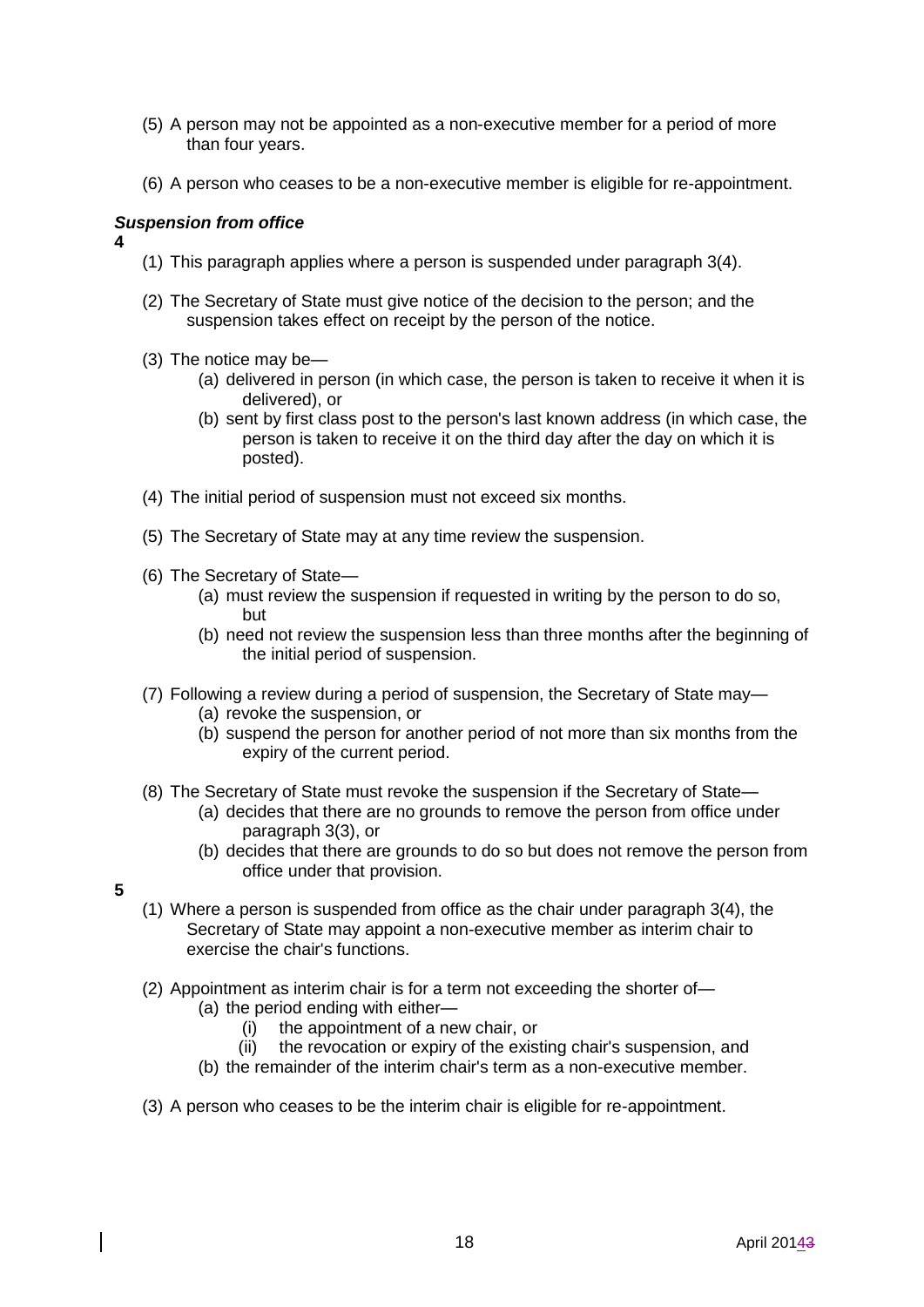#### *Payment of non-executive members*

**6**

- (1) Monitor must pay to its non-executive members such remuneration and allowances as the Secretary of State may determine.
- (2) Monitor must pay or make provision for the payment of such pensions, allowances or gratuities as it may, with the approval of the Secretary of State, determine to or in respect of any person who is or has been a non-executive member.
- (3) If a person ceases to be a non-executive member and the Secretary of State decides that there are exceptional circumstances which mean that the person should be compensated, Monitor must pay compensation to the person of such amount as the Secretary of State may determine.

#### *Staff*

- **7**
- (1) Monitor may appoint such persons to be employees of Monitor as it considers appropriate.
- (2) Employees of Monitor are to be paid such remuneration and allowances as Monitor may determine.
- (3) Employees of Monitor are to be appointed on such other terms and conditions as Monitor may determine.
- (4) Monitor may pay or make provision for the payment of such pensions, allowances or gratuities as it may determine to or in respect of any person who is or has been an employee of Monitor.
- (5) Before making a determination as to remuneration, pensions, allowances or gratuities for the purposes of sub-paragraph (2) or (4), Monitor must obtain the approval of the Secretary of State to its policy on that matter.

# *Superannuation*

- **8**
- (1) Sub-paragraph (2) applies where a person who is an active or deferred member of a scheme under [section 1](http://www.lexisnexis.com/uk/legal/search/enhRunRemoteLink.do?ersKey=23_T15823105167&langcountry=GB&backKey=20_T15823110313&linkInfo=F%23GB%23UK_ACTS%23section%251%25sect%251%25num%251972_11a%25&service=citation&A=0.9797109488914351) of the Superannuation Act 1972 is appointed as chair.
- (2) The Minister for the Civil Service may determine that the person's office as chair is to be treated for the purposes of the scheme as service in the employment by reference to which the person is a member (whether or not any benefits are payable by virtue of paragraph 6(2)).
- (3) Employment with Monitor is among the kinds of employment to which a scheme under [section 1](http://www.lexisnexis.com/uk/legal/search/enhRunRemoteLink.do?ersKey=23_T15823105167&langcountry=GB&backKey=20_T15823110313&linkInfo=F%23GB%23UK_ACTS%23section%251%25sect%251%25num%251972_11a%25&service=citation&A=0.18984307354715113) of the Superannuation Act 1972 can apply; and, accordingly, in Schedule 1 to that Act (in which those kinds of employment are listed), at the end of the list of "Other Bodies" insert— "Monitor".
- (4) Monitor must pay to the Minister for the Civil Service, at such times as the Minister may direct, such sums as the Minister may determine in respect of any increase attributable to sub-paragraph (2) or (3) in the sums payable out of money provided by Parliament under the [Superannuation Act 1972.](http://www.lexisnexis.com/uk/legal/search/enhRunRemoteLink.do?ersKey=23_T15823105167&langcountry=GB&backKey=20_T15823110313&linkInfo=F%23GB%23UK_ACTS%23num%251972_11a_Title%25&service=citation&A=0.7487172415078471)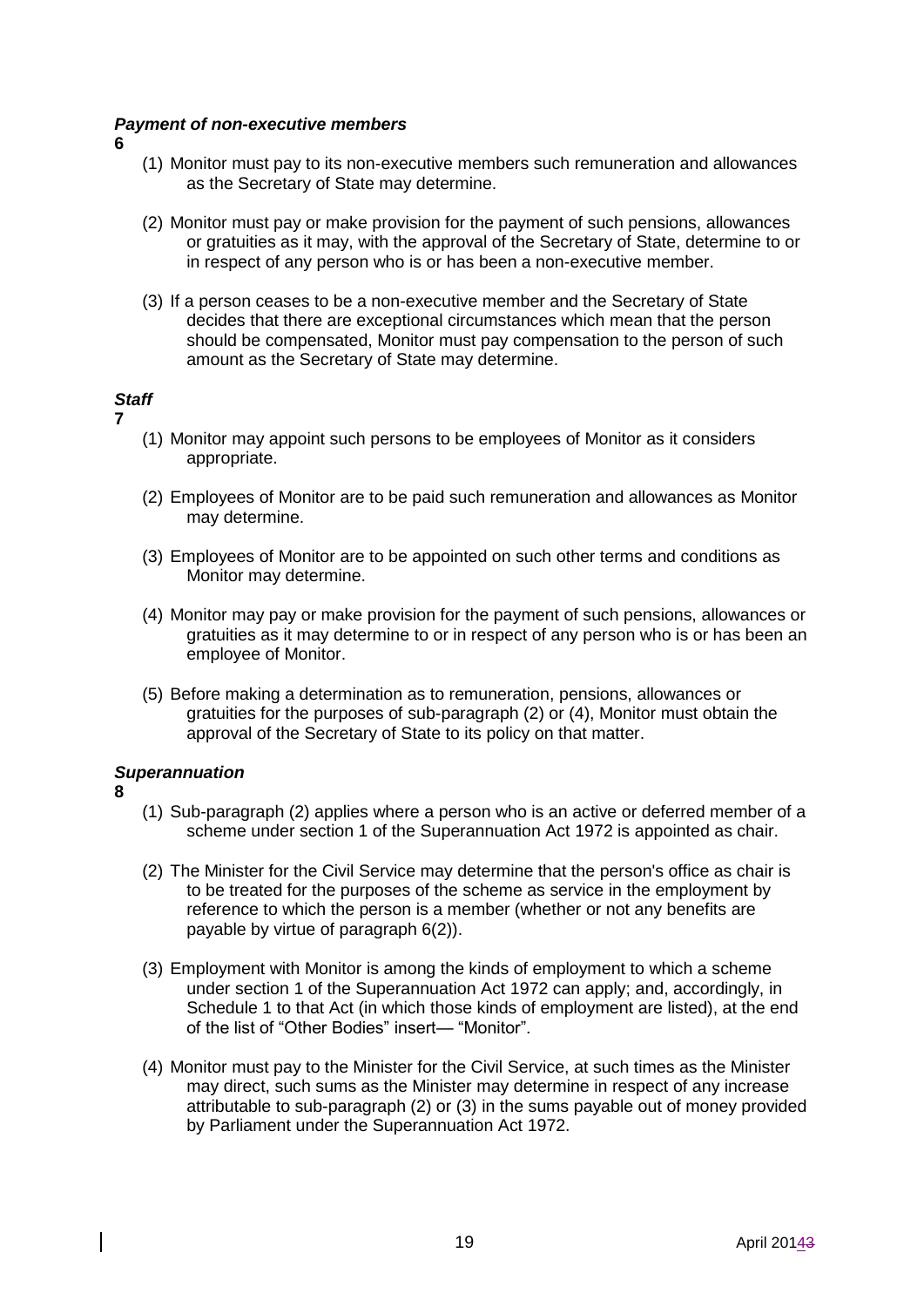# *Committees*

- **9**
- (1) Monitor may appoint such committees and sub-committees as it considers appropriate.
- (2) A committee or sub-committee may consist of or include persons who are not members or employees of Monitor.
- (3) Monitor may pay such remuneration and allowances as it determines to any person who—
	- (a) is a member of a committee or sub-committee, but
	- (b) is not an employee of Monitor,
	- whether or not that person is a non-executive member of Monitor.

#### *Procedure*

- **10**
- (1) Monitor may regulate its own procedure.
- (2) The validity of any act of Monitor is not affected by any vacancy among the members or by any defect in the appointment of a member.

#### *Exercise of functions*

**11**

- (1) Monitor must exercise its functions effectively, efficiently and economically.
- (2) Monitor may arrange for the exercise of its functions on its behalf by—
	- (a) a non-executive member;
	- (b) an employee (including the chief executive);
	- (c) a committee or sub-committee.

#### *Assistance*

**12**

- (1) Monitor may arrange for persons to assist it in the exercise of its functions in relation to—
	- (a) a particular case, or
	- (b) cases of a particular description.
- (2) Such arrangements may include provision with respect to the payment of remuneration and allowances to, or amounts in respect of, such persons.

#### *Borrowing*

**13**

- (1) Monitor may, with the consent of the Secretary of State, borrow money temporarily by way of overdraft.
- (2) But subject to that, and subject to sections 145 and 146 (power to borrow for exercising functions in relation to financial assistance and power of Secretary of State to lend etc), Monitor may not borrow money.

#### *Acquiring information*

**14**

(1) Monitor may obtain, compile and keep under review information about matters relating to the exercise of its functions.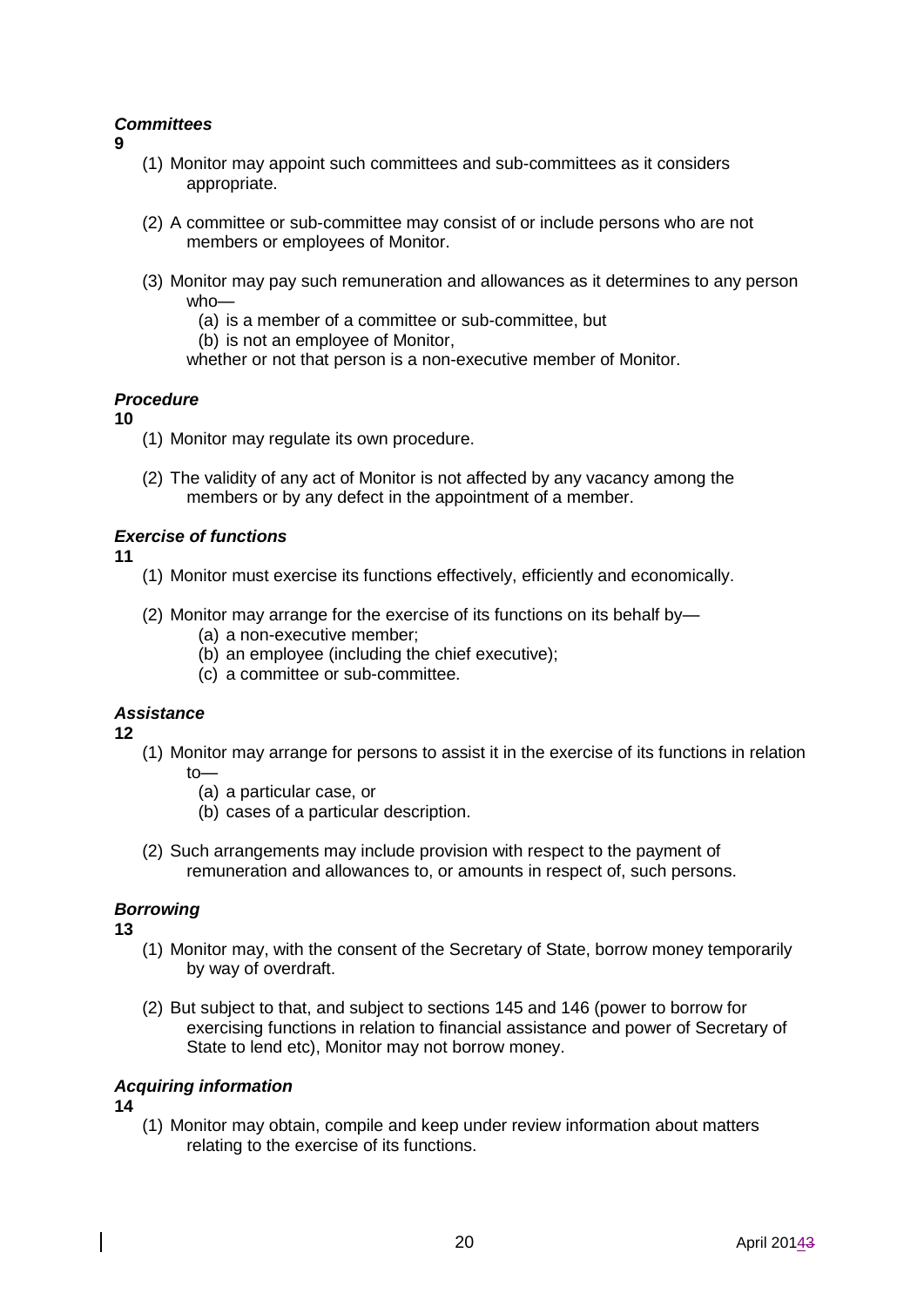- (2) Where Monitor exercises the power under sub-paragraph (1), it must do so with a view to (among other things) ensuring that it has sufficient information to take informed decisions and to exercise its other functions effectively.
- (3) In exercising the power under sub-paragraph (1), Monitor may carry out, commission or support (financially or otherwise) research.

#### *General power*

#### **15**

Monitor may do anything which appears to it to be necessary or expedient for the purposes of, or in connection with, the exercise of its functions.

# *Finance*

#### **16**

- (1)The Secretary of State may make payments to Monitor out of money provided by Parliament of such amounts as the Secretary of State considers appropriate.
- (2)Payments made under sub-paragraph (1) may be made at such times and on such conditions (if any) as the Secretary of State considers appropriate.

#### *Accounts of NHS foundation trusts*

**17**

- (1) Monitor must prepare in respect of each financial year a set of accounts which consolidates the annual accounts of all NHS foundation trusts.
- (2) The Secretary of State may, with the approval of the Treasury, direct Monitor to prepare a set of accounts in respect of such period as may be specified in the direction which consolidates any accounts prepared by NHS foundation trusts by virtue of paragraph 25(1A) of [Schedule 7](http://www.lexisnexis.com/uk/legal/search/enhRunRemoteLink.do?ersKey=23_T15823105167&langcountry=GB&backKey=20_T15823110313&linkInfo=F%23GB%23UK_ACTS%23sched%257%25schedule%257%25num%252006_41a%25&service=citation&A=0.9929866258519324) to the National Health Service Act 2006 in respect of that period.
- (3) In preparing any consolidated accounts under this paragraph, Monitor must comply with directions given by the Secretary of State with the approval of the Treasury as to—
	- (a) the content and form of the consolidated accounts;
	- (b) the methods and principles according to which the consolidated accounts should be prepared.
- (4) Monitor must send a copy of any consolidated accounts under this paragraph to the Secretary of State and, if the Secretary of State so directs, the Comptroller and Auditor General—
	- (a) accompanied by such other reports or information as the Secretary of State may direct, and
	- (b) within the relevant period.
- (5) In sub-paragraph (4)(b), the relevant period is—
	- (a) in relation to consolidated accounts under sub-paragraph (1), such period after the end of the financial year concerned as the Secretary of State may direct;
	- (b) in relation to consolidated accounts under sub-paragraph (2), such period as the Secretary of State may direct.
- (6) Before giving a direction under sub-paragraph (5), the Secretary of State must consult Monitor.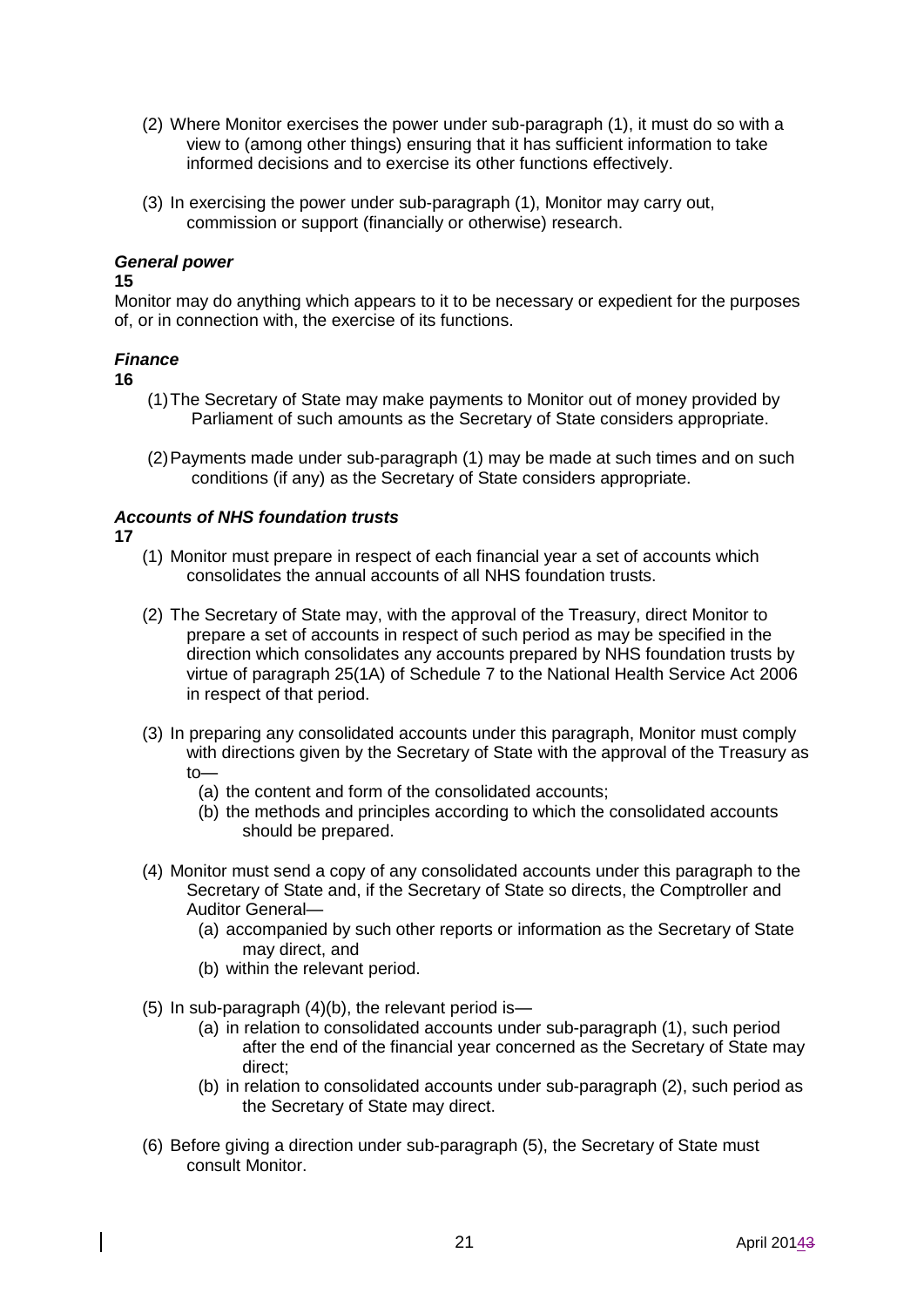- (7) The Comptroller and Auditor General must—
	- (a) examine, certify and report on any consolidated accounts sent under this paragraph,
	- (b) if the Secretary of State so directs, send a copy of the report on the accounts to the Secretary of State, and
	- (c) if the Secretary of State so directs, lay copies of the accounts and the report on them before Parliament.
- (8) Monitor must act with a view to securing that NHS foundation trusts—
	- (a) comply promptly with requests from it or the Secretary of State for information relating to their accounts, and
	- (b) otherwise act so as to facilitate the preparation of accounts by the Secretary of State.
- (9) This paragraph does not apply to the financial year specified for the purposes of section 155(7) (which provides for the order that commences section 155, which itself relates to the preparation of the accounts of NHS foundation trusts, to specify the first financial year to which that section will apply) or to the subsequent financial years.

#### *Accounts of Monitor*

#### **18**

- (1) Monitor must keep proper accounts and proper records in relation to the accounts.
- (2) The Secretary of State may, with the approval of the Treasury, give directions to Monitor as to—
	- (a) the content and form of its accounts, and
	- (b) the methods and principles to be applied in the preparation of its accounts.
- (3) In sub-paragraph (2), the reference to accounts includes Monitor's annual accounts prepared under paragraph 19 and any interim accounts prepared by virtue of paragraph 20.

# **19**

- (1) Monitor must prepare annual accounts in respect of each financial year.
- (2) Monitor must send copies of the annual accounts to the Secretary of State and the Comptroller and Auditor General within such period after the end of the financial year to which the accounts relate as the Secretary of State may direct.
- (3) The Comptroller and Auditor General must—
	- (a) examine, certify and report on the annual accounts, and
	- (b) lay copies of them and the report before Parliament.

#### **20**

- (1) The Secretary of State may, with the approval of the Treasury, direct Monitor to prepare accounts in respect of such period or periods as may be specified in the direction ("interim accounts").
- (2) Monitor must send copies of any interim accounts to the Secretary of State and, if the Secretary of State so directs, the Comptroller and Auditor General within such period as the Secretary of State may direct.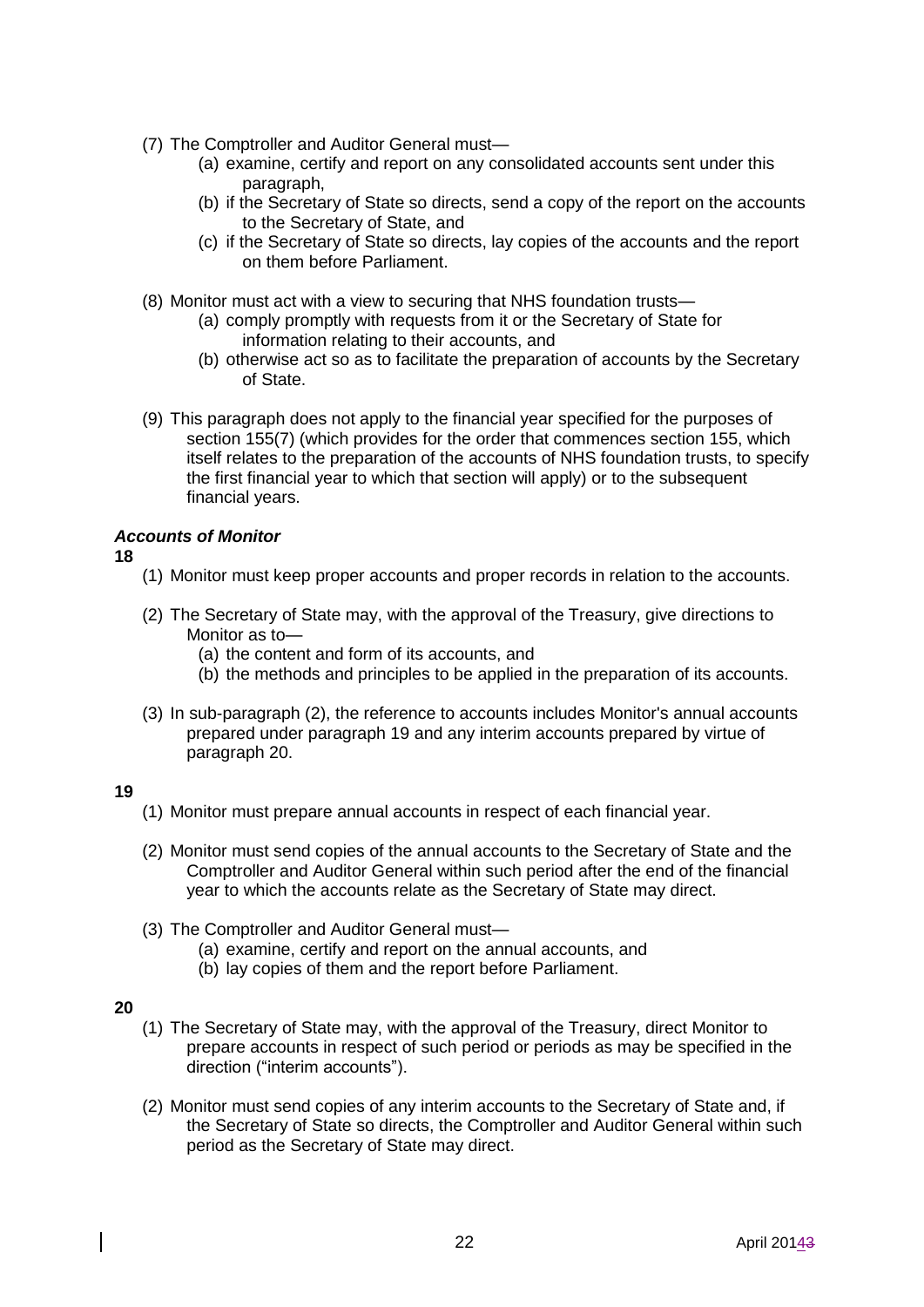- (3) The Comptroller and Auditor General must—
	- (a) examine, certify and report on any interim accounts sent by virtue of subparagraph (2),
	- (b) if the Secretary of State so directs, send a copy of the report on the accounts to the Secretary of State, and
	- (c) if the Secretary of State so directs, lay copies of the accounts and the report on them before Parliament.

#### *Reports and other information* **21**

- (1) As soon as practicable after the end of each financial year, Monitor must prepare an annual report on how it has exercised its functions during the year.
- (2) The report must, in particular—
	- (a) set out the measures that Monitor has taken to promote economy, efficiency and effectiveness in the use of resources for the exercise of its functions,
	- (b) include a statement of what it did to comply with the duty under section 63(2) (duty to have regard to Secretary of State's guidance on duty under section 62(9)), and
	- (c) include a statement of what it did to comply with the duty under section 66(2)(h) (duty to have regard to Secretary of State's guidance on relevant parts of document on improving quality of services).
- (3) Monitor must—
	- (a) lay a copy of the report before Parliament, and
	- (b) once it has done so, send a copy of it to the Secretary of State.
- (4) Monitor must provide the Secretary of State with—
	- (a) such other reports and information relating to the exercise of Monitor's functions as the Secretary of State may require;
	- (b) such information about NHS foundation trusts that Monitor has in its possession as the Secretary of State may require.

# *Recommendations by Committees in Parliament*

#### **22**

Monitor must respond in writing to any recommendation about its exercise of its functions that a Committee of either House of Parliament or a Committee of both Houses makes.

# *Seal and evidence*

**23**

- (1) The application of Monitor's seal must be authenticated by the signature of the chair or any other person who has been authorised (generally or specifically) for that purpose.
- (2) A document purporting to be duly executed under Monitor's seal or to be signed on its behalf must be received in evidence and, unless the contrary is proved, taken to be so executed or signed.

#### *Status*

**24**

(1) Monitor must not be regarded as the servant or agent of the Crown or as enjoying any status, immunity or privilege of the Crown.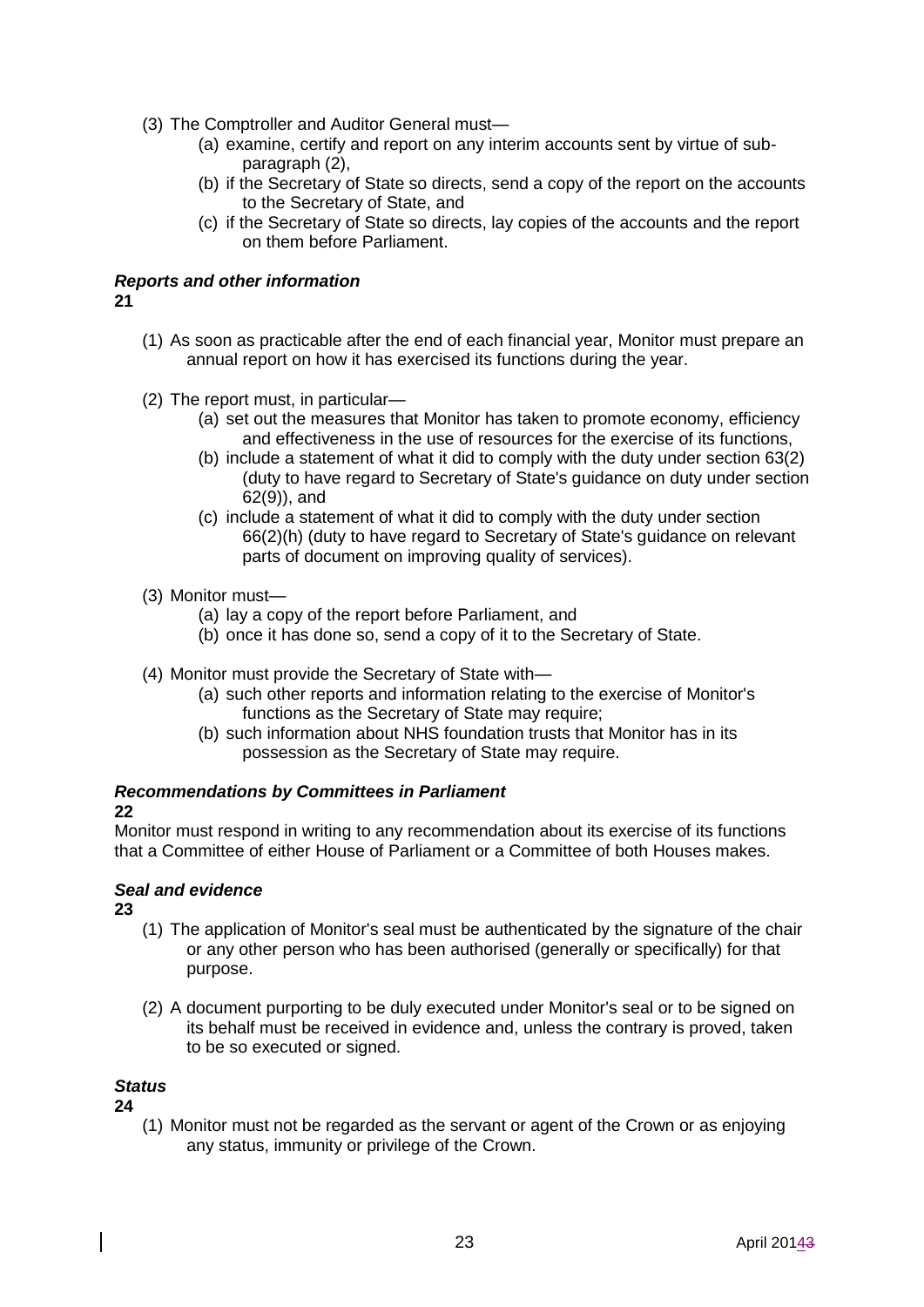(2) Monitor's property must not be regarded as property of, or property held on behalf of, the Crown.

 $\overline{\phantom{a}}$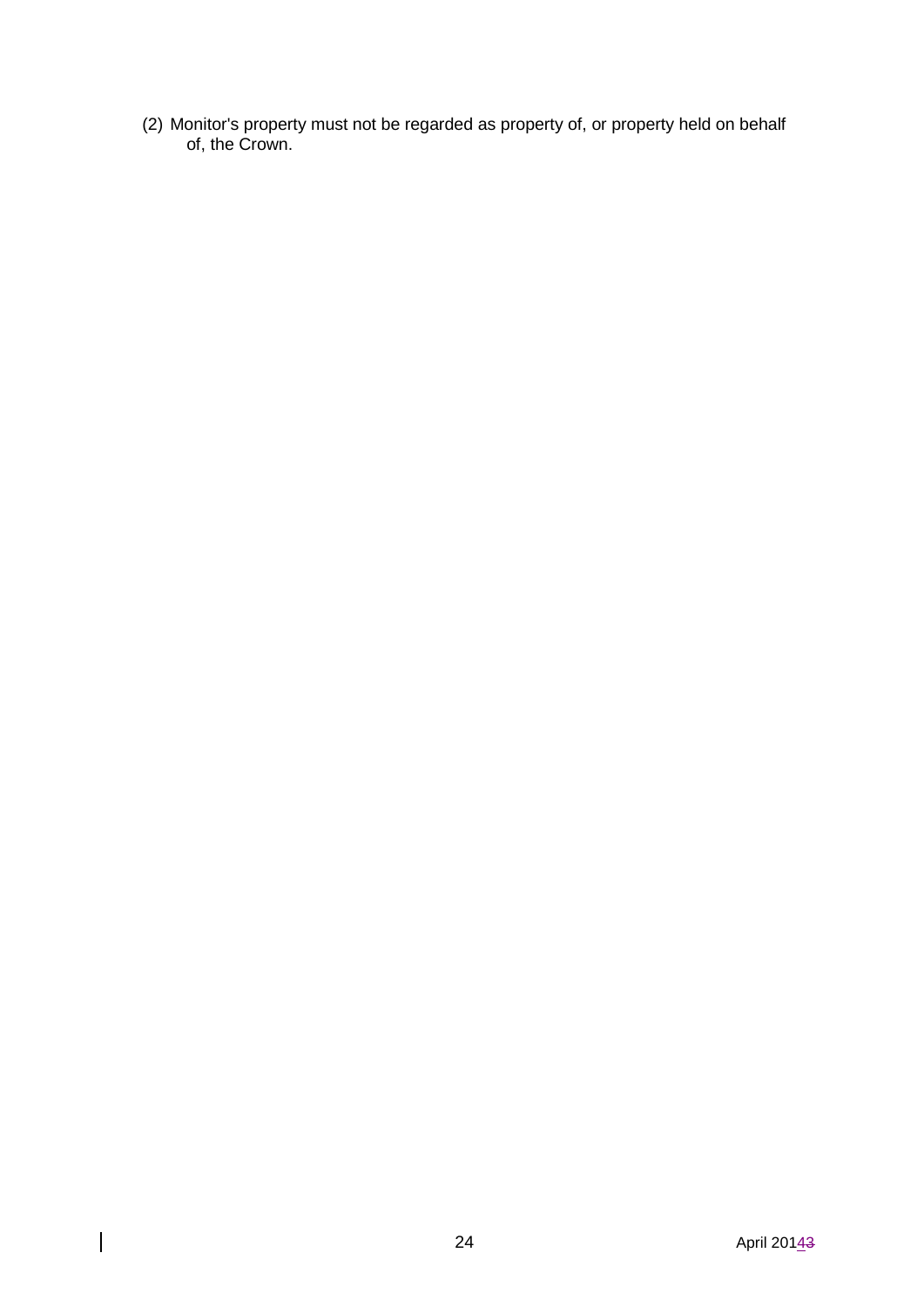# **ANNEX B**



#### **CODE OF ETHICAL PRACTICE**

#### **Introduction**

1. Monitor expects the highest standards of its Board members and its staff. It recognises that the seven principles of public life apply to anyone who works as a public office holder. This includes all of those who are appointed to public office and all people appointed to work in Non Department Public Bodies. All public servants are both servants of the public and stewards of public resources. This Code provides a high level statement of the standards of practice expected of Monitor's Board members and its staff. It should be read in conjunction with the relevant organisational policies (as set out in each section), which are developed and agreed in line with the principles set out in this Code.

#### **Statutory context and commitment to the values of the NHS as set out in the NHS Constitution**

2. The Health and Social Care Act 2012 states that the main duty of Monitor is to protect and promote the interests of people who use healthcare services, by promoting provision of health care services which is economic, efficient and effective and maintains or improves the quality of the services. In light of this and the findings of the Mid Staffordshire NHS Foundation Trust Public Inquiry, this Code must also be implemented within the framework of the "Statement of Common Purpose" (Appendix C). In particular Monitor's recognises the importance of the principles and values identified within the NHS Constitution and is committed to taking account of the Constitution in its decisions and actions. All of the expectations set out within this Code should be considered within this context.

#### **General Propriety and Public Service Values**

- 3. Monitor's Board members and staff in their activities and actions will have regard to the seven principles of public life (Appendix A) and the following principles of good regulation:
	- Transparency;
	- Accountability:
	- Proportionality;
	- Consistency; and
	- Proper targeting of regulation to achieve defines goals.
- 4. Everyone at Monitor has duty to act in good faith and in the best interests of Monitor. They should play a full and active role in the organisation and not use their position to promote their personal interests of those of any connected person or organisation.
- 5. No Board member or employee should engage in activity which is, or could be perceived to be, politically controversial or inappropriate in the context of Monitor's statutory functions and corporate plan.
- 6. The highest standards of propriety, involving integrity, impartiality and objectivity must be maintained in relation to the stewardship of public funds and the management of Monitor. Any conflict between personal interests and the discharge of public duties must be avoided. No-one to whom this Code applies must seek through the performance of their duties to gain material benefit for themselves, their families or their friends.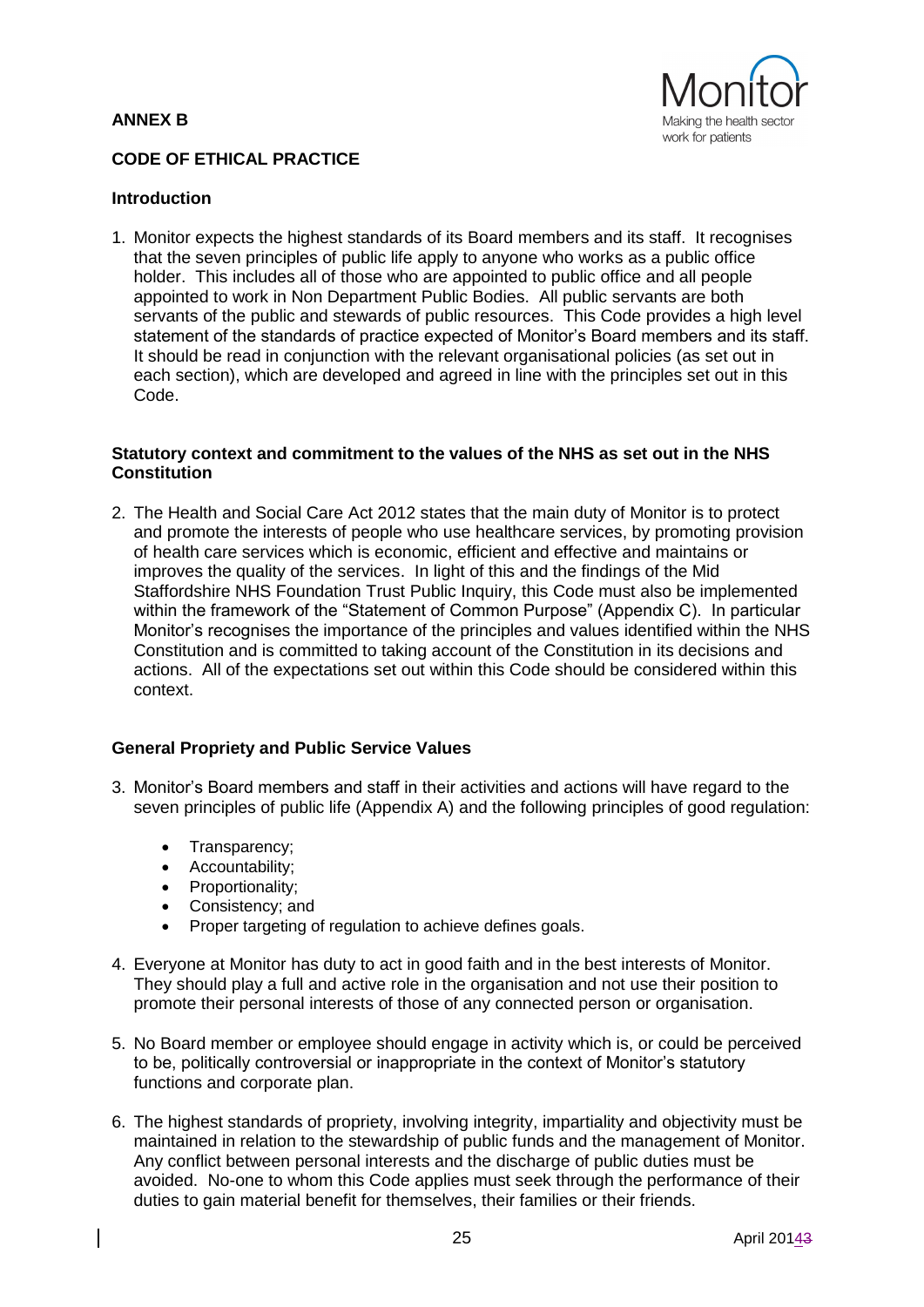7. Suspicion that a decision might be influenced in the hope or expectation of future employment with a particular firm or organisation must be avoided. Accordingly, during their term of office no-one to whom this Code applies must seek any consultancy contracts, directorships or other form of employment in a healthcare sector body that brings them into conflict with their role at Monitor. Any potential conflicts of interests must be managed appropriately.

### *See Code of Conduct for Board Members (Cabinet Office 2011)*

8. Monitor has a duty under the Equality Act 2010 to have due regard to the need to eliminate unlawful discrimination, advance equality of opportunity and foster good relations between people from different groups. In their decision-making, Board members and staff must give consideration to the impact that it might have on these requirements and on the nine protected groups identified by the Act (age, disability, gender reassignment, marriage and civil partnership, pregnancy and maternity, race, religion and belief, gender and sexual orientation).

# *See: Equality and Diversity Policy*

9. Monitor has made a clear statement of its Vision, Mission and Values (Appendix B). It has also adopted a behavioural competency framework which is driven by various performance management policies. All members of staff are expected to comply with these policies, which will be reviewed and updated as appropriate.

# *See: Grievance Policy, Harassment Policy, Discipline Policy etc.*

#### **Use of Public Funds**

10. Those to whom this Code applies are required to maximise value for money through ensuring that Monitor operates in the most efficient and economical way, within available resources, and with independent validation of performance achieved where practicable.

#### *See: Anti Fraud Policy, Business Expenses Policy*

#### **Gifts and Hospitality**

11. Those to whom this Code applies have a responsibility to ensure that they are not place in a position that risks, or appears to risk, compromising their role or Monitor's public and statutory duties. They should not, not should they be perceived to, secure valuable gifts and hospitality by virtue of their role at Monitor. They should not accept or provide any gift or hospitality is this would give the impression that they have been influenced or are deemed to be influencing whilst acting in an official capacity.

#### *See: Gifts and Hospitality Policy*

#### **Conflicts and Declarations of Interests**

- 12. It is important for Monitor to:
	- (i) ensure that no member of the Board, Committee member or employee is involved in taking a decision or participates in a discussion on any matter where that person has a conflict of interest;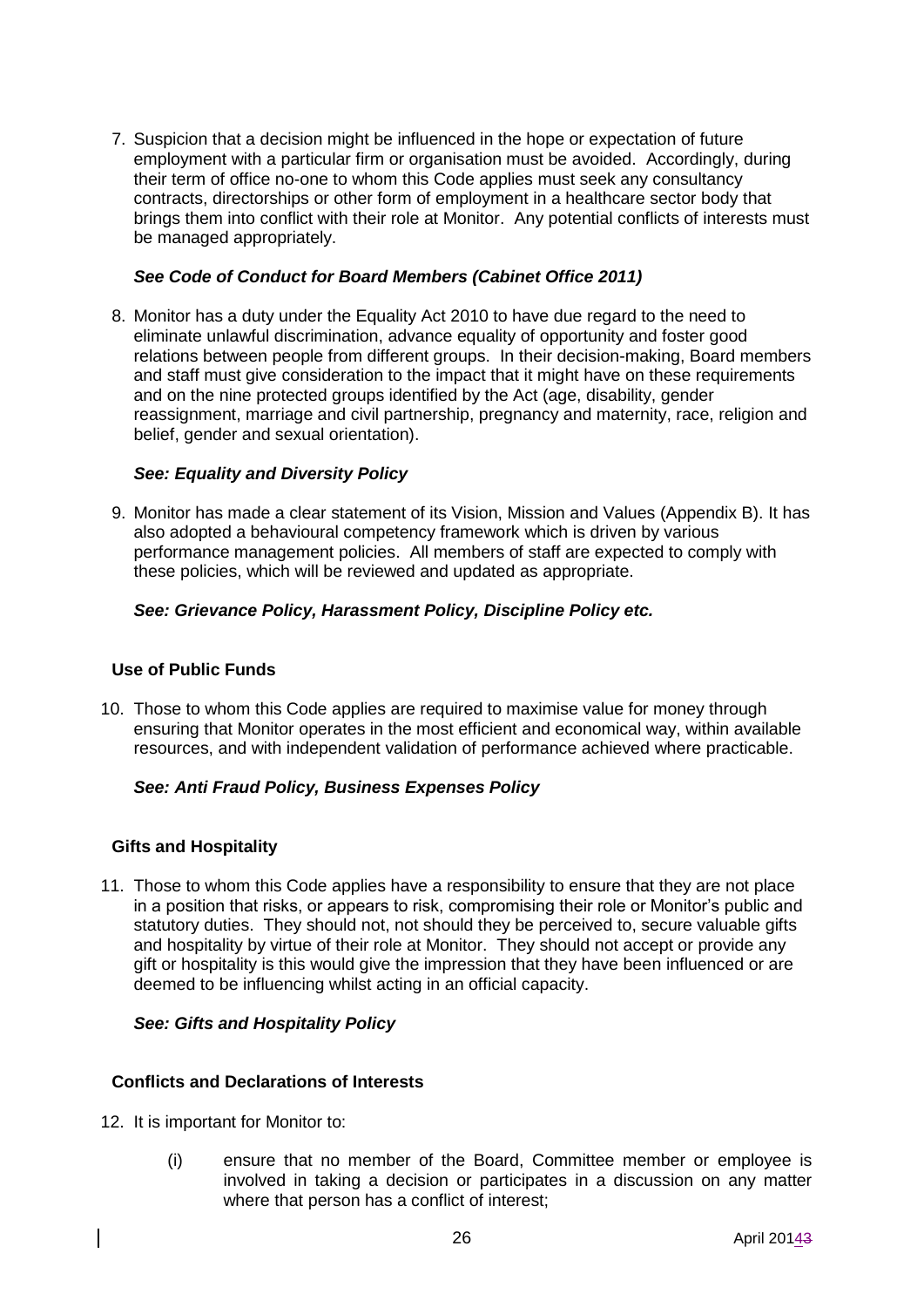- (ii) ensure that those providing information to Monitor can be confident that it will be properly handled; and
- (iii) avoid any impression that any member of the Board, Committee member or employee has used his relationship with Monitor to their personal advantage.
- 13. Every member of the Board, independent member or employee should avoid situations in which their duties and private interests may conflict or where there would be a suspicion of conflict and ensure that, before he becomes involved in taking a decision or participating in a discussion, there are no conflicts of interest that, in the opinion of a fairminded and informed observer, would suggest a real possibility of bias.
- 13.14. The Health and Social Care Act 2012 requires Monitor to act to ensure that there is neither an actual nor a perceived conflict between the exercise of its functions. All members of staff should bear this in mind and take appropriate action if they think that their involvement in a matter or presence at a decision-making committee might represent such an interest.

*See: Rules of Procedure (personal conflicts), Operational or Functional Conflicts of Interest Policy (operational conflicts)*

#### **Access to Information**

14.15. Monitor Board members and employees may receive information which is not in the public domain, relating to individuals, organisation or commercial-in-confidence matters. It is the responsibility of each individual to ensure that this information is treated appropriately.

#### *See: Freedom of Information Policy*

15.16. Monitor is committed to identifying and preventing any malpractice or wrongdoing within the organisation. As part of this commitment, Monitor takes whistleblowing very seriously. It recognises and encourages those to whom this Code applies to consider whistleblowing, if necessary, an aspect of good citizenship. It provides Monitor with the chance to identify and investigate concerns and put them right.

#### *See: Whistleblowing Policy*

#### **Media, public speaking and use of social media**

16.17. Special care should be taken about any invitation to speak publicly, including speaking to journalists. Care must also be taken in the publication of any articles or expression of views on social media. In any such instance, the Chairman and/or the Chief Executive should be informed in good time before such an article is submitted, or, in their absence, the Director of Strategic Communications, as appropriate. The Chairman, Board members and independent members are not however restricted from access to the media in their personal non-Monitor capacity, or in pursuit of a professional interest, for example, as experts. These considerations should not prevent any member of staff or Board member from exercising their whistleblowing rights or their duty of candour, should they be aware of poor quality care being provided to patients.

# **April 20132014**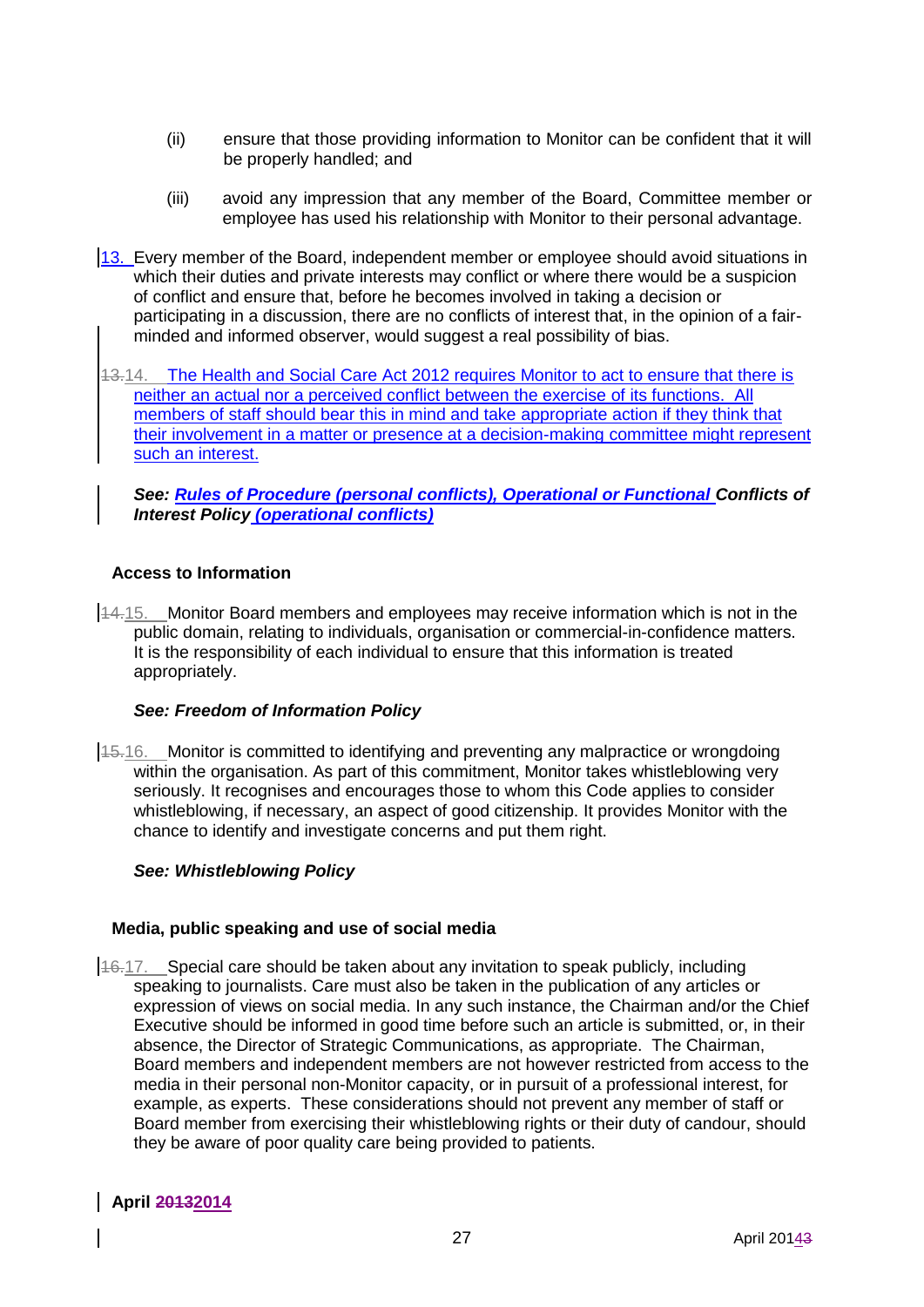# **Appendix A**

# **THE SEVEN PRINCIPLES OF PUBLIC LIFE**

#### **Selflessness**

Holders of public office should act solely in terms of the public interest.

#### **Integrity**

Holders of public office must avoid placing themselves under any obligation to people or organisations that might try inappropriately to influence them in their work. They should not act or take decisions in order to gain financial or other material benefits for themselves, their family, or their friends. They must declare and resolve any interests and relationships.

#### **Objectivity**

Holders of public office must act and take decisions impartially, fairly and on merit, using the best evidence and without discrimination or bias.

#### **Accountability**

Holders of public office are accountable to the public for their decisions and actions and must submit themselves to the scrutiny necessary to ensure this.

#### **Openness**

Holders of public office should act and take decisions in an open and transparent manner. Information should not be withheld from the public unless there are clear and lawful reasons for so doing.

#### **Honesty**

Holders of public office should be truthful.

#### **Leadership**

Holders of public office should exhibit these principles in their own behaviour. They should actively promote and robustly support the principles and be willing to challenge poor behaviour wherever it occurs.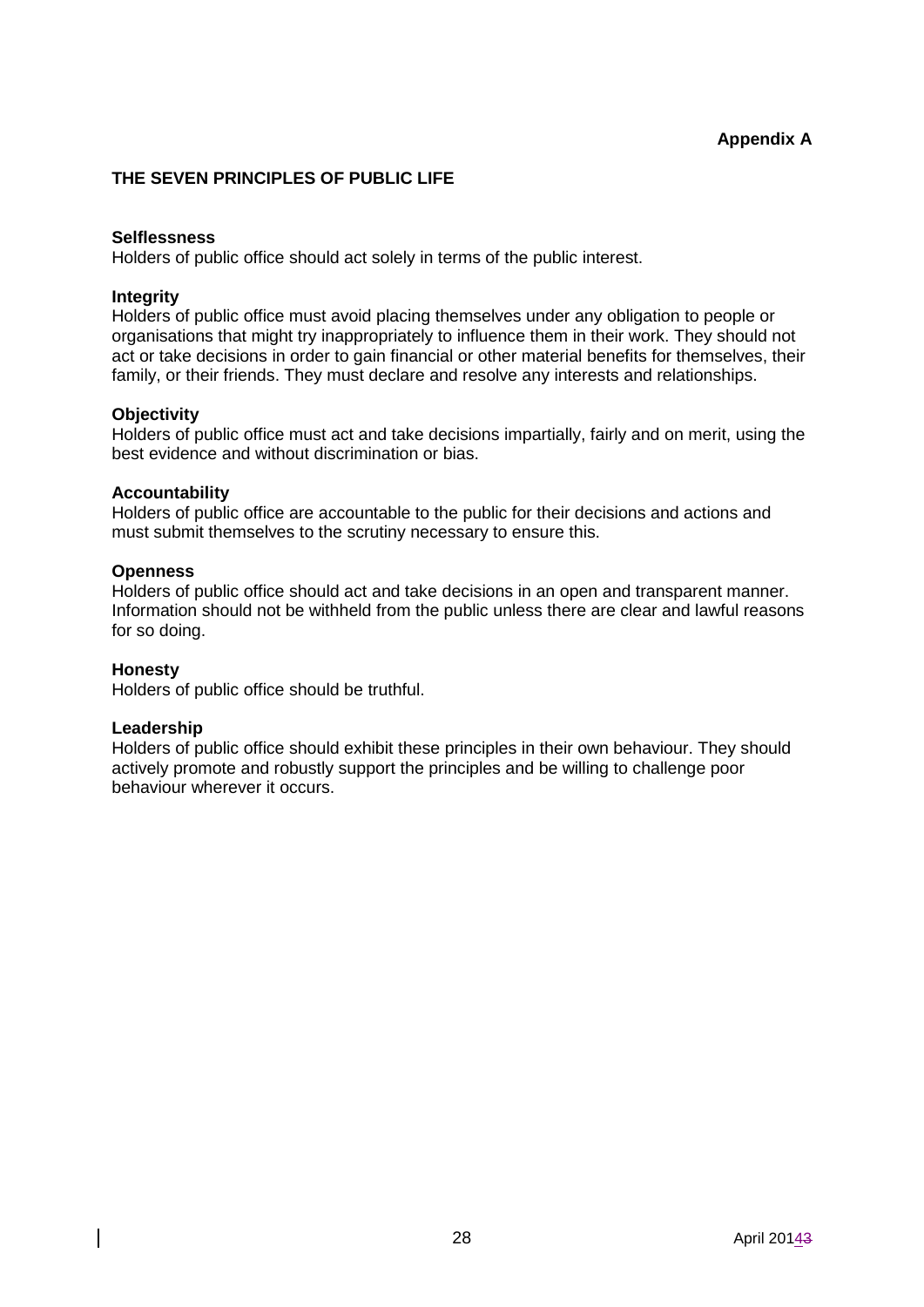# **MONITOR'S VISION, MISSION AND VALUES**

#### **Monitor's mission is to make the health sector work for patients.**

#### **Our values**

Our mission describes in simple terms what we're trying to achieve. Our strategy describes what we plan to do to achieve our mission. Our values, however, are more fundamental. They describe the sort of organisation we want to be in the long term. They serve to remind ourselves and others what we see as of central importance to Monitor.

In the light of Monitor's much expanded responsibilities and the significant changes to the architecture of the health system in England we have redefined what we want our values to be:

#### **Patients first**

Our primary duty - and therefore our mission - focuses on patients. This is a significant and welcome emphasis for Monitor. Making a difference for patients will govern all that we do. It means we will be guided by what the evidence shows works for patients, not by ideology. We will not enforce rules for their own sake but because we believe they will lead to better outcomes for patients. Similarly, when we need to balance the use of different levers – for example, improving sector efficiency through the tariff and securing the viability of individual FTs, or maintaining patient choice and consolidating services for improved quality – our guiding principle will be to do what is in the best interests of the people who use the services.

#### **Work with partners**

The new architecture of the NHS means that responsibilities are divided amongst many bodies. This is not necessarily a bad thing. Making explicit, even public, the inevitable trade-offs between different responsibilities can lead to better decisions. Exposing for all to see how well different parts of the system are working together should make us all work together better. To be an effective organisation Monitor must reach out to and work closely with our many partner organisations, in particular NHS England, the NHS Trust Development Authority, the Care Quality Commission (CQC), the Competition and Markets Authority (CMA) and the Department of Health. Not only must we work together collaboratively, we must also have a common vision for what we're trying to achieve and a shared approach for how we will get there. Consistent with this, everyone in Monitor should have a network of collaborators from partner bodies and other stakeholders.

#### **Support the front line**

Monitor does not deliver care. It is our job to support those who do – the nurses, doctors, carers, managers and many more who work inside and beyond the NHS. This means recognising and respecting the challenges they face every day and their commitment to do the best for their patients. It means helping them do the right thing rather than waiting for them to do the wrong thing. It means giving them as much freedom as possible to do what they are good at; to innovate and make changes at a local level that are in the best interests of the people they serve.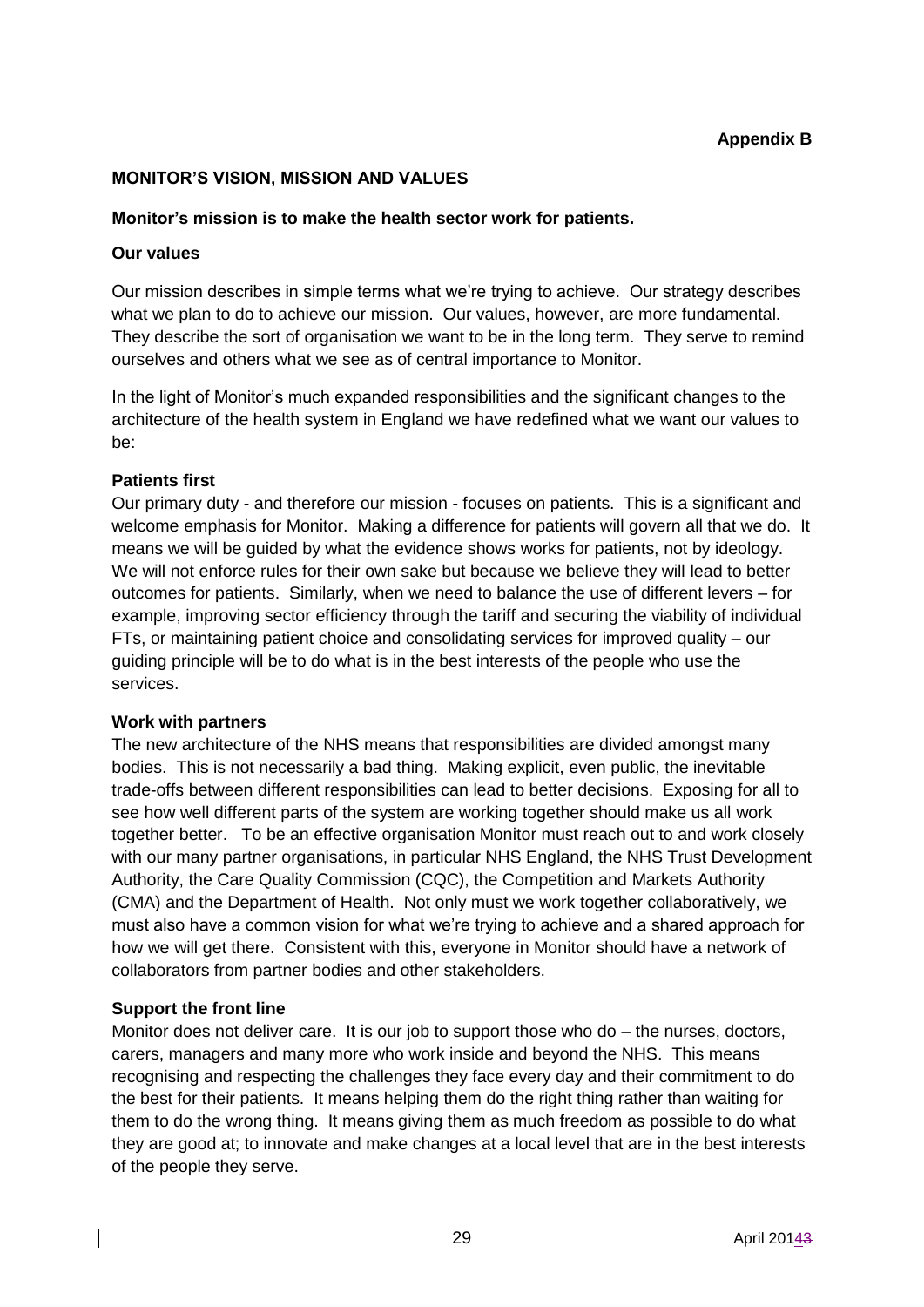# **One team**

Even within Monitor there are many different levers we can pull to play our part in helping to ensure that patients and service users get the best possible care, delivered as efficiently as possible. So we too must work together, establishing a culture of collaboration and support that values helping a colleague achieve their objectives and develop as much as taking personal accountability for achieving our own goals. This will help us focus on what is best for patients as we look for the right balance between the different levers we can pull.

# **Professional**

At Monitor we are proud of our reputation for being professional in the way we do things. We don't want this to change. We will bring evidence, analytical rigour and objectivity to bear on all our decisions. We will be open and transparent about how we make decisions. We will focus on what works, being pragmatic in pursuit of the patients' interests. We will always try to make sure people understand what we intend to do, and then do it. We will try to do all of this whilst consuming as little of the NHS's resources as possible.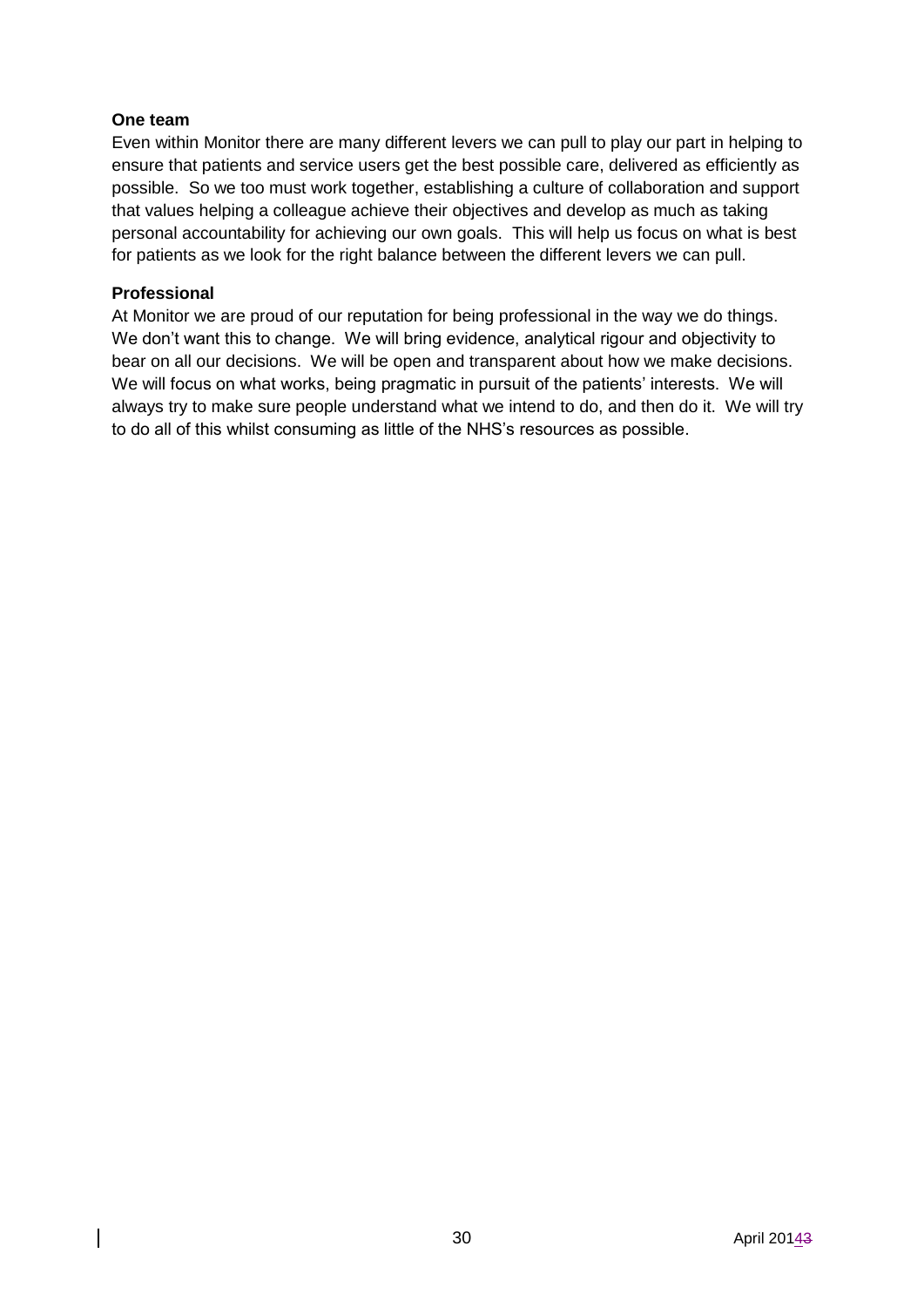# **STATEMENT OF COMMON PURPOSE**

In the light of the findings of the report into the Mid Staffordshire NHS Foundation Trust Public Inquiry, we the undersigned make the following commitments.

- **1. We renew and reaffirm our personal commitment and our organisations' commitment to the values of the NHS, set out in its Constitution:**
- **Working together for patients**<sup>1</sup>. Patients come first in everything we do. We fully involve patients, staff, families, carers, communities, and professionals inside and outside the NHS. We put the needs of patients and communities before organisational boundaries. We speak up when things go wrong.
- **Respect and dignity.** We value every person whether patients, their families or carers, or staff – as an individual, respect their aspirations and commitments in life, and seek to understand their priorities, needs, abilities and limits. We take what others have to say seriously. We are honest and open about our point of view and what we can and cannot do.
- **Commitment to quality of care**. We earn the trust placed in us by insisting on quality and striving to get the basics of quality of care – safety, effectiveness and patient experience – right every time. We encourage and welcome feedback from patients, families, carers, staff and the public. We use this to improve the care we provide and build on our successes.
- **Compassion.** We ensure that compassion is central to the care we provide and respond with humanity and kindness to each person's pain, distress, anxiety or need. We search for the things we can do, however small, to give comfort and relieve suffering. We find time for patients, their families and carers, as well as those we work alongside. We do not wait to be asked, because we care.
- **Improving lives.** We strive to improve health and well-being and people's experiences of the NHS. We cherish excellence and professionalism wherever we find it – in the everyday things that make people's lives better as much as in clinical practice, service improvements and innovation. We recognise that all have a part to play in making ourselves, patients and our communities healthier.
- **Everyone counts.** We maximise our resources for the benefit of the whole community, and make sure nobody is excluded, discriminated against or left behind. We accept that some people need more help, that difficult decisions have to be taken – and that when we waste resources we waste opportunities for others.
- **2. We apologise to every individual affected by this deeply disturbing and tragic failing in a service that means so much to us all.** What happened in Mid Staffordshire NHS Foundation Trust was, and is, unacceptable and collectively we

 $1$  As the tragic events the Inquiry investigated occurred in a hospital, this statement refers to "patients". These principles and commitments apply equally to all people in other care settings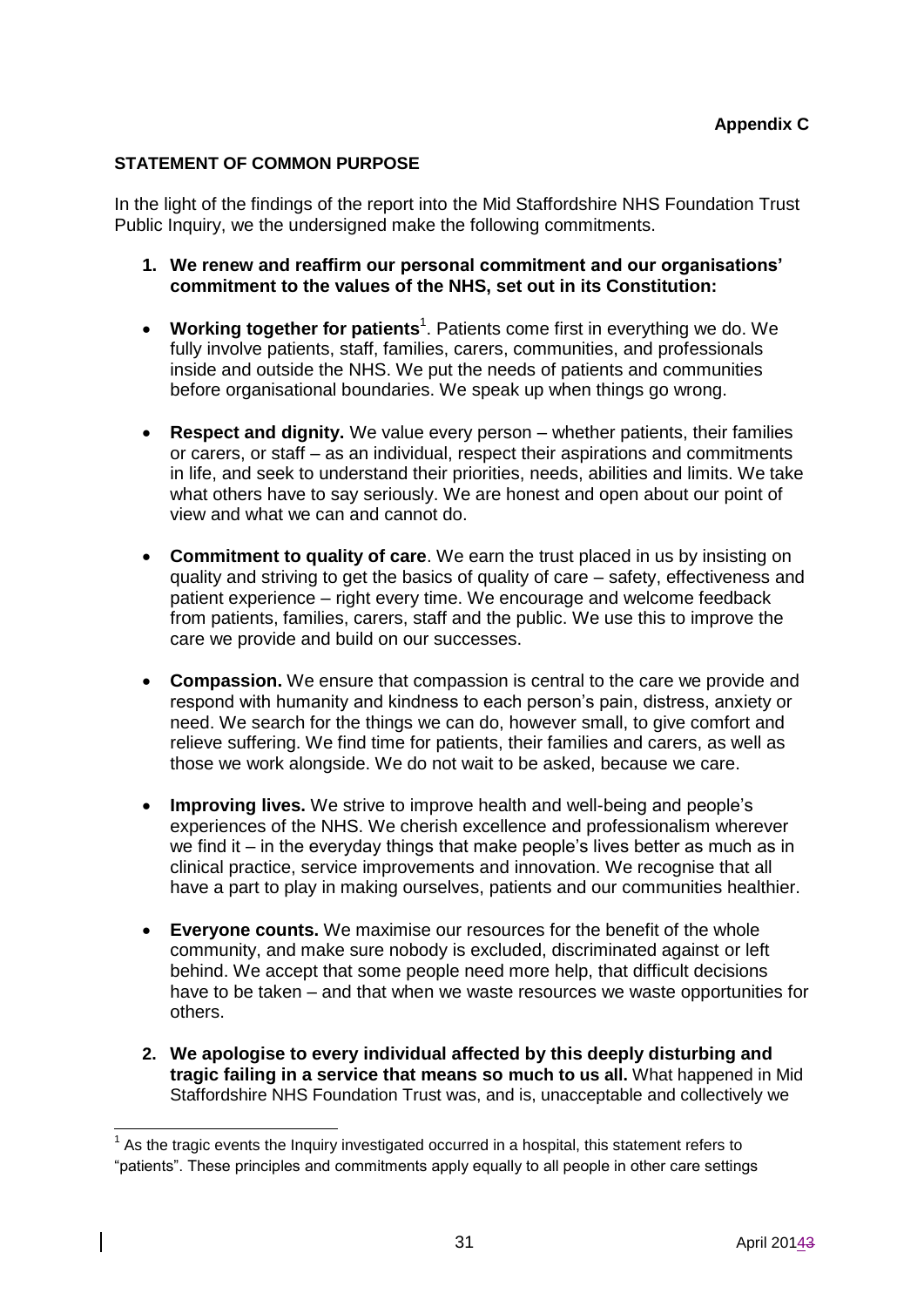take responsibility for putting things right. We recognise that while the depth, scale and duration of the failings at this hospital were unprecedented every day the NHS is responsible for care that is poor as well as care that is good or excellent. **Our commitment to the NHS and our pride in the good that it does each day will not blind us to its failings.** It compels us to resolve them.

- **3. We will put patients first,** not the interests of our organisations or the system. **We will listen to patients**, striving to ensure the quality of care that we would want for ourselves, our own families and our friends.
- **4. We will listen most carefully to those whose voices are weakest and find it hardest to speak for themselves.** We will care most carefully for the most vulnerable people – the very old and the very young, people with learning disabilities and people with severe mental illness.
- **5. We will work together,** collaborating on behalf of patients, combining and coordinating our strengths on their behalf, sharing what we know and taking collective responsibility for the quality of care that people experience. **Together, we will be unfailing in rooting out poor care and unflinching in promoting what is excellent.**
- **6.** Whilst this poor care was in a hospital, poor care can occur anywhere across the health and social care system. Whether in a care home, at the family doctor, in a community pharmacy, in mental health services, or with personal care in vulnerable people's homes, **we will ensure that the fundamental standards of care that people have a right to expect are met consistently, whatever the settings.**
- **7. Every one of us commits to ensuring a direct connection to patients and to the staff who care for them.** We will ensure that our organisations and our staff look outwards to the people they serve, taking decisions with patients and local communities at the forefront of their minds. **We will shape care in equal partnership with the people who depend on it.** We will do the business of the patient, before that of our organisation or the system.
- **8. We will work together to minimise bureaucracy, enabling time to care and time to lead, freeing up the expertise of NHS staff and the values and professionalism that called them to serve.** Caring is demanding as well as rewarding, and depends on the personal and professional values of everyone who works in the NHS. We know well-treated staff treat patients well, so as the NHS become busier we need to ensure time to care and time to recover from caring. We will recruit, appraise and reward staff for their care, as well as their skills and their knowledge.
- 9. Healthcare is complex and we are part of a complicated system. Building on a foundation of fundamental and inviolable standards, **we will build a single set of nationally agreed and locally owned measures of success, focussed on what matters most to patients.** They must be credible and independently assessed so that patients, the public, Parliament and those who work for NHS patients have a single version of the truth about local services and organisations and their staff have a single set of standards of care to which they aspire. **Blind adherence to targets or finance must never again be allowed to come before the quality of care.** We need to use public money well and we need to be efficient and productive, but these are a means to an end – safe, effective and respectful care, compassionately given. We will be balanced in what we do and what we expect, with the patient interest at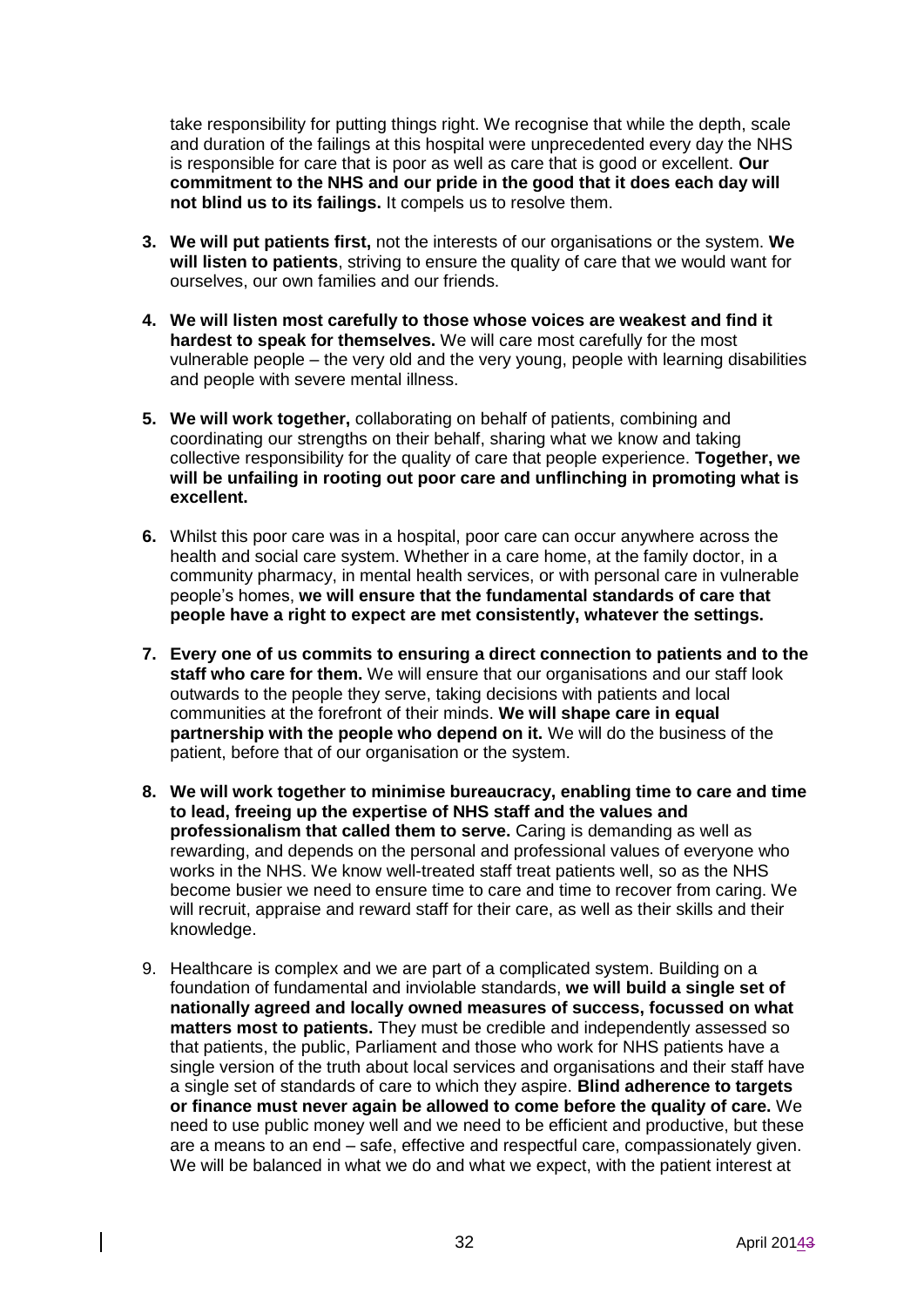the heart of it. We must all do our best to maintain and raise quality within the resources we have.

- 10. We believe that patients are best served and our values nurtured by a spirit of candour and a culture of humility, openness, honesty and acceptance of challenge. Things do go wrong, but when they do we must learn from mistakes, not conceal them. **We will seek out and act on feedback, both positive and negative.** We will listen to patients who raise concerns, respond to them and learn from them. We will listen to staff who are worried about the quality of care, praising them for speaking up, even if a concern was misplaced. **We have a duty to challenge ourselves and each other on behalf of patients and we will do so.**
- 11. Signing up to principles in offices in national organisations is easy. **Changing ourselves, our behaviour, individually and institutionally, is difficult, but we pledge to do so.** Health and care is not like any other job. It touches the hearts of people's lives, can do immense good but also immense harm – it is a matter of life or death. This is both a privilege and a great responsibility. Together, we will make ourselves accountable and responsible for what we do, not what we say, in striving to make real, for every patient, the values to which we recommit ourselves today. Over the coming months, each of us will set out our plans for making these commitments a reality. In delivering those plans, we will be judged by the difference that they make to the people whom we serve.
- 12. The organisations signing this pledge have different responsibilities within our healthcare system, but whatever our role we pledge to learn the lessons from Mid Staffordshire NHS Foundation Trust, help to build better care for every patient and do everything in our power to ensure it does not happen again. We invite all organisations in the health and care system to join us in signing up to this statement of common purpose.

David Prior, Chair, **Care Quality Commission** 

Una O'Brien, Permanent Secretary, **Department of Health** 

Zku f

Professor Sir Peter Rubin, Chair, **General Medical Council** 

Sir Keith Pearson, Chair, **Health Education England**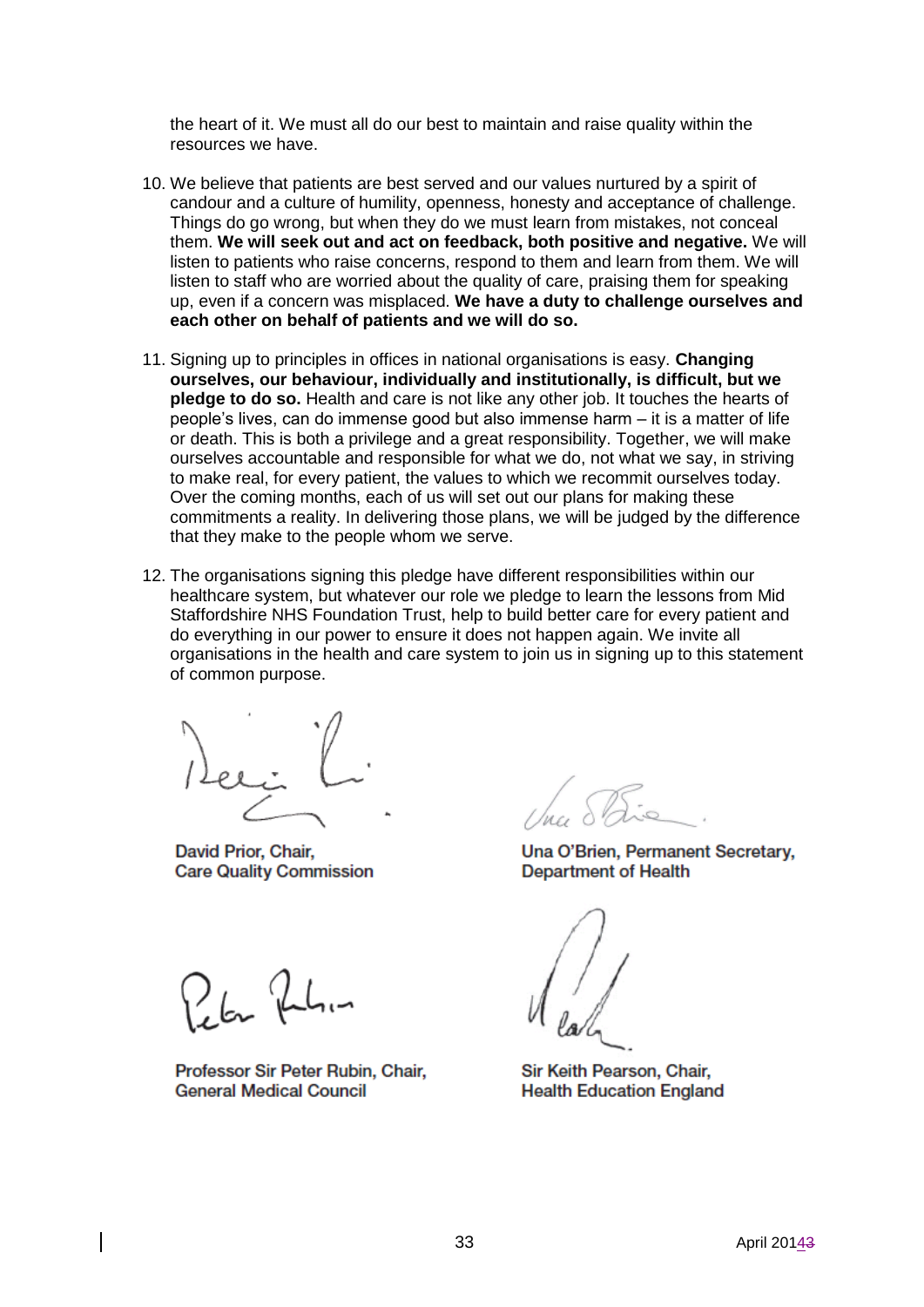Sir Merrill Cockell, Chair, **Local Government Association** 

Professor Malcolm Grant, Chair, **NHS Commissioning Board** 

Dr David Bennett, Chair, **Monitor** 

Rudolle Obliger.

Michael O'Higgins, Chair, **NHS Confederation & NHS Employers** 

Jan Sobieraj, Managing Director, **NHS Leadership Academy** 

 $\mathcal{U}$ 

Sir Peter D Carr, Chair, **NHS Trust Development Authority** 

Alan Perkins, Chief Executive, **Health and Social Care Information Centre** 

weiter is

Sir Andrew Dillon, Chief Executive, **National Institute for Health** and Clinical Excellence

Iddison

Mark Addison, Chair, **Nursing and Midwifery Council** 

Herpnan

Professor David Heymann, Chairman, **Public Health England**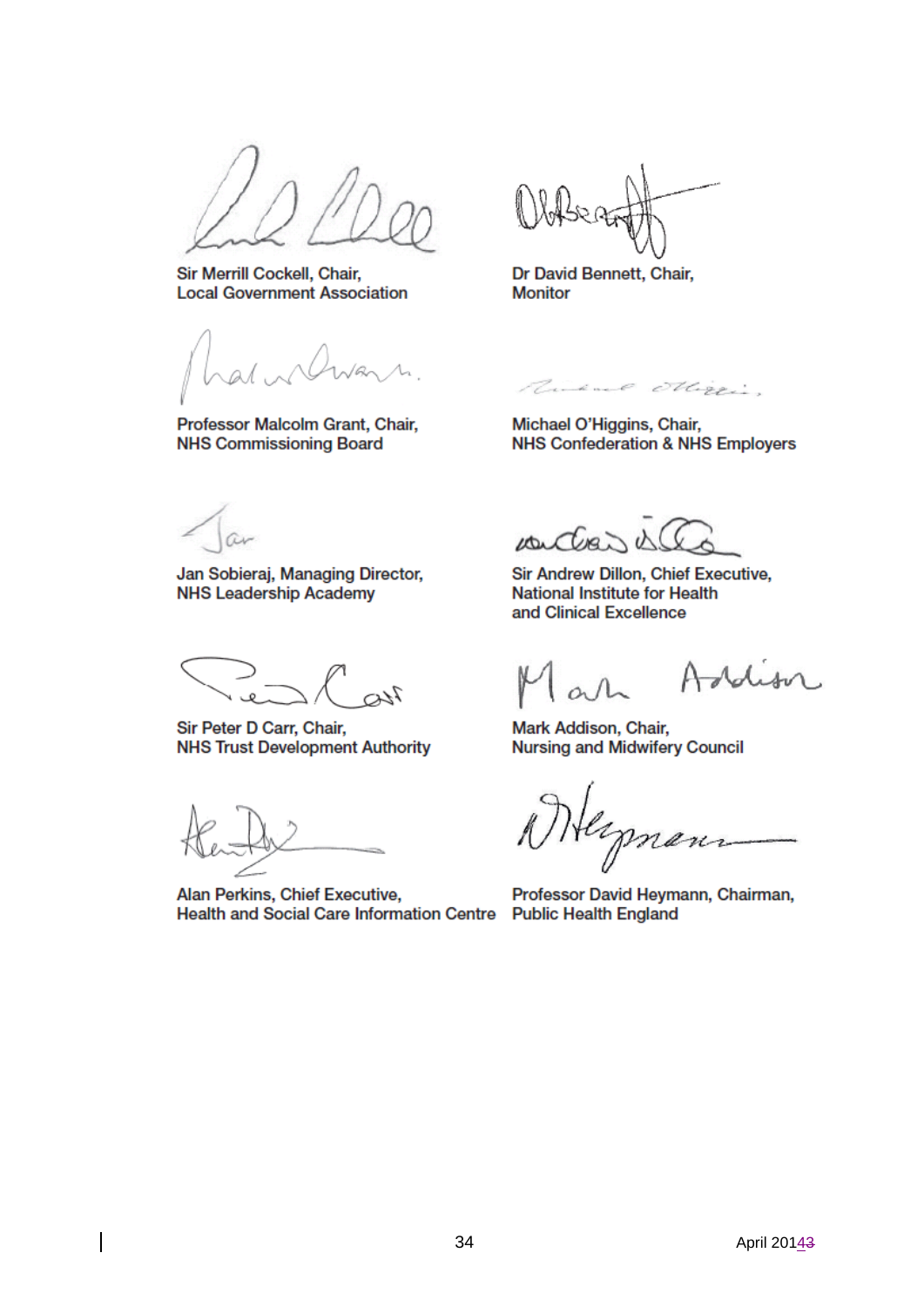

# **Matters Reserved for Board Decision**

#### **Strategy and Management**

- The establishment and maintenance of Monitor's strategic direction reviewing, contributing to and approving Monitor's vision, mission and values.
- The approval of Monitor's Corporate and Business Plans, including the distribution of Monitor's financial allocation as set out in the annual business plan and any subsequent material change to this.
- The approval of Monitor's risk management strategy/framework, including the determination of Monitor's risk appetite
- The approval of all of Monitor's significant regulatory policies prior to consultation with stakeholders and any material amendments following responses received in response to consultation
- The review of performance in light of Monitor's strategy, objectives, business plans and budgets with a view to ensuring that any necessary corrective action is taken
- The continuous appraisal of the affairs and effective management of Monitor by means of the receipt of reports from committees and officers, including the review of the top level /strategic risks facing Monitor and their mitigations.

#### **Operational decision-making**

 The determination of any operational decision considered to be policydetermining (i.e. having strategic implications) and/or very high risk

#### **Organisation and internal controls**

- The approval of Monitor's high-level organisational design and control structure
- The approval of any significant change to the level and nature of insurance cover held by Monitor
- The approval of corporate policies
- The approval of all proposed expenditure of above  $£750,000$  (to be revised once separate individuals occupy the position of CEO and Chairman) £1m
- The approval of the instigation, or defence of legal proceedings
- The approval of the opening or closing of any bank account\*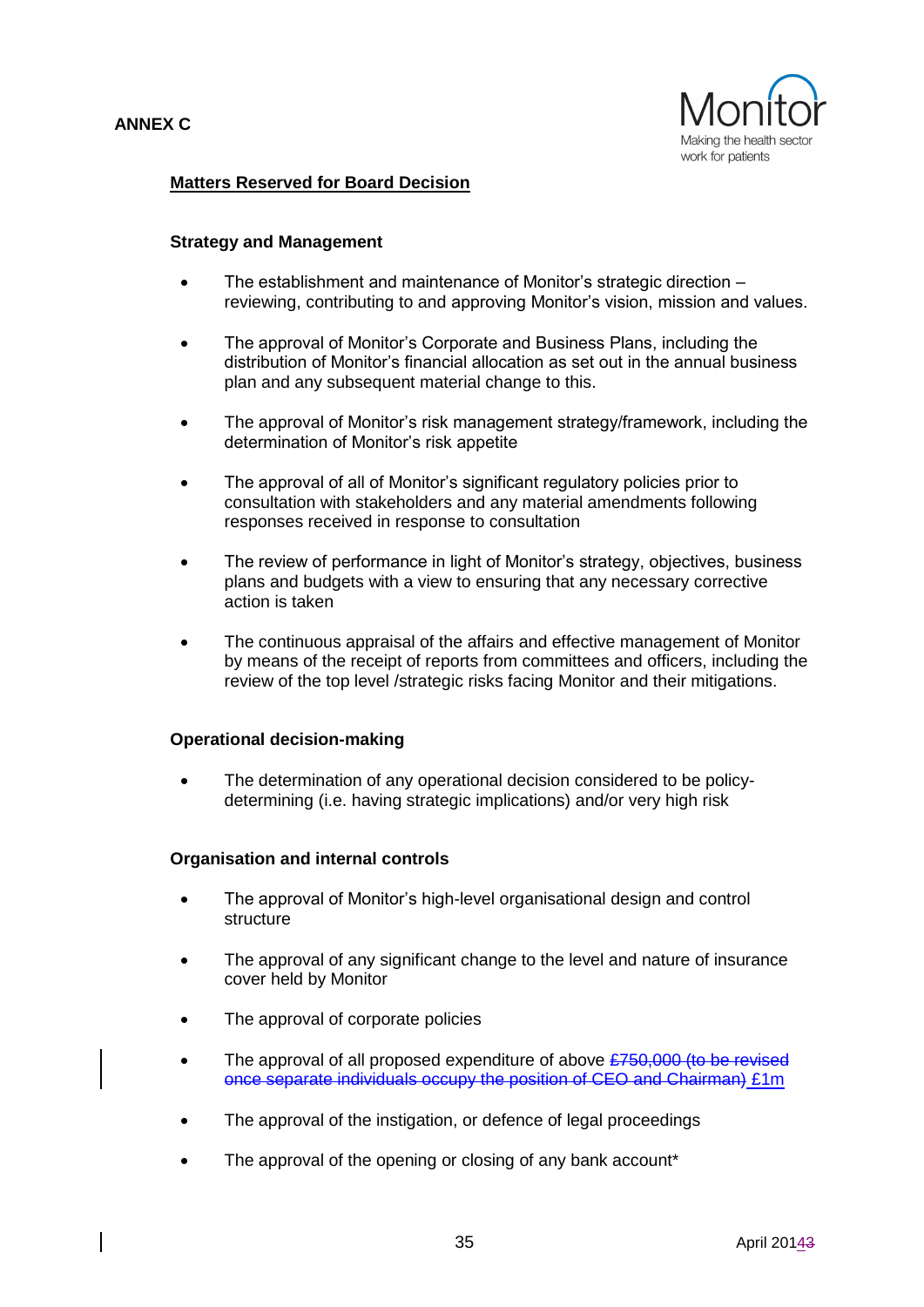- The approval of audit arrangements and the receipt of reports from the Audit & Risk Committee meetings with a view to taking any appropriate action\*
- To consider and approve Monitor's Statutory Annual Report and Accounts (paragraphs 19 and 21 of Schedule 8 to the 2012 Act)\*
- The determination of the remuneration policy for executive members of the Board, subject to cross-Government controls\*\*\*

#### **Board governance, committee membership and other appointments**

- The approval of Monitor's Rules of Procedure (including the schedule of matters reserved for board decisions) and Standing Financial Instructions (Paragraph 10 of Schedule 8 to the 2012 Act)
- The establishment of formal committees and sub-committees, agreeing Terms of Reference and membership thereof (Paragraph 9 of Schedule 8 to the 2012 Act)
- The receipt of reports detailing the decisions and recommendations made by Monitor's formal committees and sub-committees (as appropriate)
- The approval of the delegation of the Board's powers (Paragraph 11(2) of Schedule 8 to the 2012 Act)
- The division of responsibilities between the Chair, the Chief Executive and other executive directors, which should be put in writing
- The evaluation of the performance of the Board at least once a year, including a review of Monitor's overall governance arrangements
- The review of succession planning for the Board and senior management, with a view to ensuring its adequacy\*\*
- (Non-executive Board members only) The appointment of the Chief Executive and the other executive members of the Board (with the consent of the Secretary of State) (Paragraph 2 of Schedule 8 to the 2012 Act)\*\*
- The approval of recommendations to the Secretary of State with regard to changes to the structure, size and composition of the Board\*\*
- The appointment of the Senior Independent Director
- The appointment of Monitor's principal professional advisers

\* Indicates that the matter is the responsibility of the Audit and Risk Committee, with final decision taken by the Board as a whole

\*\* Indicates that the matter is the responsibility of the Nomination Committee, with final decision taken by the Board as a whole

\*\*\* Indicates that the matter is the responsibility of the Remuneration Committee, with final decision taken by the Board as a whole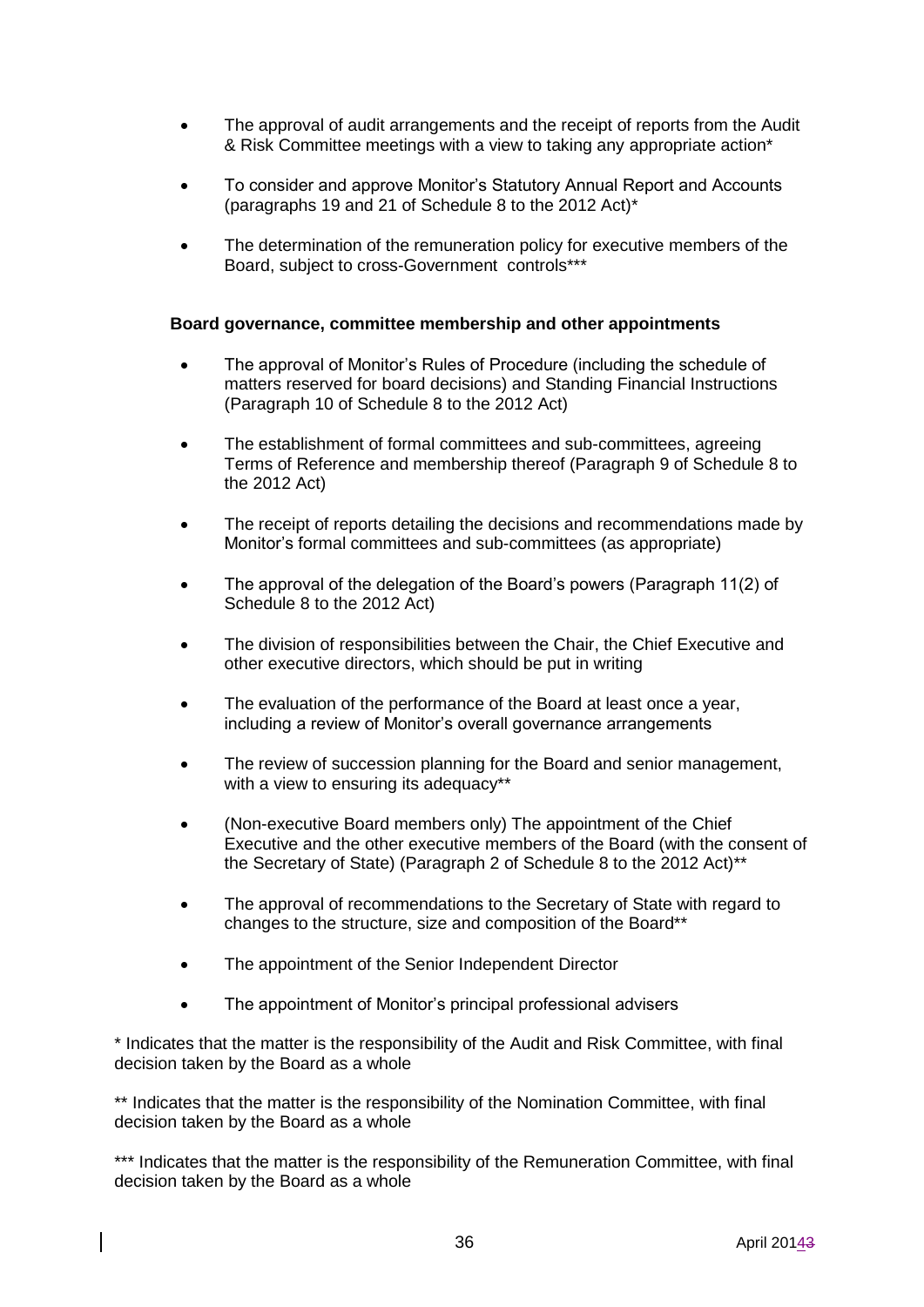

# **Scheme of Delegation (DS)**

# **Delegations to Board Committees and sub-Committees:**

#### Audit and Risk Committee

- The approval of the annual set of accounts which consolidates the annual accounts of all NHS foundation trusts (paragraph 17 of Schedule 8 to the 2012 Act)
- The approval of Monitor's annual and long-term internal audit programme

**Delegations to the executive (subject to the caveat that the Board has reserved to itself the determination of any operational decision considered to be policy-determining (i.e. having strategic implications) and/or very high risk):**

#### The Chief Executive Officer (where appropriate through the Executive Committee)

All responsibility for the day-to-day management of Monitor is delegated to the Chief Executive. Where a matter is not specifically reserved to the Board, the Chief Executive has authority to act.

Responsibilities to be exercised by the Chief Executive include:

(Where appropriate, through the Executive Committee)

Corporate Governance:

- Acting as Monitor's Accounting Officer (as appointed by the Principal Accounting Officer of the Department of Health);
- The development and approval of operational policies and business processes; and
- Approval of Monitor's detailed financial policies.

Strategy:

- Approval of the organisation's Strategic Plan for recommendation to the Board; and
- Oversight of the successful delivery of the programme of work required by the strategic objectives set out in Monitor's Corporate and Business Plans

Business Plans and Budget:

- Preparation of the annual Business Plan and budget and determination on budget and planning assumptions in advance of each financial year;
- Approval of the medium term financial plan for recommendation to the Board;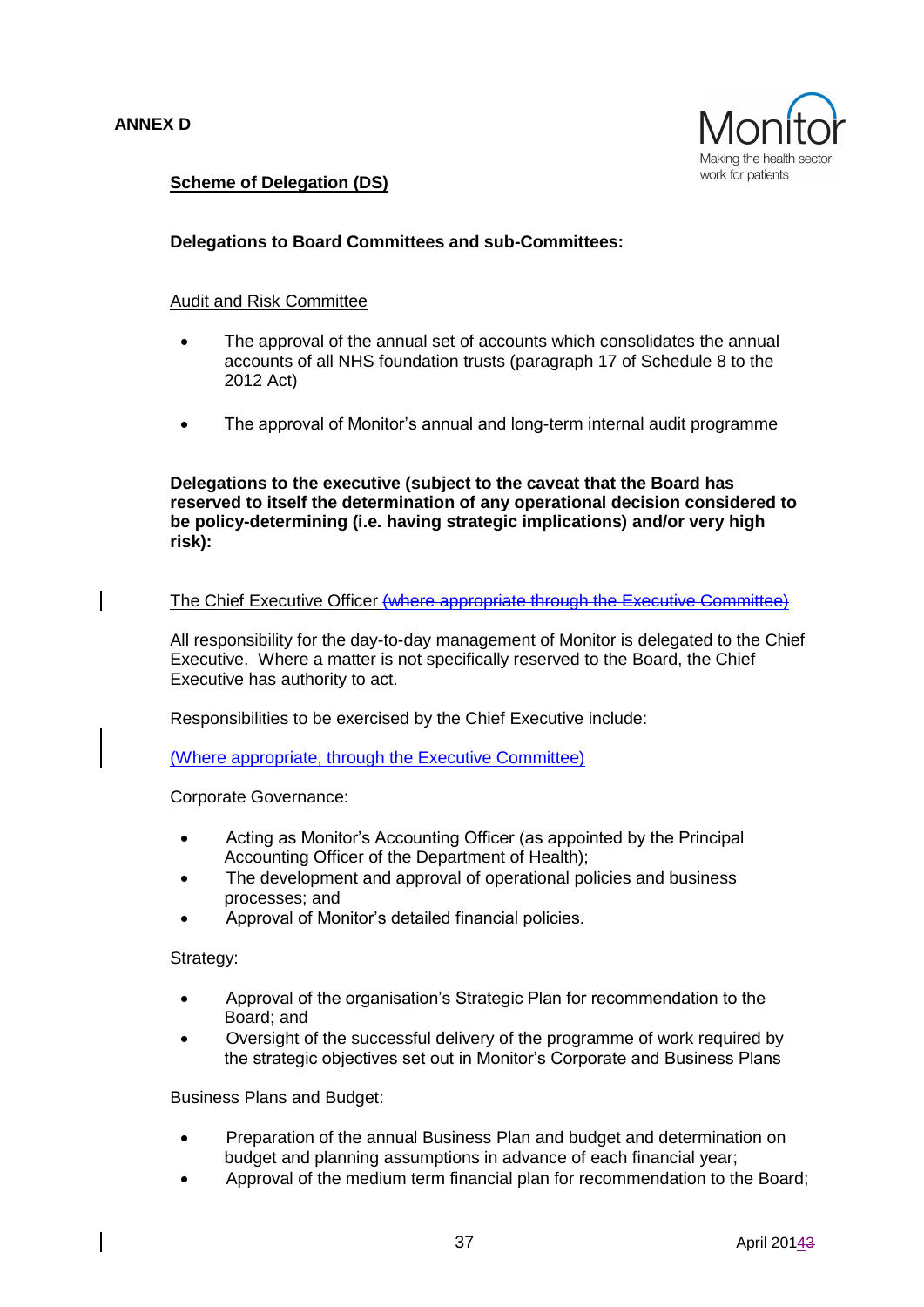- Variations to the approved budget within limits delegated by the Board (less than £750,0001m, or if recurring expenditure less than £250,000); and
- Approval of directorate business plans to deliver the Strategic Plan.

Annual Report and Accounts:

 Approval of annual accounts and annual report for Board consideration, and signing the annual accounts.

Performance Management:

Approval of corporate targets for recommendation to the Board.

Risk Management:

- Approval of the Statement on Internal Control; and
- Approval of overall risk management arrangements for Board consideration.

Human Resources:

- Making recommendations on the remuneration of senior executives to the Remuneration Committee;
- Approval of all major human resources policies; and
- Approval of overall establishment and staff terms and conditions for recommendation to the Board.

Publications and Communications:

- Identification of significant publications requiring Board approval and discussion of these with the Chairman;
- Approval of reports and publications by Monitor and Monitor's responses to major consultations, where appropriate for recommendation to the Board;
- Approval of press releases and press statements where the release or statement is of public, political or reputational significance; and
- Approval of evidence to Parliamentary Committees.

The Board may choose to delegate to the Chief Executive specific matters which would otherwise be reserved to the Board (as set out in the Matters Reserved to the Board).

The Chief Executive may appoint another of Monitor's executives to act on his behalf.

(Where appropriate, through the Provider Appraisal Assessment Executive)

- Decisions on applications for NHS FT status (where the decision is not considered to be a marginal one);
- Decisions on the risk ratings of significant transactions proposed by NHS FTs; and
- Delivery and development of Monitor's high level assessment policy and processes.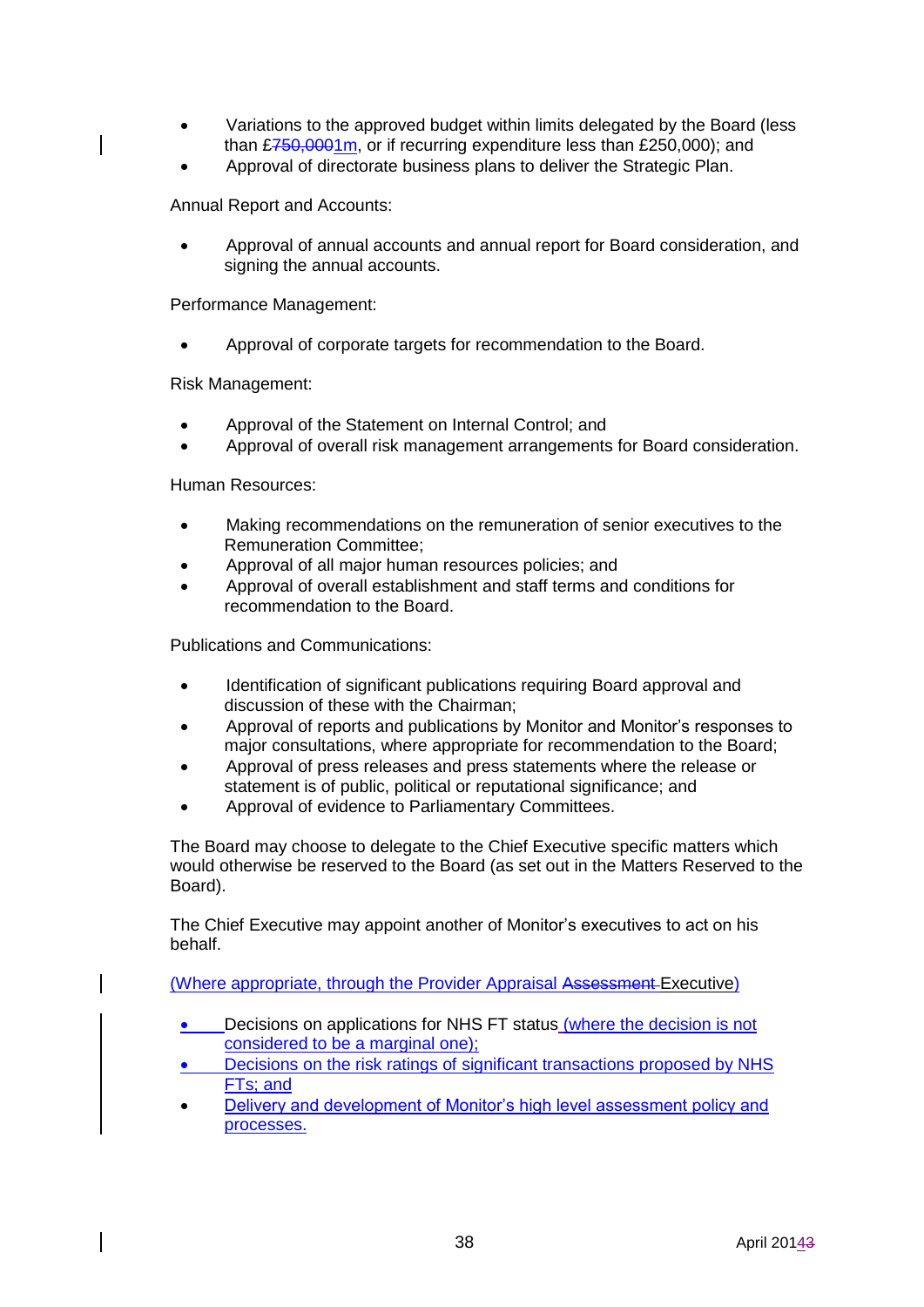(Where appropriate, through the Provider Regulation Executive)

- Decisions on proposed enforcement action in relation to breaches by NHS FTs of their licence conditions; andthe enforcement of conditions of NHS **FTs' terms of Authorisation**
- Decisions on the risk ratings of significant transactions proposed by NHS FTs
- Delivery and development of Monitor's high level provider regulation policies and processes.

(Where appropriate, through the Pricing Executive)

- TBCDecisions on Monitor's response to provider applications and provider and commissioner requests for Local Modifications;
- Delivery and development of the annual National Tariff; and
- Determining breaches by NHS FTs of their pricing-related licence conditions.

(Where appropriate, through the Co-operation and Competition Executive)

- TBCDelivery and development of Monitor's high level co-operation and competition-related policies and processes; and
- Determining breaches by NHS FTs of their co-operation and competitionrelated licence conditions.

#### Managing Director Provider Regulation

 The operation of the monitoring, compliance and intervention regime for NHS FTs

#### Managing Director Sector Development

- The development and maintenance of a fit-for-purpose regulatory framework for Monitor
- The development of a coherent, long term pricing strategy, including building operational capability in this area

#### Executive Director of AssessmentProvider Appraisal

- The assessment of applications from NHS trusts for NHS FT status
- The assessment of proposed mergers and major transactions involving NHS FTs

#### Executive Director of Co-operation and Competition

 The prevention of anti-competitive behaviour in those organisations regulated by Monitor through the enforcement of licence conditions, commissioning regulations and competition law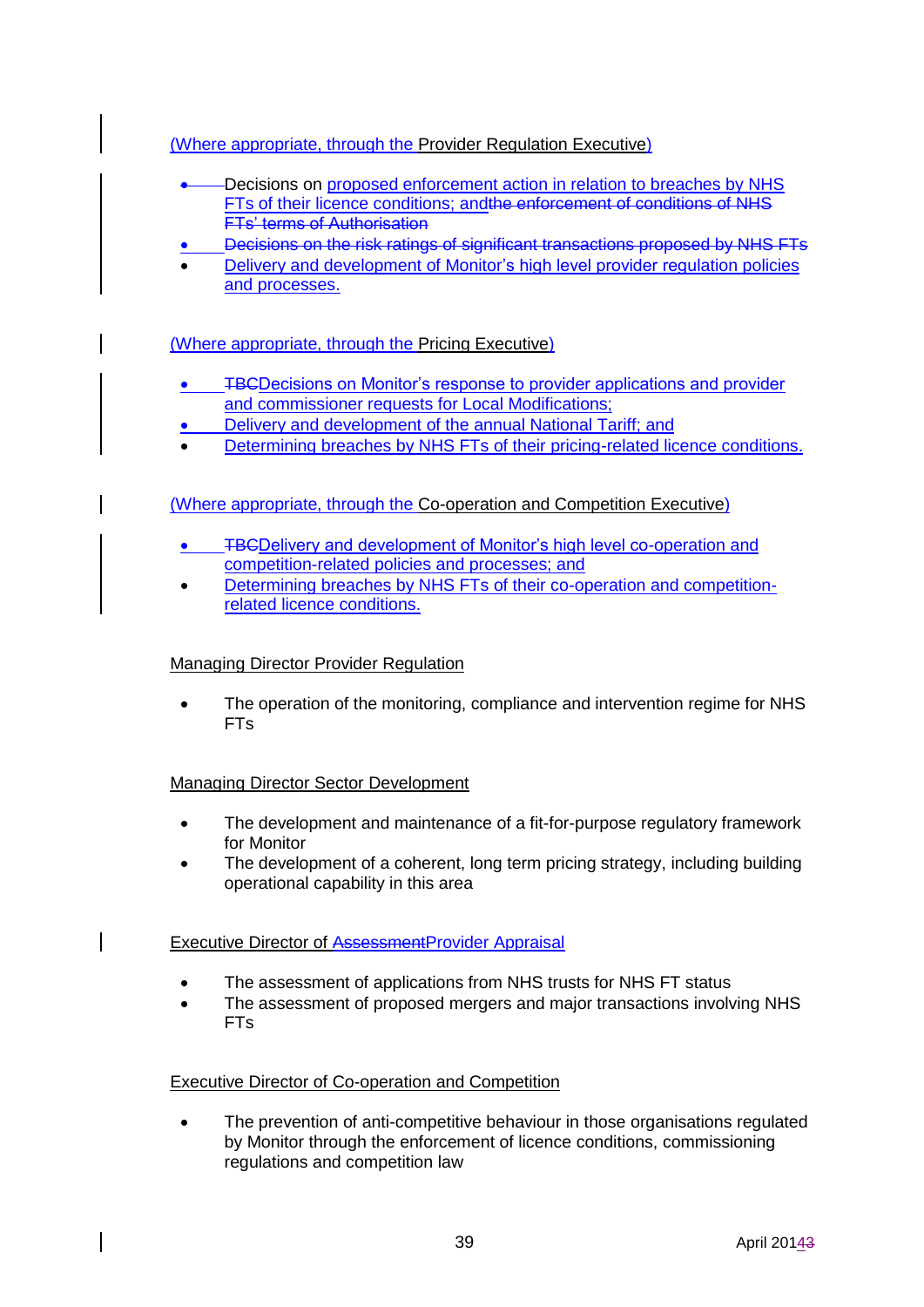• The promotion of effective commissioning through the enforcement of commissioning regulations

### Executive Director of Legal Services

 Ensuring that Monitor is a legally compliant organisation, in all internal and external undertakings

#### Executive Director of Organisational Transformation

• The provision of a best in class working environment for Monitor staff (including corporate policies, office environment, facilities and ways of working) to support a high performing culture and effective organisation delivery

#### Executive Director of Strategic Communications

• The delivery of the objectives identified within Monitor's communications strategy

#### Executive Director of Patient and Clinical Engagement

• The development and management of strong and effective clinical and patient engagement activities across all of Monitor's regulatory functions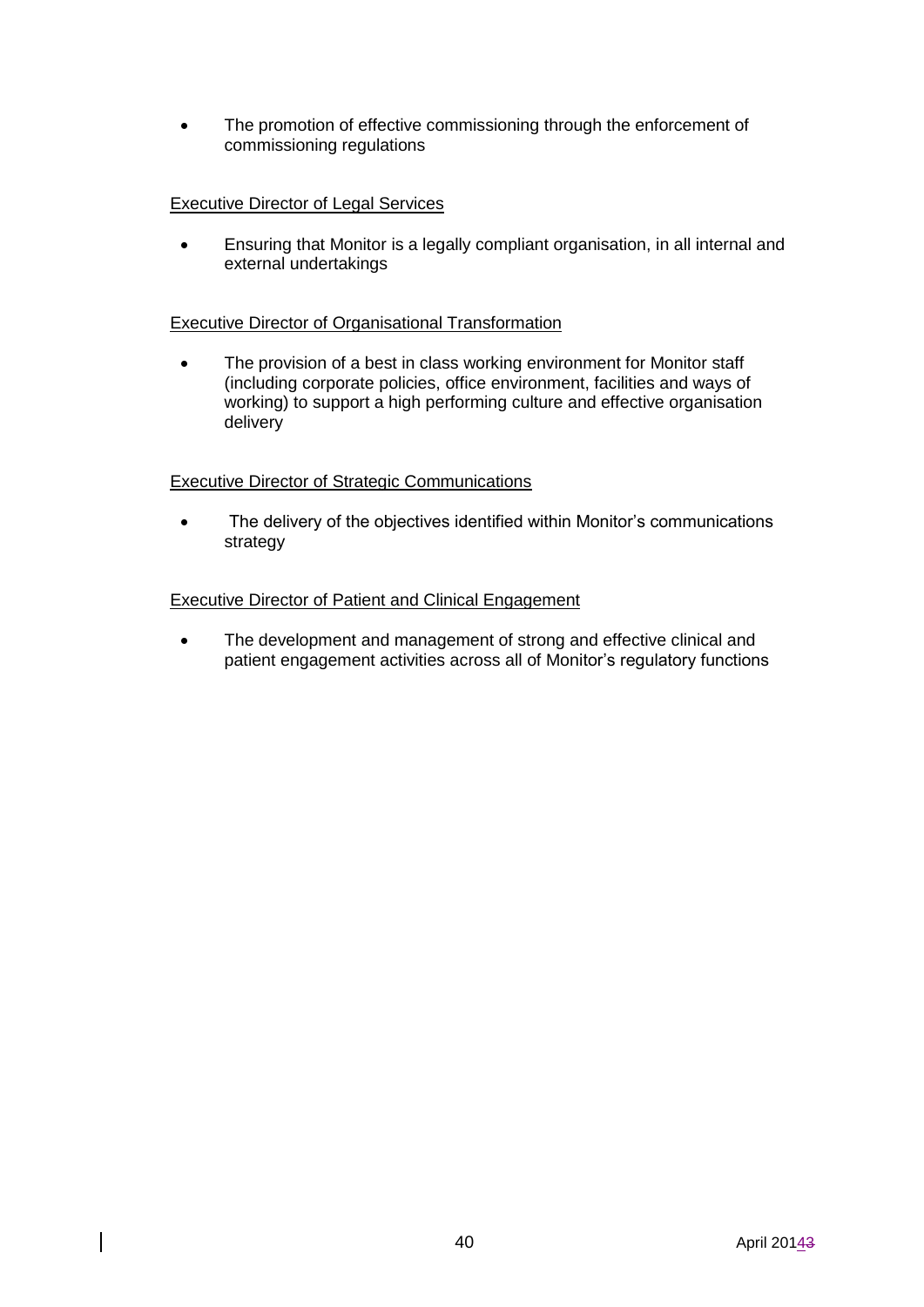# **ANNEX E**

 $\overline{\phantom{a}}$ 

**Standing Financial Instructions – to follow**